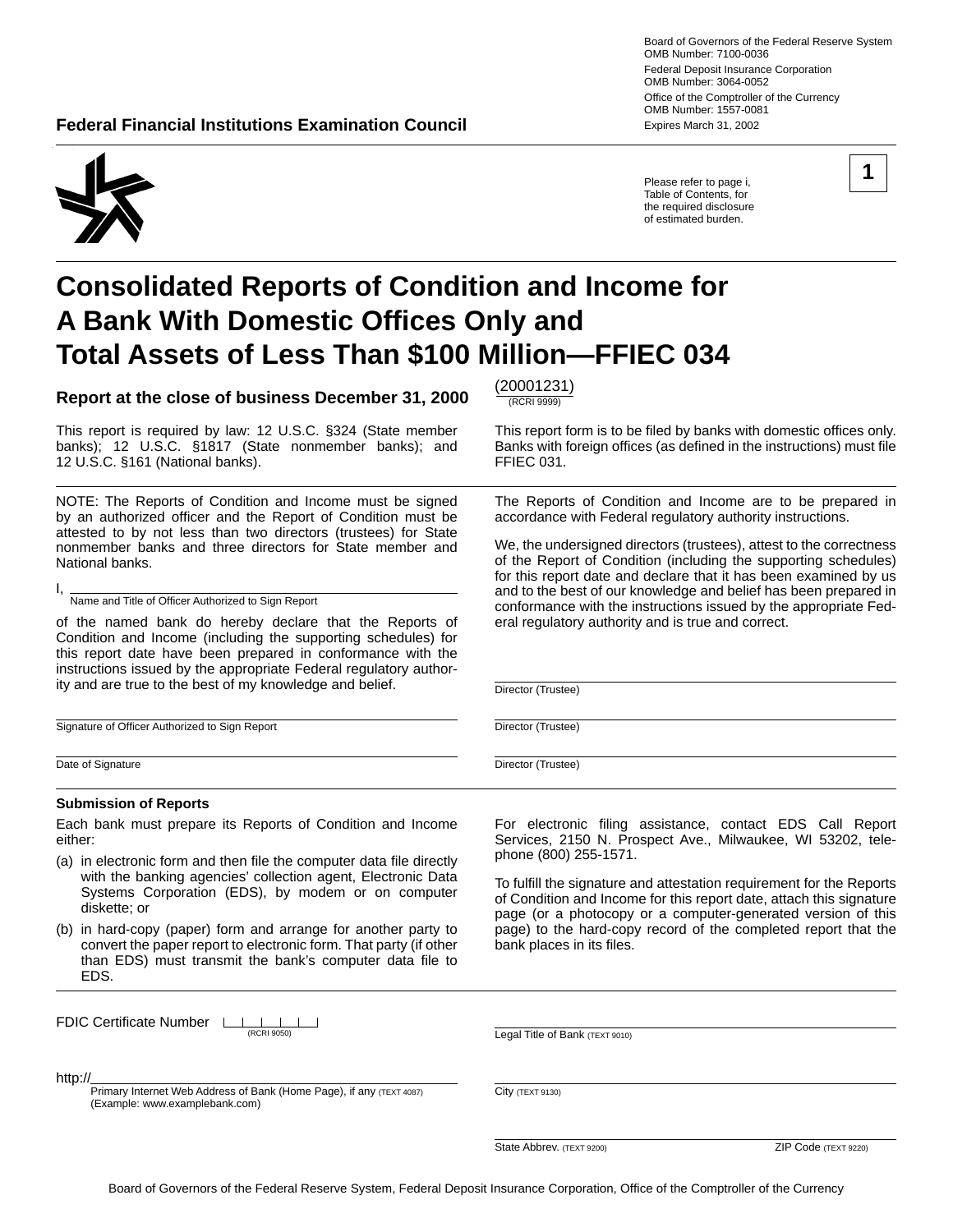### Consolidated Reports of Condition and Income for A Bank With Domestic Offices Only and Total Assets Less Than \$100 Million

### **Table of Contents**

| <b>Report of Income</b>                                                                  |  |
|------------------------------------------------------------------------------------------|--|
| Schedule RI-Income StatementRI-1, 2, 3                                                   |  |
| Schedule RI-A—Changes in Equity Capital RI-3                                             |  |
| Schedule RI-B-Charge-offs and Recoveries on<br>Loans and Leases and Changes in Allowance |  |
|                                                                                          |  |

#### **Disclosure of Estimated Burden**

The estimated average burden associated with this information collection is 34.1 hours per respondent and is estimated to vary rom 15 to 400 hours per response, depending on individual circumstances. Burden estimates include the time for reviewing instructions, gathering and maintaining data in the required form, and completing the information collection, but exclude the time for compiling and maintaining business records in the normal course of a respondent's activities. A Federal agency may not conduct or sponsor, and an organization (or a person) is not required to respond to a collection of information, unless it displays a currently valid OMB control number. Comments concerning the accuracy of this burden estimate and suggestions for reducing this burden should be directed to the Office of Information and Regulatory Affairs, Office of Management and Budget, Washington, D.C. 20503, and to one of the following:

**Secretary** 

Board of Governors of the Federal Reserve System Washington, D.C. 20551

Legislative and Regulatory Analysis Division Office of the Comptroller of the Currency Washington, D.C. 20219

Assistant Executive Secretary Federal Deposit Insurance Corporation Washington, D.C. 20429

### **Signature Page** Cover **Report of Condition**

| Schedule RC-Balance Sheet  RC-1, 2                                                                                                                                                                                |  |
|-------------------------------------------------------------------------------------------------------------------------------------------------------------------------------------------------------------------|--|
|                                                                                                                                                                                                                   |  |
| Schedule RC-C-Loans and Lease Financing<br>Receivables:<br>Part II. Loans to Small Businesses and<br>Small Farms (to be completed for the<br>June report only; not included in the<br>forms for the September and |  |
| Schedule RC-E-Deposit Liabilities  RC-7, 8                                                                                                                                                                        |  |
|                                                                                                                                                                                                                   |  |
| Schedule RC-G-Other Liabilities RC-9                                                                                                                                                                              |  |
| Schedule RC-K-Quarterly Averages  RC-10                                                                                                                                                                           |  |
| Schedule RC-L-Off-Balance Sheet                                                                                                                                                                                   |  |
| Schedule RC-M-Memoranda  RC-13, 14                                                                                                                                                                                |  |
| Schedule RC-N—Past Due and Nonaccrual<br>Loans, Leases, and Other Assets  RC-15                                                                                                                                   |  |
| Schedule RC-O-Other Data for Deposit<br>Insurance and FICO AssessmentsRC-16, 17                                                                                                                                   |  |
| Schedule RC-R—Regulatory Capital RC-18, 19                                                                                                                                                                        |  |
| <b>Optional Narrative Statement Concerning</b><br>the Amounts Reported in the Reports                                                                                                                             |  |

Special Report **(to be completed by all banks)** 

For information or assistance, national and state nonmember banks should contact the FDIC's Reports Analysis and Quality Control Section, 550 17th Street, NW, Washington, D.C. 20429, toll free on (800) 688-FDIC(3342), Monday through Friday between 8:00 a.m. and 5:00 p.m., Eastern time. State member banks should contact their Federal Reserve District Bank.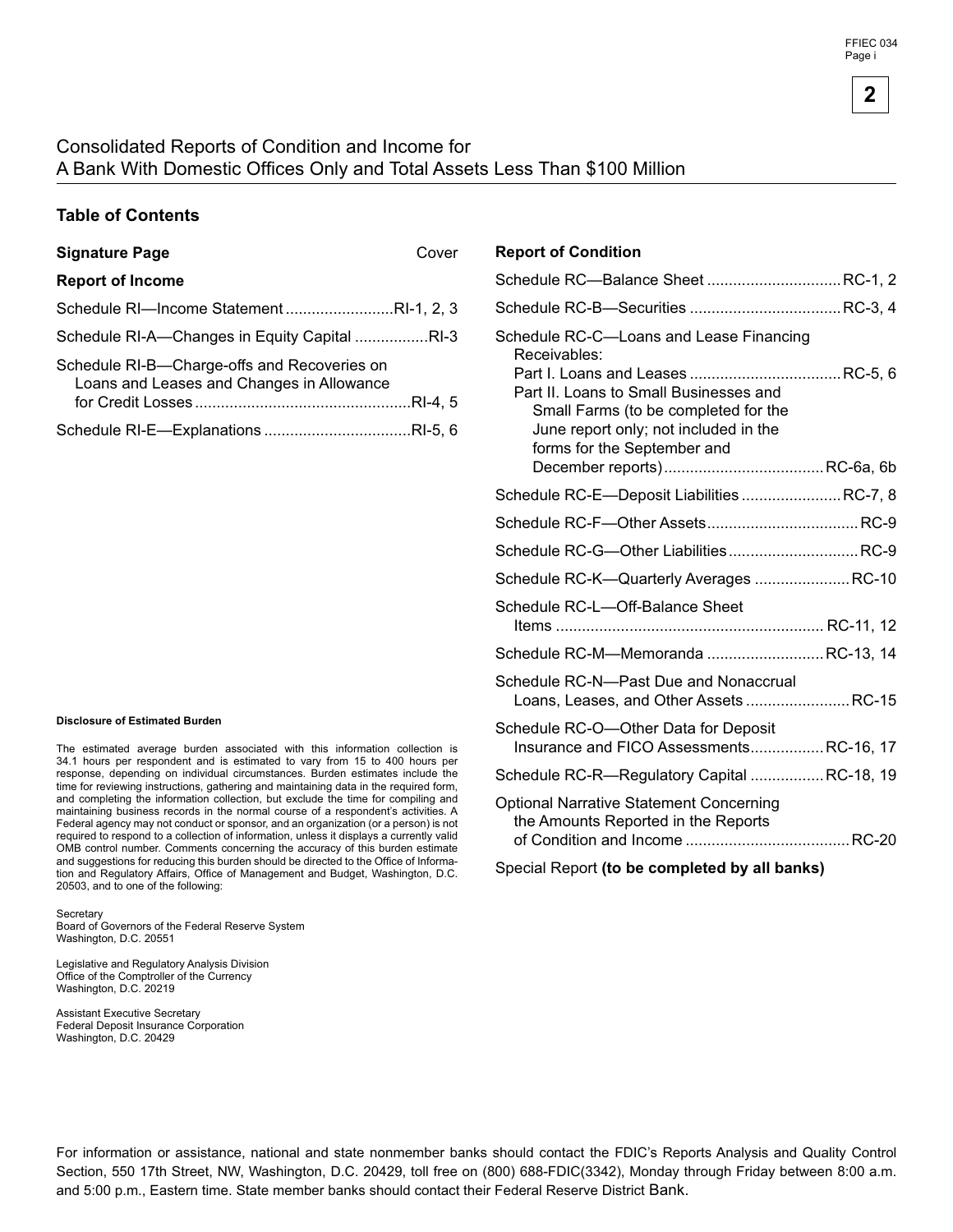| FFIEC 034 |  |
|-----------|--|
| Page RI-1 |  |



◄

| Legal Title of Bank |          |
|---------------------|----------|
| City                |          |
| State               | Zip Code |
|                     |          |

FDIC Certificate Number LILILI

### Consolidated Report of Income for the period January 1, 2000–December 31, 2000

**All Report of Income schedules are to be reported on a calendar year-to-date basis in thousands of dollars.** 

### Schedule RI—Income Statement

|    |                                                                                                        | 1180                |     |             |            |
|----|--------------------------------------------------------------------------------------------------------|---------------------|-----|-------------|------------|
|    | Dollar Amounts in Thousands                                                                            |                     | Mil | <b>Thou</b> |            |
|    | 1. Interest income:                                                                                    |                     |     |             |            |
|    | a. Interest and fee income on loans: 1,2                                                               |                     |     |             |            |
|    | (1) Total loans (to be completed only by those banks with less than \$25 million in total assets)      | <b>RIAD</b><br>4010 |     |             | 1.a.(1)    |
|    | The following four items are to be completed only by those banks with \$25 million or more             |                     |     |             |            |
|    | in total assets: $1,2$                                                                                 |                     |     |             |            |
|    |                                                                                                        | <b>RIAD</b><br>4246 |     |             | 1.a.(2)    |
|    |                                                                                                        | <b>RIAD</b><br>4247 |     |             | 1.a.(3)    |
|    |                                                                                                        | <b>RIAD</b><br>4248 |     |             | 1.a.(4)    |
|    |                                                                                                        | <b>RIAD</b><br>4249 |     |             | 1.a.(5)    |
|    |                                                                                                        | <b>RIAD</b><br>4065 |     |             | 1.b.       |
| C. |                                                                                                        | <b>RIAD</b><br>4115 |     |             | 1.c.       |
|    | d. Interest and dividend income on securities:                                                         |                     |     |             |            |
|    | (1) Securities issued by states and political subdivisions in the U.S.:                                |                     |     |             |            |
|    |                                                                                                        | <b>RIAD</b><br>4506 |     |             | 1.d.(1)(a) |
|    |                                                                                                        | <b>RIAD</b><br>4507 |     |             | 1.d.(1)(b) |
|    | (2) U.S. Government and other debt securities (including mortgage-backed securities)                   | <b>RIAD</b><br>3660 |     |             | 1.d.(2)    |
|    |                                                                                                        | <b>RIAD</b><br>3659 |     |             | 1.d.(3)    |
|    |                                                                                                        | <b>RIAD</b><br>4069 |     |             | 1.e.       |
|    | Interest income on federal funds sold <sup>4</sup> and securities purchased under agreements to resell | <b>RIAD</b><br>4020 |     |             | 1.f.       |
|    |                                                                                                        | <b>RIAD</b><br>4107 |     |             | 1.g.       |

<sup>1</sup> See instructions for loan classifications used in this schedule. 2 The \$25 million asset size test is generally based on the total assets reported on the **June 30, 1999**, Report of Condition.

<sup>3</sup> Includes interest income on time certificates of deposit not held for trading.

<sup>4</sup> Report interest income on "term federal funds sold" in Schedule RI, item 1.a., "Interest and fee income on loans."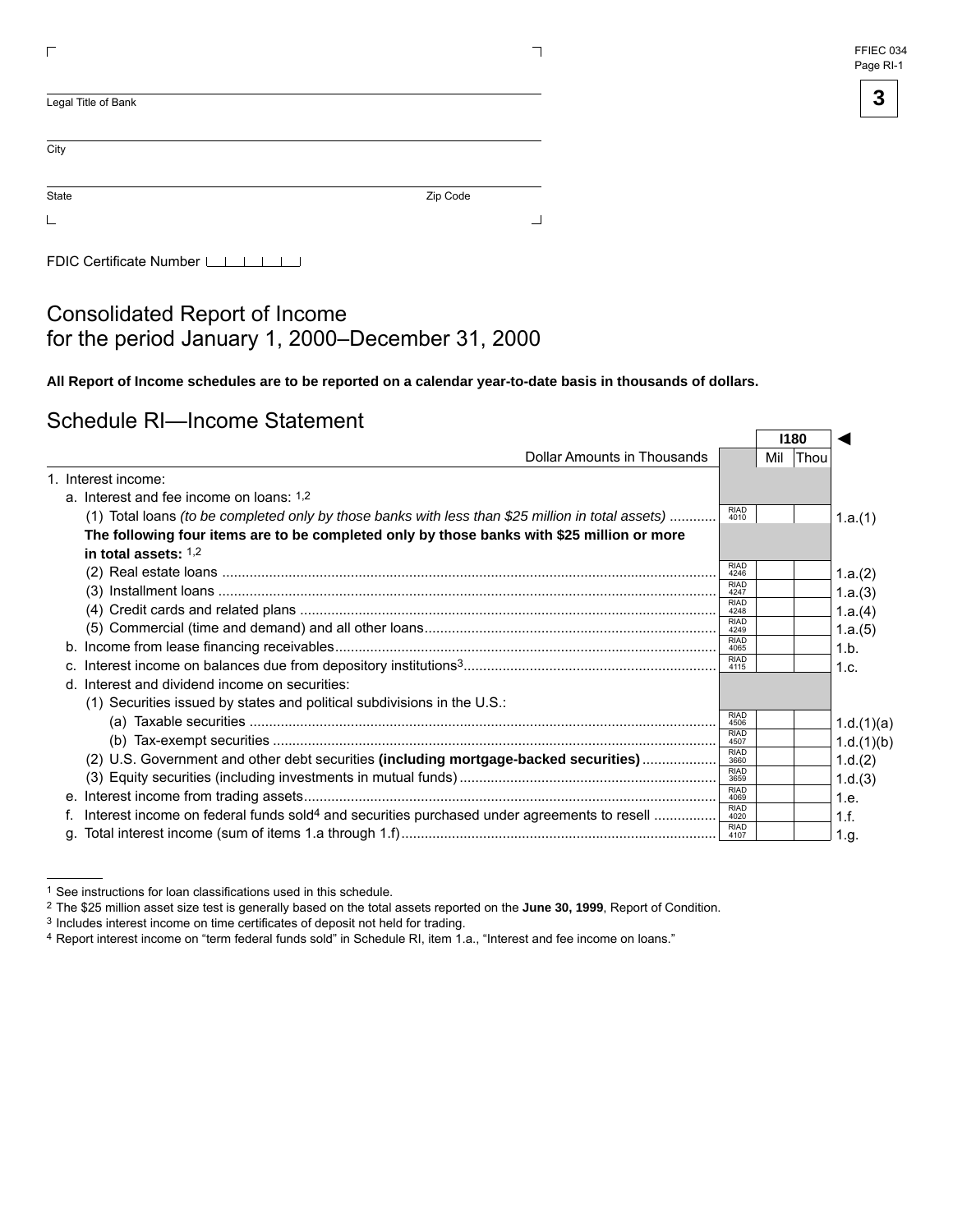FFIEC 034 Page RI-2

**4** 

### Schedule RI—Continued

|                                                                                         |                     | Year-to-date |                     |      |
|-----------------------------------------------------------------------------------------|---------------------|--------------|---------------------|------|
| <b>Dollar Amounts in Thousands</b>                                                      |                     | Mil<br> Thou |                     |      |
| 2. Interest expense:                                                                    |                     |              |                     |      |
| a. Interest on deposits:                                                                |                     |              |                     |      |
| (1) Transaction accounts (NOW accounts, ATS accounts, and telephone and                 |                     |              |                     |      |
|                                                                                         | RIAD<br>4508        |              | 2.a.(1)             |      |
| (2) Nontransaction accounts:                                                            |                     |              |                     |      |
|                                                                                         | RIAD<br>4509        |              | 2.a.(2)(a)          |      |
|                                                                                         | RIAD<br>4511        |              | 2.a.(2)(b)          |      |
|                                                                                         | <b>RIAD</b><br>A517 |              | 2.a.(2)(c)          |      |
|                                                                                         | RIAD<br>A518        |              | 2.a.(2)(d)          |      |
| b. Expense of federal funds purchased <sup>1</sup> and securities sold under agreements |                     |              |                     |      |
|                                                                                         | RIAD<br>4180        |              | 2.b.                |      |
| c. Interest on demand notes issued to the U.S. Treasury, trading liabilities,           |                     |              |                     |      |
|                                                                                         | RIAD<br>4185        |              | 2.c.                |      |
| d. Not applicable                                                                       |                     |              |                     |      |
|                                                                                         | RIAD<br>4200        |              | 2.e.                |      |
|                                                                                         | RIAD<br>4073        |              | 2.f.                |      |
|                                                                                         |                     |              | RIAD<br>4074        | 3.   |
| 4. Provisions:                                                                          |                     |              |                     |      |
|                                                                                         |                     |              | RIAD<br>4230        | 4.a. |
|                                                                                         |                     |              | RIAD<br>4243        | 4.b. |
| 5. Noninterest income:                                                                  |                     |              |                     |      |
|                                                                                         | RIAD<br>4080        |              | 5.a.                |      |
| b. Other noninterest income:                                                            |                     |              |                     |      |
|                                                                                         | RIAD<br>5407        |              | 5.b.(1)             |      |
|                                                                                         | RIAD<br>5408        |              | 5.b.(2)             |      |
|                                                                                         |                     |              | RIAD<br>4079        | 5.c. |
|                                                                                         |                     |              | RIAD<br>3521        | 6.a. |
|                                                                                         |                     |              | RIAD<br>3196        | 6.b. |
| 7. Noninterest expense:                                                                 |                     |              |                     |      |
|                                                                                         | RIAD<br>4135        |              | 7.a.                |      |
| b. Expenses of premises and fixed assets (net of rental income) (excluding salaries     |                     |              |                     |      |
|                                                                                         | RIAD<br>4217        |              | 7.b.                |      |
|                                                                                         | RIAD<br>4092        |              | 7.c.                |      |
|                                                                                         |                     |              | RIAD<br>4093        | 7.d. |
| 8. Income (loss) before income taxes and extraordinary items and other adjustments      |                     |              |                     |      |
|                                                                                         |                     |              | <b>RIAD</b><br>4301 | 8.   |
|                                                                                         |                     |              | <b>RIAD</b><br>4302 | 9.   |
| 10. Income (loss) before extraordinary items and other adjustments (item 8 minus 9)     |                     |              | <b>RIAD</b><br>4300 | 10.  |
| 11. Extraordinary items and other adjustments, net of income taxes*                     |                     |              | <b>RIAD</b><br>4320 | 11.  |
|                                                                                         |                     |              | <b>RIAD</b><br>4340 | 12.  |

1 Report the expense of "term federal funds purchased" in Schedule RI, item 2.c,

"Interest on demand notes issued to the U.S. Treasury, trading liabilities, and other borrowed money."

\* Describe on Schedule RI-E—Explanations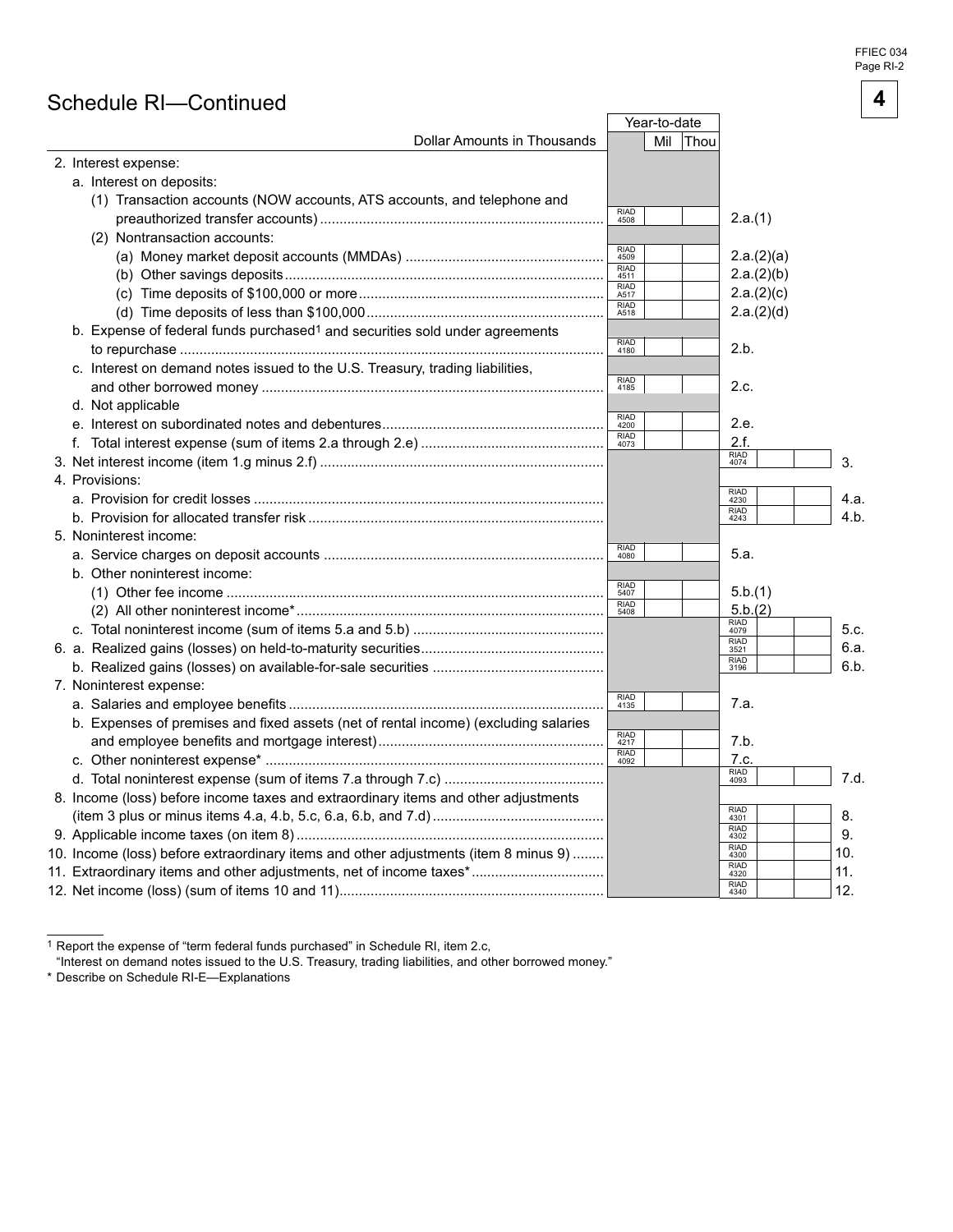FDIC Certificate Number LLLLLLL

### Schedule RI—Continued

|                                                                                                            |                     | 1181 |        |       |
|------------------------------------------------------------------------------------------------------------|---------------------|------|--------|-------|
| Memoranda                                                                                                  | Year-to-date        |      |        |       |
| <b>Dollar Amounts in Thousands</b>                                                                         |                     | Mil  | Thou   |       |
| 1. Interest expense incurred to carry tax-exempt securities, loans, and leases acquired after              |                     |      |        |       |
|                                                                                                            | <b>RIAD</b><br>4513 |      |        | M.1.  |
| 2. Income from the sale and servicing of mutual funds and annuities (included in Schedule RI, item 8)      | <b>RIAD</b><br>8431 |      |        | M.2.  |
| 3. Estimated income on tax-exempt loans and leases to states and political subdivisions in the U.S.        |                     |      |        |       |
| (reportable in Schedule RC-C, part I, items 7 and 9) included in Schedule RI, items 1.a and 1.b,           | <b>RIAD</b>         |      |        |       |
|                                                                                                            | 4313                |      |        | M.3.  |
| 4. Number of full-time equivalent employees at end of current period (round to nearest whole               | <b>RIAD</b>         |      | Number |       |
|                                                                                                            | 4150                |      |        | M.4.  |
| 5. Cash dividends declared during the calendar year to date                                                | <b>RIAD</b>         | Mil  | Thou   |       |
|                                                                                                            | 4475                |      |        | M.5.  |
| 6. To be completed by banks with \$25 million or more in total assets and with loans to finance            |                     |      |        |       |
| agricultural production and other loans to farmers (Schedule RC-C, part I, item 3) exceeding               |                     |      |        |       |
| five percent of total loans. <sup>2</sup>                                                                  | <b>RIAD</b>         |      |        |       |
| cc                                                                                                         | 4251<br>YY          | МM   | DD.    | M.6.  |
| 7. If the reporting bank has restated its balance sheet as a result of applying push down<br><b>RIAD</b>   |                     |      |        |       |
| 9106                                                                                                       |                     |      |        | M.7.  |
| 8.–10. Not applicable                                                                                      |                     | YES  | NO.    |       |
| 11. Does the reporting bank have a Subchapter S election in effect for federal income tax purposes for the | RIAD                |      |        |       |
|                                                                                                            | A530                | Mil  | Thou   | M.11. |
| 12. Deferred portion of total applicable income taxes included in Schedule RI, items 9                     | RIAD                |      |        |       |
|                                                                                                            | 4772                |      |        | M.12. |

1 See instructions for loan classifications used in this schedule.

2 The \$25 million asset size test and the five percent of total loans test are generally based on the total assets and total loans reported on the **June 30, 1999**, Report of Condition.

<sup>3</sup> For example, a bank acquired on June 1, 1997, would report 19970601.

# Schedule RI-A—Changes in Equity Capital

#### Schedule RI-A is to be reported with the December Report of Income.

| Indicate decreases and losses in parentheses.                                                        |                             | 1183 |             |
|------------------------------------------------------------------------------------------------------|-----------------------------|------|-------------|
|                                                                                                      | Dollar Amounts in Thousands | Mil  | <b>Thou</b> |
| 1. Total equity capital originally reported in the December 31, 1999, Reports of Condition           |                             |      |             |
|                                                                                                      | <b>RIAD</b><br>3215         |      |             |
|                                                                                                      | <b>RIAD</b><br>3216         |      |             |
|                                                                                                      | <b>RIAD</b><br>3217         |      |             |
|                                                                                                      | <b>RIAD</b><br>4340         |      |             |
|                                                                                                      | <b>RIAD</b><br>4346         |      |             |
|                                                                                                      | <b>RIAD</b><br>4356         |      |             |
|                                                                                                      | <b>RIAD</b><br>4470         |      |             |
|                                                                                                      | <b>RIAD</b><br>4460         |      |             |
| 9. Cumulative effect of changes in accounting principles from prior years* (see instructions         |                             |      |             |
|                                                                                                      | <b>RIAD</b><br>4411         |      |             |
| 10. Corrections of material accounting errors from prior years* (see instructions for this schedule) | <b>RIAD</b><br>4412         |      |             |
|                                                                                                      | <b>RIAD</b><br>8433         |      |             |
|                                                                                                      | <b>RIAD</b><br>4574         |      |             |
| 12. Other transactions with parent holding company* (not included in items 5, 7, or 8 above)         | <b>RIAD</b><br>4415         |      |             |
| 13. Total equity capital end of current period (sum of items 3 through 12) (must equal               |                             |      |             |
|                                                                                                      | <b>RIAD</b><br>3210         |      |             |

FFIEC 034 Page RI-3

**5** 

\*Describe on Schedule RI-E—Explanations.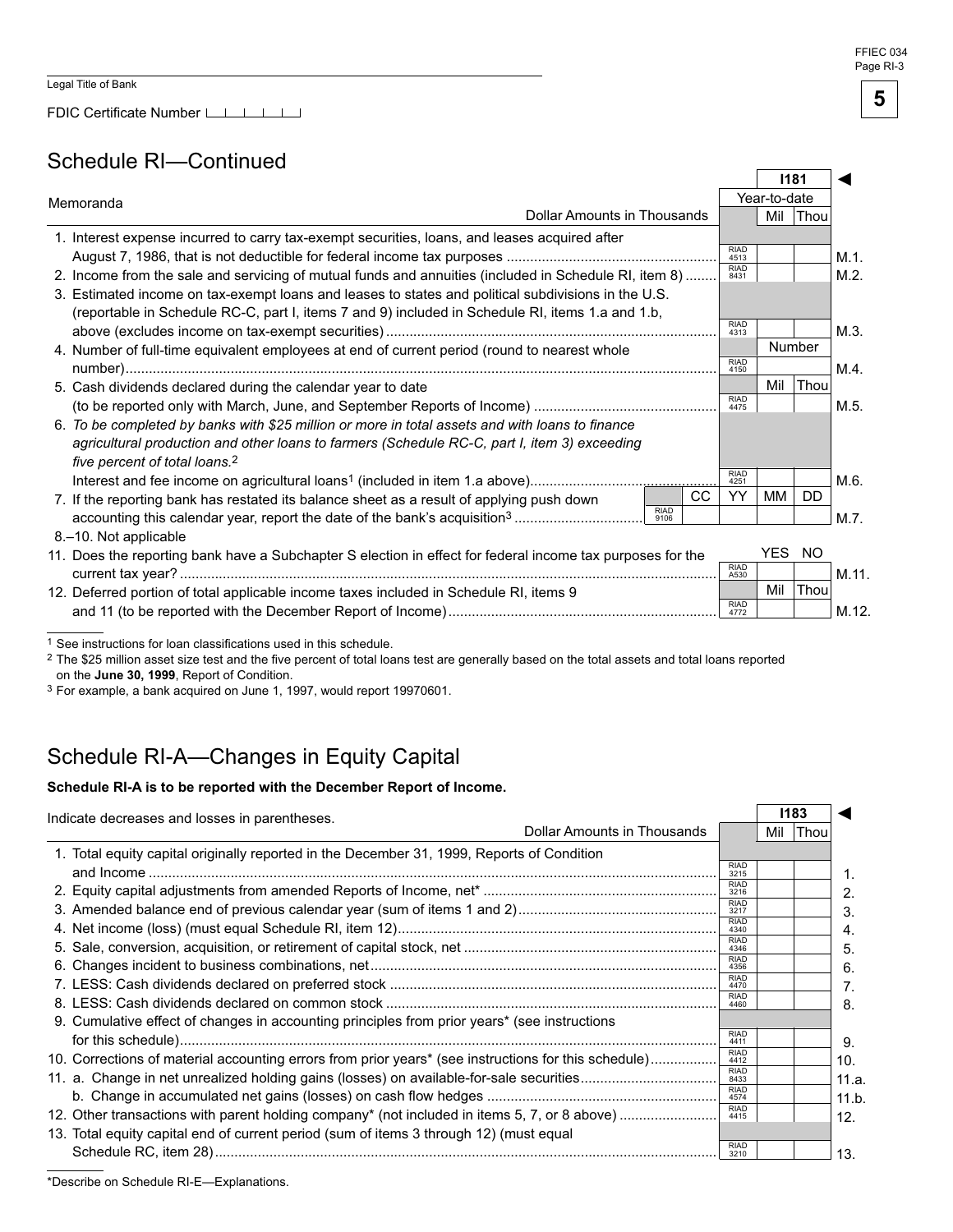### Schedule RI-B— Charge-offs and Recoveries on Loans and Leases and Changes in Allowance for Credit Losses

Part I. Charge-offs and Recoveries on Loans and Leases<sup>1</sup>

|                             |                       |             |        |                     |     | 1186        |    |
|-----------------------------|-----------------------|-------------|--------|---------------------|-----|-------------|----|
|                             | (Column A)            |             |        | (Column B)          |     |             |    |
|                             |                       | Charge-offs |        | Recoveries          |     |             |    |
|                             | Calendar year-to-date |             |        |                     |     |             |    |
| Dollar Amounts in Thousands |                       | Mil         | Thou l |                     | Mil | <b>Thou</b> |    |
|                             | <b>RIAD</b><br>4256   |             |        | <b>RIAD</b><br>4257 |     |             |    |
|                             | <b>RIAD</b><br>4258   |             |        | <b>RIAD</b><br>4259 |     |             |    |
|                             | <b>RIAD</b><br>4262   |             |        | <b>RIAD</b><br>4263 |     |             |    |
|                             | <b>RIAD</b><br>4264   |             |        | <b>RIAD</b><br>4265 |     |             | 4. |
|                             | <b>RIAD</b><br>4266   |             |        | <b>RIAD</b><br>4267 |     |             | 5. |
|                             | <b>RIAD</b>           |             |        | <b>RIAD</b><br>4605 |     |             |    |

| Memoranda                                                                                        |                     |      |                     |     |      |           |
|--------------------------------------------------------------------------------------------------|---------------------|------|---------------------|-----|------|-----------|
| Dollar Amounts in Thousands                                                                      | Mil                 | Thou |                     | Mil | Thou |           |
| 1. To be completed by banks with loans to finance agricultural production and                    |                     |      |                     |     |      |           |
| other loans to farmers (Schedule RC-C, part I, item 3) exceeding five percent<br>of total loans. |                     |      |                     |     |      |           |
|                                                                                                  | <b>RIAD</b><br>4268 |      | <b>RIAD</b><br>4269 |     |      | $M.1$ .   |
| 2.–3. Not applicable                                                                             |                     |      |                     |     |      |           |
| 4. Loans to finance commercial real estate, construction, and land development                   |                     |      |                     |     |      |           |
| activities (not secured by real estate) included in Schedule RI-B, part I,                       |                     |      |                     |     |      |           |
|                                                                                                  | <b>RIAD</b><br>5443 |      | <b>RIAD</b><br>5444 |     |      | $M.4$ .   |
| 5. Real estate loans (sum of Memorandum items 5.a through 5.e must equal                         |                     |      |                     |     |      |           |
| Schedule RI-B, part I, item 1, above):                                                           |                     |      |                     |     |      |           |
|                                                                                                  | <b>RIAD</b><br>5445 |      | <b>RIAD</b><br>5446 |     |      | M.5.a.    |
|                                                                                                  | <b>RIAD</b><br>5447 |      | <b>RIAD</b><br>5448 |     |      | M.5.b.    |
| c. Secured by 1–4 family residential properties:                                                 |                     |      |                     |     |      |           |
| (1) Revolving, open-end loans secured by 1–4 family residential properties and                   |                     |      |                     |     |      |           |
|                                                                                                  | <b>RIAD</b><br>5449 |      | <b>RIAD</b><br>5450 |     |      | M.5.c.(1) |
| (2) All other loans secured by 1–4 family residential properties                                 | <b>RIAD</b><br>5451 |      | <b>RIAD</b><br>5452 |     |      | M.5.c.(2) |
|                                                                                                  | <b>RIAD</b><br>5453 |      | <b>RIAD</b><br>5454 |     |      | M.5.d.    |
|                                                                                                  | <b>RIAD</b>         |      | <b>RIAD</b><br>5456 |     |      | M.5.e.    |

<sup>1</sup> See instructions for loan classifications used in this schedule.

**6**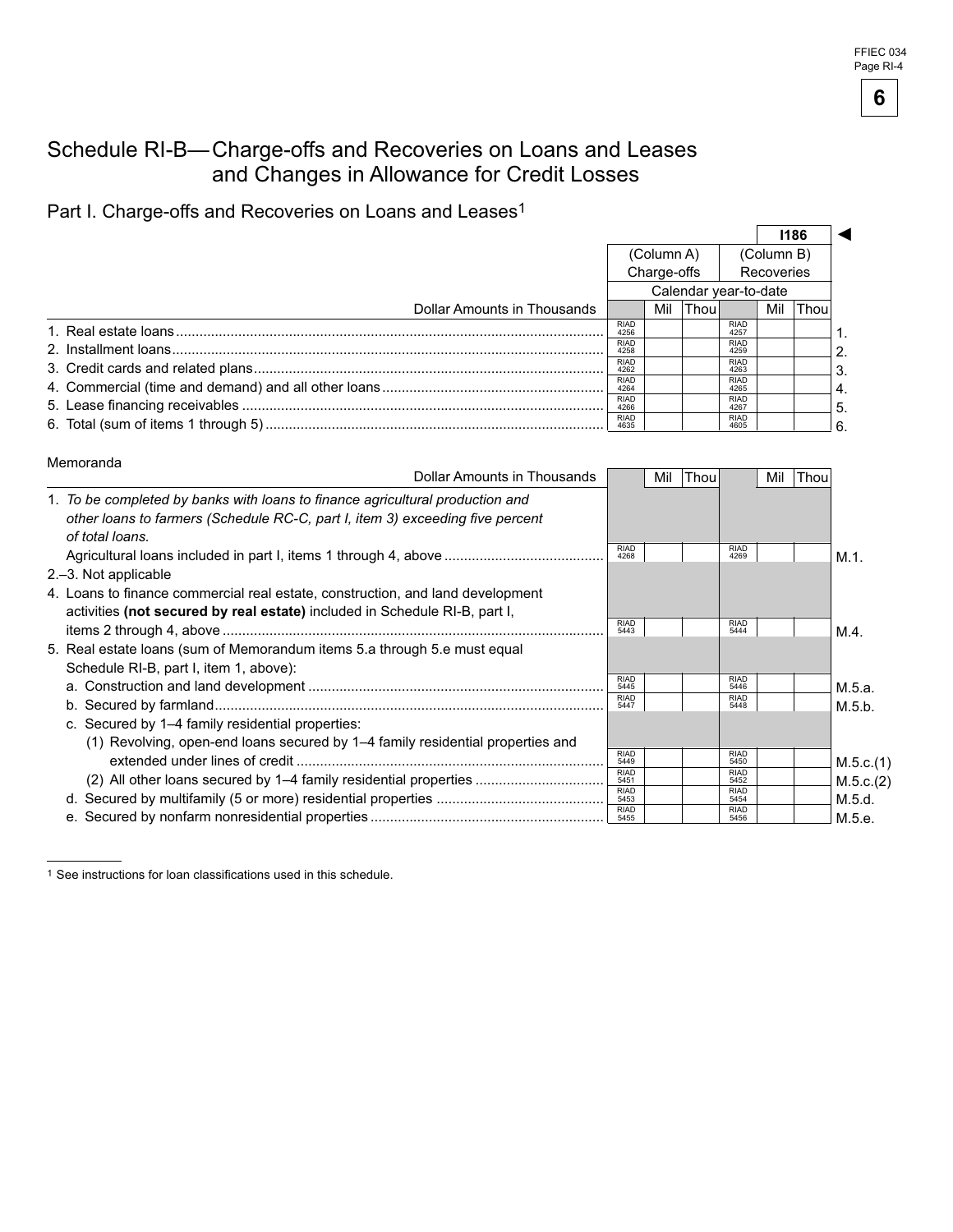FDIC Certificate Number LLLLLLL

### Schedule RI-B—Continued

### Part II. Changes in Allowance for Credit Losses

#### Part II is to be reported with the December Report of Income.

| <b>Dollar Amounts in Thousands</b>                                                             |                     | Mil | Thou |                  |
|------------------------------------------------------------------------------------------------|---------------------|-----|------|------------------|
| 1. Balance originally reported in the December 31, 1999, Reports of Condition and Income       | <b>RIAD</b><br>3124 |     |      | 1.               |
|                                                                                                | <b>RIAD</b><br>2419 |     |      | 2.               |
|                                                                                                | <b>RIAD</b><br>2432 |     |      | 3.               |
|                                                                                                | <b>RIAD</b><br>4230 |     |      | $\overline{A}$ . |
|                                                                                                | <b>RIAD</b><br>4815 |     |      | 5.               |
| 6. Balance end of current period (sum of items 1 through 5) (must equal or exceed Schedule RC, |                     |     |      |                  |
|                                                                                                | <b>RIAD</b><br>A512 |     |      |                  |

\*Describe on Schedule RI-E—Explanations

### Schedule RI-E—Explanations

#### Schedule RI-E is to be completed each quarter on a calendar year-to-date basis.

Detail all adjustments in Schedule RI-A and RI-B, all extraordinary items and other adjustments in Schedule RI, and all significant items of other noninterest income and other noninterest expense in Schedule RI. (See instructions for details.)

|                                                                                                    |                     |              | 1195        |      |
|----------------------------------------------------------------------------------------------------|---------------------|--------------|-------------|------|
|                                                                                                    |                     | Year-to-date |             |      |
| Dollar Amounts in Thousands                                                                        |                     | Mil          | <b>Thou</b> |      |
| 1. All other noninterest income (from Schedule RI, item 5.b.(2))                                   |                     |              |             |      |
| Report amounts that exceed 10% of Schedule RI, item 5.b.(2):                                       |                     |              |             |      |
|                                                                                                    | <b>RIAD</b><br>5415 |              |             | 1.a. |
|                                                                                                    | RIAD<br>5416        |              |             | 1.b. |
|                                                                                                    | <b>RIAD</b><br>5417 |              |             | 1.c. |
| Itemize and describe the three largest other amounts that exceed 10% of Schedule RI, item 5.b.(2): |                     |              |             |      |
| TEXT<br>4461<br>d.                                                                                 | <b>RIAD</b><br>4461 |              |             | 1.d. |
| <b>TEXT</b><br>е.<br>4462                                                                          | <b>RIAD</b><br>4462 |              |             | 1.e. |
| <b>TEXT</b><br>4463                                                                                | <b>RIAD</b><br>4463 |              |             | 1.f. |
| 2. Other noninterest expense (from Schedule RI, item 7.c):                                         |                     |              |             |      |
|                                                                                                    | <b>RIAD</b><br>4531 |              |             | 2.a. |
| Report amounts that exceed 10% of Schedule RI, item 7.c:                                           |                     |              |             |      |
|                                                                                                    | <b>RIAD</b><br>5418 |              |             | 2.b. |
|                                                                                                    | <b>RIAD</b><br>5419 |              |             | 2.c. |
|                                                                                                    | RIAD<br>5420        |              |             | 2.d. |
| Itemize and describe the three largest other amounts that exceed 10% of Schedule RI, item 7.c:     |                     |              |             |      |
| <b>TEXT</b><br>e <sub>1</sub><br>4464                                                              | <b>RIAD</b><br>4464 |              |             | 2.e. |
| <b>TEXT</b><br>4467                                                                                | <b>RIAD</b><br>4467 |              |             | 2.f. |
| <b>TEXT</b><br>4468                                                                                | <b>RIAD</b><br>4468 |              |             | 2.g. |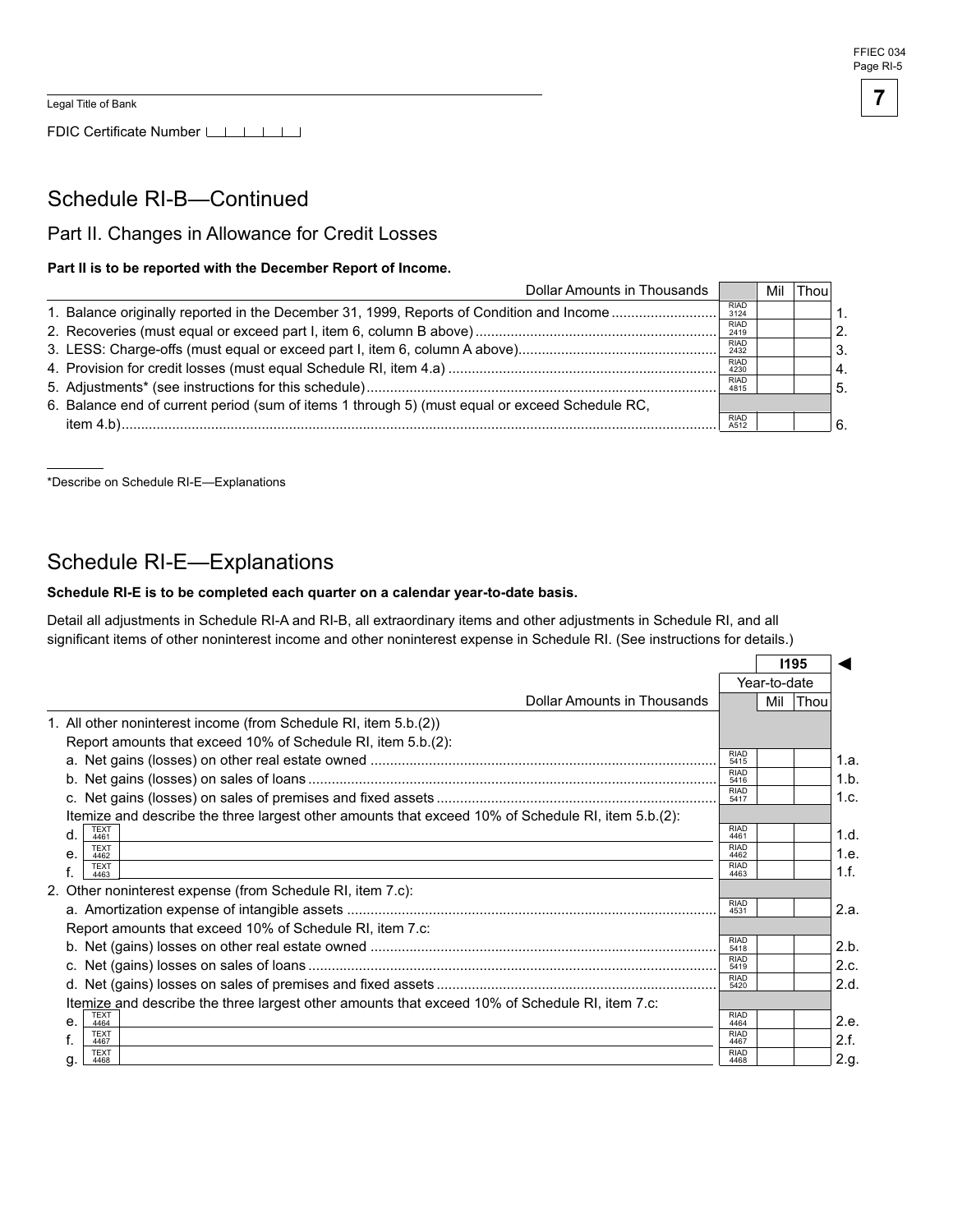FFIEC 034 Page RI-6

**8** 

# Schedule RI-E—Continued

|                                                                                                                      |                     | Year-to-date |      |         |
|----------------------------------------------------------------------------------------------------------------------|---------------------|--------------|------|---------|
| Dollar Amounts in Thousands                                                                                          |                     | Mil          | Thou |         |
| 3. Extraordinary items and other adjustments and applicable income tax effect (from Schedule RI,                     |                     |              |      |         |
| item 11) (itemize and describe all extraordinary items and other adjustments):                                       |                     |              |      |         |
| TEXT<br>6373<br>Effect of adopting FAS 133, "Accounting for Derivative Instruments and Hedging Activities"<br>a. (1) | <b>RIAD</b><br>6373 |              |      | 3.a.(1) |
| <b>RIAD</b><br>(2) Applicable income tax effect<br>4486                                                              |                     |              |      | 3.a.(2) |
| b. (1)<br>4487                                                                                                       | <b>RIAD</b><br>4487 |              |      | 3.b.(1) |
| <b>RIAD</b><br>(2) Applicable income tax effect<br>4488                                                              |                     |              |      | 3.b.(2) |
| c. $(1)$<br>4489                                                                                                     | <b>RIAD</b><br>4489 |              |      | 3.c.(1) |
| <b>RIAD</b><br>(2) Applicable income tax effect<br>4491                                                              |                     |              |      | 3.c.(2) |
| 4. Equity capital adjustments from amended Reports of Income (from Schedule RI-A, item 2)                            |                     |              |      |         |
| (itemize and describe all adjustments):                                                                              |                     |              |      |         |
| <b>TEXT</b><br>а.<br>4492                                                                                            | <b>RIAD</b><br>4492 |              |      | 4.a.    |
| <b>TEXT</b><br>b.<br>4493                                                                                            | <b>RIAD</b><br>4493 |              |      | 4.b.    |
| 5. Cumulative effect of changes in accounting principles from prior years                                            |                     |              |      |         |
| (from Schedule RI-A, item 9) (itemize and describe all changes in accounting principles):                            |                     |              |      |         |
| <b>TEXT</b><br>4494<br>а.                                                                                            | <b>RIAD</b><br>4494 |              |      | 5.a.    |
| <b>TEXT</b><br>b.<br>4495                                                                                            | <b>RIAD</b><br>4495 |              |      | 5.b.    |
| 6. Corrections of material accounting errors from prior years (from Schedule RI-A, item 10)                          |                     |              |      |         |
| (itemize and describe all corrections):                                                                              |                     |              |      |         |
| <b>TEXT</b><br>а.<br>4496                                                                                            | <b>RIAD</b><br>4496 |              |      | 6.a.    |
| <b>TEXT</b><br>b.<br>4497                                                                                            | <b>RIAD</b><br>4497 |              |      | 6.b.    |
| 7. Other transactions with parent holding company (from Schedule RI-A, item 12)                                      |                     |              |      |         |
| (itemize and describe all such transactions):                                                                        |                     |              |      |         |
| <b>TEXT</b><br>a.<br>4498                                                                                            | <b>RIAD</b><br>4498 |              |      | 7.a.    |
| TEXT<br>4499<br>b.                                                                                                   | <b>RIAD</b><br>4499 |              |      | 7.b.    |
| 8. Adjustments to allowance for credit losses (from Schedule RI-B, part II, item 5)                                  |                     |              |      |         |
| (itemize and describe all adjustments):                                                                              |                     |              |      |         |
| <b>TEXT</b><br>4521<br>а.                                                                                            | <b>RIAD</b><br>4521 |              |      | 8.a.    |
| <b>TEXT</b><br>b.<br>4522                                                                                            | <b>RIAD</b><br>4522 |              |      | 8.b.    |
| 9. Other explanations (the space below is provided for the bank to briefly describe, at its                          | 1198                |              | 1199 |         |
| option, any other significant items affecting the Report of Income):                                                 |                     |              |      |         |

option, any other significar<br>No comment  $\Box$  (RIAD 4769)

Other explanations (please type or print clearly):<br>(TEXT 4769)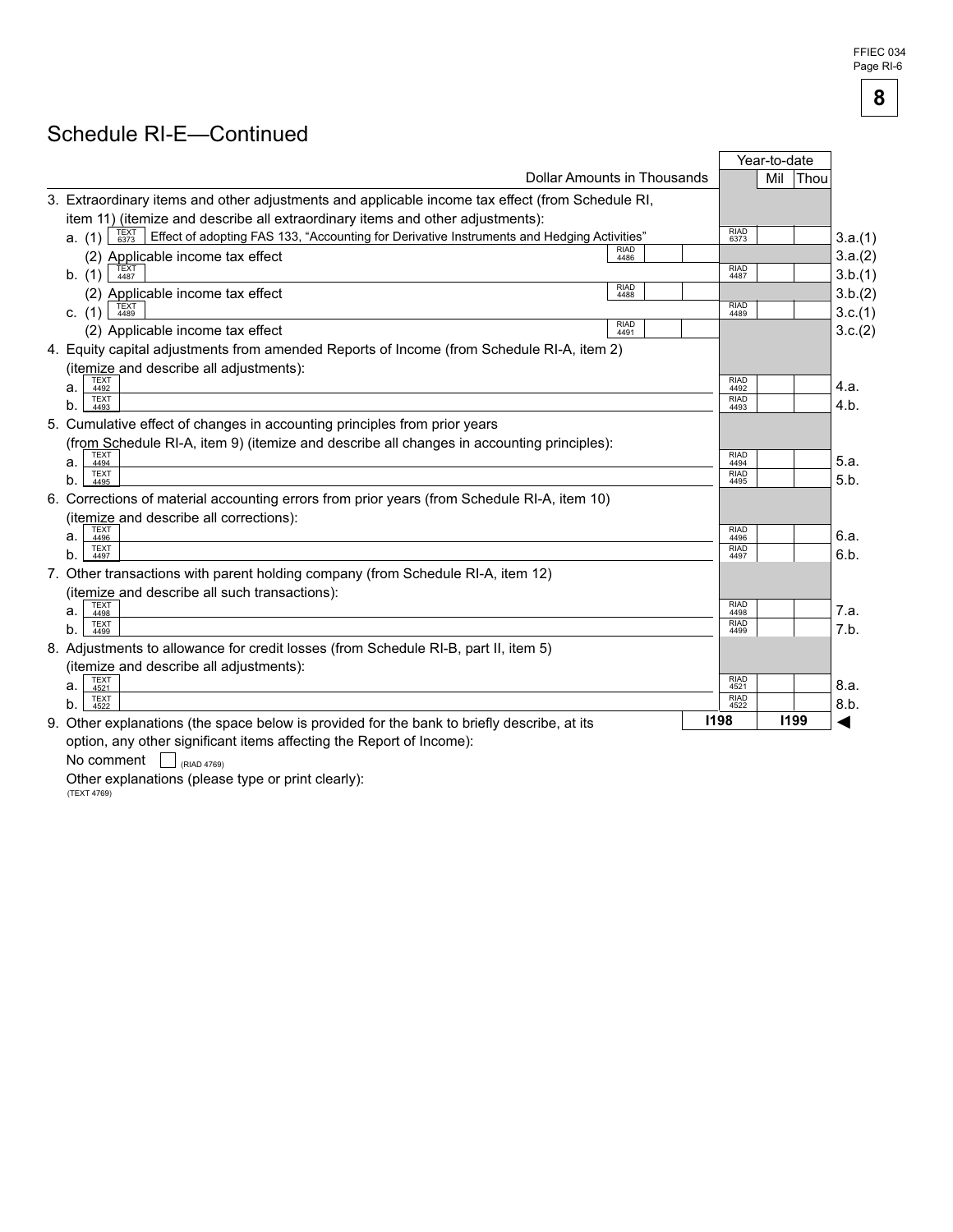| FFIEC 034 |
|-----------|
| Page RC-1 |

| Legal Title of Bank |          |
|---------------------|----------|
| City                |          |
| State               | Zip Code |
|                     |          |

| FDIC Certificate Number LILILILI |  |  |  |  |  |  |
|----------------------------------|--|--|--|--|--|--|
|----------------------------------|--|--|--|--|--|--|

### Consolidated Report of Condition for Insured Commercial and State-Chartered Savings Banks for December 31, 2000

All schedules are to be reported in thousands of dollars. Unless otherwise indicated, report the amount outstanding as of the last business day of the quarter.

### Schedule RC—Balance Sheet

|                                                                                             |                     | C <sub>100</sub> |          |
|---------------------------------------------------------------------------------------------|---------------------|------------------|----------|
| Dollar Amounts in Thousands                                                                 |                     |                  | Mil Thou |
| ASSETS                                                                                      |                     |                  |          |
| 1. Cash and balances due from depository institutions:                                      |                     |                  |          |
|                                                                                             | <b>RCON</b><br>0081 |                  |          |
|                                                                                             | <b>RCON</b><br>0071 |                  |          |
| 2. Securities:                                                                              |                     |                  |          |
|                                                                                             | <b>RCON</b><br>1754 |                  |          |
|                                                                                             | <b>RCON</b><br>1773 |                  |          |
|                                                                                             | <b>RCON</b><br>1350 |                  |          |
| 4. Loans and lease financing receivables:                                                   |                     |                  |          |
| <b>RCON</b><br>2122                                                                         |                     |                  |          |
| <b>RCON</b><br>3123                                                                         |                     |                  |          |
| <b>RCON</b><br>3128                                                                         |                     |                  |          |
| d. Loans and leases, net of unearned income, allowance, and reserve                         |                     |                  |          |
|                                                                                             | <b>RCON</b><br>2125 |                  |          |
|                                                                                             | <b>RCON</b><br>3545 |                  |          |
|                                                                                             | <b>RCON</b><br>2145 |                  |          |
|                                                                                             | <b>RCON</b><br>2150 |                  |          |
| 8. Investments in unconsolidated subsidiaries and associated companies (from Schedule RC-M) | <b>RCON</b><br>2130 |                  |          |
|                                                                                             | <b>RCON</b><br>2155 |                  |          |
|                                                                                             | <b>RCON</b><br>2143 |                  |          |
|                                                                                             | <b>RCON</b><br>2160 |                  |          |
|                                                                                             | <b>RCON</b><br>2170 |                  |          |

<sup>1</sup> Includes cash items in process of collection and unposted debits.

<sup>&</sup>lt;sup>2</sup> The amount reported in this item must be greater than or equal to the sum of Schedule RC-M, items 3.a and 3.b. <sup>3</sup> Includes time certificates of deposit not held for trading.

<sup>4</sup> Report "term federal funds sold" in Schedule RC, item 4.a, "Loans and leases, net of unearned income," and in Schedule RC-C, part I.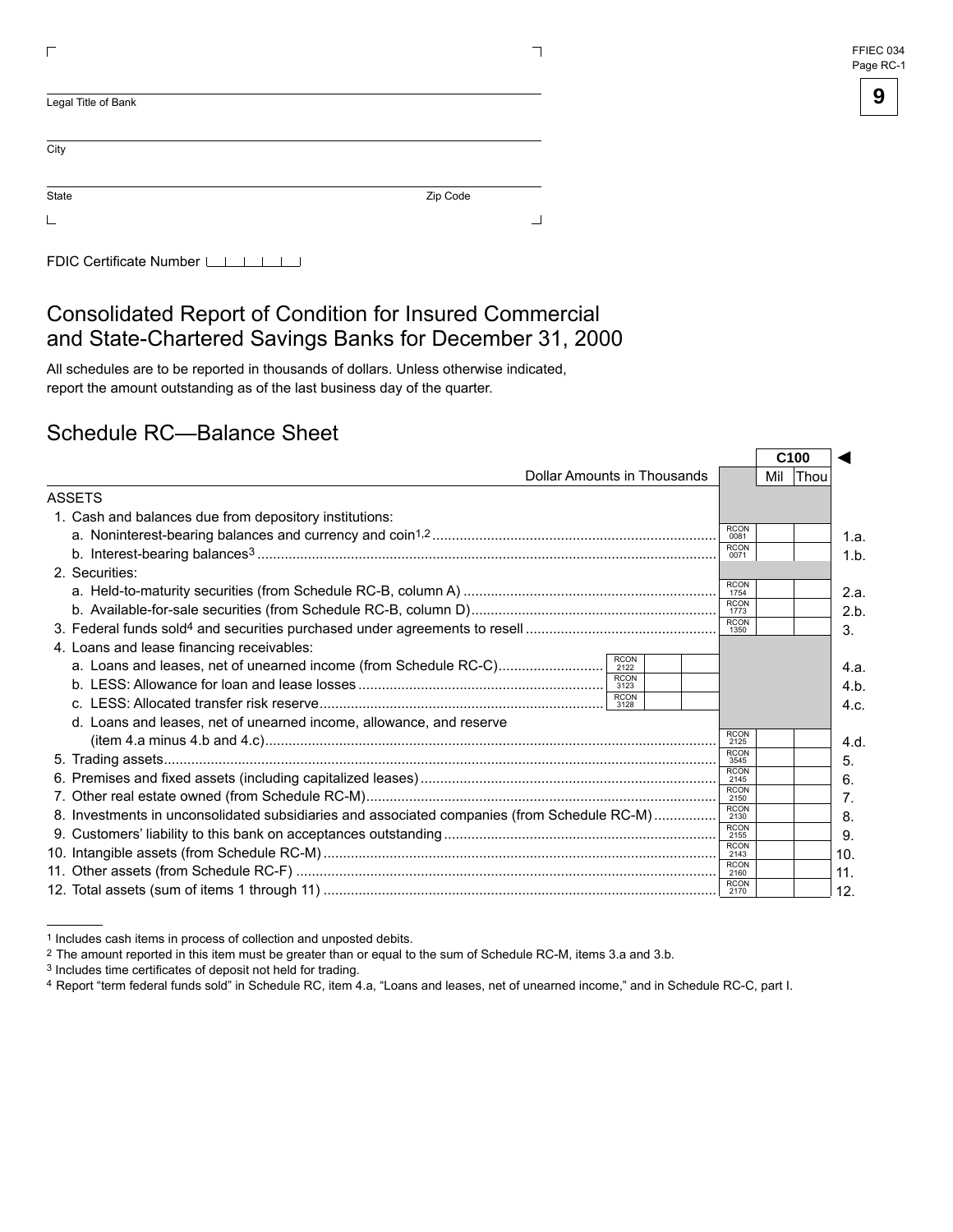FFIEC 034 Page RC-2

# **10**

# Schedule RC—Continued

| <b>LIABILITIES</b>                                                                                                                                                                                                                                                                                                        |                                                                                                                                                                                                                                                                                    |              |          |
|---------------------------------------------------------------------------------------------------------------------------------------------------------------------------------------------------------------------------------------------------------------------------------------------------------------------------|------------------------------------------------------------------------------------------------------------------------------------------------------------------------------------------------------------------------------------------------------------------------------------|--------------|----------|
|                                                                                                                                                                                                                                                                                                                           |                                                                                                                                                                                                                                                                                    |              |          |
| 13. Deposits:                                                                                                                                                                                                                                                                                                             |                                                                                                                                                                                                                                                                                    |              |          |
|                                                                                                                                                                                                                                                                                                                           |                                                                                                                                                                                                                                                                                    | RCON<br>2200 | 13.a.    |
|                                                                                                                                                                                                                                                                                                                           |                                                                                                                                                                                                                                                                                    |              | 13.a.(1) |
|                                                                                                                                                                                                                                                                                                                           | RCON<br>6636                                                                                                                                                                                                                                                                       |              | 13.a.(2) |
|                                                                                                                                                                                                                                                                                                                           |                                                                                                                                                                                                                                                                                    |              |          |
|                                                                                                                                                                                                                                                                                                                           |                                                                                                                                                                                                                                                                                    |              |          |
|                                                                                                                                                                                                                                                                                                                           |                                                                                                                                                                                                                                                                                    |              |          |
|                                                                                                                                                                                                                                                                                                                           |                                                                                                                                                                                                                                                                                    | RCON<br>2800 | 14.      |
|                                                                                                                                                                                                                                                                                                                           |                                                                                                                                                                                                                                                                                    | RCON<br>2840 | 15.a.    |
|                                                                                                                                                                                                                                                                                                                           |                                                                                                                                                                                                                                                                                    | RCON<br>3548 | 15.b.    |
| 16. Other borrowed money (includes mortgage indebtedness and obligations under capitalized leases):                                                                                                                                                                                                                       |                                                                                                                                                                                                                                                                                    |              |          |
|                                                                                                                                                                                                                                                                                                                           |                                                                                                                                                                                                                                                                                    | RCON<br>2332 | 16.a.    |
|                                                                                                                                                                                                                                                                                                                           |                                                                                                                                                                                                                                                                                    | RCON<br>A547 | 16.b.    |
|                                                                                                                                                                                                                                                                                                                           |                                                                                                                                                                                                                                                                                    | RCON<br>A548 | 16.c.    |
|                                                                                                                                                                                                                                                                                                                           |                                                                                                                                                                                                                                                                                    |              |          |
| 17. Not applicable                                                                                                                                                                                                                                                                                                        |                                                                                                                                                                                                                                                                                    | RCON<br>2920 |          |
|                                                                                                                                                                                                                                                                                                                           |                                                                                                                                                                                                                                                                                    | RCON<br>3200 | 18.      |
|                                                                                                                                                                                                                                                                                                                           |                                                                                                                                                                                                                                                                                    | RCON<br>2930 | 19.      |
|                                                                                                                                                                                                                                                                                                                           |                                                                                                                                                                                                                                                                                    | RCON<br>2948 | 20.      |
|                                                                                                                                                                                                                                                                                                                           |                                                                                                                                                                                                                                                                                    |              | 21.      |
| 22. Not applicable                                                                                                                                                                                                                                                                                                        |                                                                                                                                                                                                                                                                                    |              |          |
| <b>EQUITY CAPITAL</b>                                                                                                                                                                                                                                                                                                     |                                                                                                                                                                                                                                                                                    |              |          |
|                                                                                                                                                                                                                                                                                                                           |                                                                                                                                                                                                                                                                                    | RCON<br>3838 | 23.      |
|                                                                                                                                                                                                                                                                                                                           |                                                                                                                                                                                                                                                                                    | RCON<br>3230 | 24.      |
|                                                                                                                                                                                                                                                                                                                           |                                                                                                                                                                                                                                                                                    | RCON<br>3839 | 25.      |
|                                                                                                                                                                                                                                                                                                                           |                                                                                                                                                                                                                                                                                    | RCON<br>3632 | 26.a.    |
|                                                                                                                                                                                                                                                                                                                           |                                                                                                                                                                                                                                                                                    | RCON<br>8434 | 26.b.    |
|                                                                                                                                                                                                                                                                                                                           |                                                                                                                                                                                                                                                                                    | RCON<br>4336 | 26.c.    |
|                                                                                                                                                                                                                                                                                                                           |                                                                                                                                                                                                                                                                                    |              |          |
|                                                                                                                                                                                                                                                                                                                           |                                                                                                                                                                                                                                                                                    | RCON<br>3210 | 28.      |
|                                                                                                                                                                                                                                                                                                                           |                                                                                                                                                                                                                                                                                    | RCON<br>3300 | 29.      |
| Memorandum<br>To be reported only with the March Report of Condition.<br>1. Indicate in the box at the right the number of the statement below that best describes the                                                                                                                                                    |                                                                                                                                                                                                                                                                                    |              |          |
| most comprehensive level of auditing work performed for the bank by independent external                                                                                                                                                                                                                                  |                                                                                                                                                                                                                                                                                    | Number       |          |
|                                                                                                                                                                                                                                                                                                                           |                                                                                                                                                                                                                                                                                    | RCON<br>6724 | M.1.     |
| 1 = Independent audit of the bank conducted in accordance with<br>generally accepted auditing standards by a certified public<br>accounting firm which submits a report on the bank<br>2 = Independent audit of the bank's parent holding company con-<br>ducted in accordance with generally accepted auditing standards | 4 = Directors' examination of the bank performed by other external<br>auditors (may be required by state chartering authority)<br>5 = Review of the bank's financial statements by external auditors<br>6 = Compilation of the bank's financial statements by external<br>auditors |              |          |

- by a certified public accounting firm which submits a report on the 7 = Other audit procedures (excluding tax preparation work)
- consolidated holding company (but not on the bank separately)  $8 = No$  external audit work

<sup>3 =</sup> Directors' examination of the bank conducted in accordance with generally accepted auditing standards by a certified public accounting firm (may be required by state chartering authority)

<sup>1</sup> Includes total demand deposits and noninterest-bearing time and savings deposits.

<sup>2</sup> Report "term federal funds purchased" in Schedule RC, item 16, "Other borrowed money."

<sup>3</sup> Includes limited-life preferred stock and related surplus.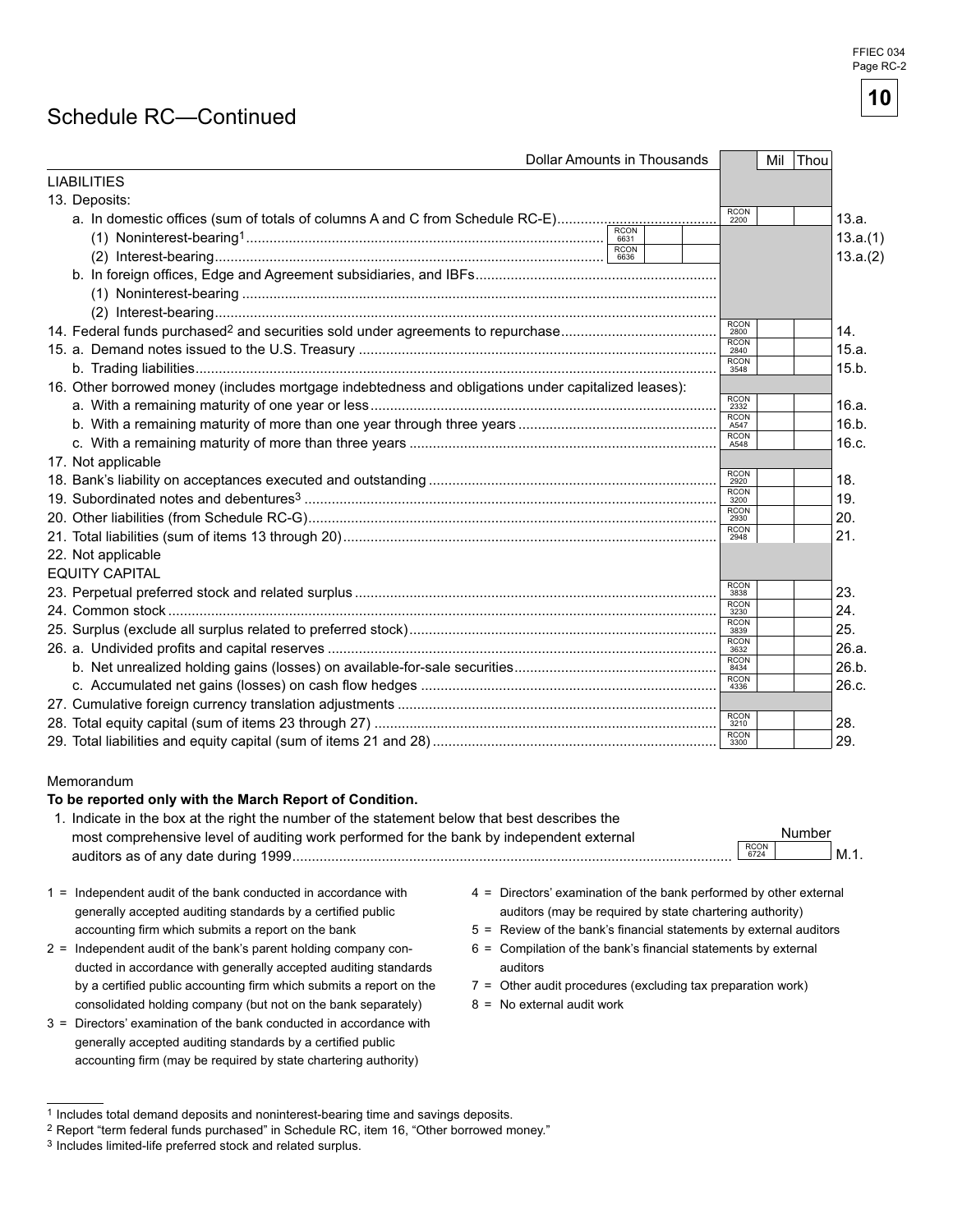# Schedule RC-B—Securities

Exclude assets held for trading.

|                                                               |                     |                       |      |                     |                   |                    |                     |            |                       | C <sub>110</sub>    |                         |      |
|---------------------------------------------------------------|---------------------|-----------------------|------|---------------------|-------------------|--------------------|---------------------|------------|-----------------------|---------------------|-------------------------|------|
|                                                               | Held-to-maturity    |                       |      |                     |                   | Available-for-sale |                     |            |                       |                     |                         |      |
|                                                               |                     | (Column A)            |      |                     | (Column B)        |                    |                     | (Column C) |                       |                     | (Column D)              |      |
|                                                               |                     | <b>Amortized Cost</b> |      |                     | <b>Fair Value</b> |                    |                     |            | <b>Amortized Cost</b> |                     | Fair Value <sup>1</sup> |      |
| Dollar Amounts in Thousands                                   |                     | Mil                   | Thou |                     | Mil               | Thou               |                     | Mil        | Thou                  |                     | Mil                     | Thou |
|                                                               | <b>RCON</b><br>0211 |                       |      | <b>RCON</b><br>0213 |                   |                    | RCON<br>1286        |            |                       | RCON<br>1287        |                         |      |
| 2. U.S. Government agency obligations                         |                     |                       |      |                     |                   |                    |                     |            |                       |                     |                         |      |
| (exclude mortgage-backed securities):                         |                     |                       |      |                     |                   |                    |                     |            |                       |                     |                         |      |
| a. Issued by U.S. Government agencies <sup>2</sup>            | <b>RCON</b><br>1289 |                       |      | <b>RCON</b><br>1290 |                   |                    | RCON<br>1291        |            |                       | RCON<br>1293        |                         |      |
| b. Issued by U.S. Government-sponsored                        |                     |                       |      |                     |                   |                    |                     |            |                       |                     |                         |      |
|                                                               | RCON<br>1294        |                       |      | RCON<br>1295        |                   |                    | RCON<br>1297        |            |                       | RCON<br>1298        |                         |      |
| 3. Securities issued by states and political                  |                     |                       |      |                     |                   |                    |                     |            |                       |                     |                         |      |
| subdivisions in the U.S.:                                     |                     |                       |      |                     |                   |                    |                     |            |                       |                     |                         |      |
|                                                               | RCON<br>1676        |                       |      | RCON<br>1677        |                   |                    | RCON<br>1678        |            |                       | RCON<br>1679        |                         |      |
|                                                               | <b>RCON</b><br>1681 |                       |      | <b>RCON</b><br>1686 |                   |                    | <b>RCON</b><br>1690 |            |                       | <b>RCON</b><br>1691 |                         |      |
| c. Industrial development and similar obligations             | <b>RCON</b><br>1694 |                       |      | <b>RCON</b><br>1695 |                   |                    | <b>RCON</b><br>1696 |            |                       | <b>RCON</b><br>1697 |                         |      |
| 4. Mortgage-backed securities (MBS):                          |                     |                       |      |                     |                   |                    |                     |            |                       |                     |                         |      |
| a. Pass-through securities:                                   |                     |                       |      |                     |                   |                    |                     |            |                       |                     |                         |      |
|                                                               | <b>RCON</b><br>1698 |                       |      | <b>RCON</b><br>1699 |                   |                    | RCON<br>1701        |            |                       | <b>RCON</b><br>1702 |                         |      |
| (2) Issued by FNMA and FHLMC                                  | RCON<br>1703        |                       |      | <b>RCON</b><br>1705 |                   |                    | <b>RCON</b><br>1706 |            |                       | RCON<br>1707        |                         |      |
| (3) Other pass-through securities                             | <b>RCON</b><br>1709 |                       |      | <b>RCON</b><br>1710 |                   |                    | RCON<br>1711        |            |                       | RCON<br>1713        |                         |      |
| b. Other mortgage-backed securities (include                  |                     |                       |      |                     |                   |                    |                     |            |                       |                     |                         |      |
| CMOs, REMICs, and stripped MBS):                              |                     |                       |      |                     |                   |                    |                     |            |                       |                     |                         |      |
| (1) Issued or guaranteed by FNMA, FHLMC,                      |                     |                       |      |                     |                   |                    |                     |            |                       |                     |                         |      |
|                                                               | RCON<br>1714        |                       |      | <b>RCON</b><br>1715 |                   |                    | RCON<br>1716        |            |                       | RCON<br>1717        |                         |      |
| (2) Collateralized by MBS issued or                           |                     |                       |      |                     |                   |                    |                     |            |                       |                     |                         |      |
| guaranteed by FNMA, FHLMC, or GNMA                            | <b>RCON</b><br>1718 |                       |      | <b>RCON</b><br>1719 |                   |                    | RCON<br>1731        |            |                       | <b>RCON</b><br>1732 |                         |      |
| (3) All other mortgage-backed securities                      | RCON<br>1733        |                       |      | <b>RCON</b><br>1734 |                   |                    | <b>RCON</b><br>1735 |            |                       | <b>RCON</b><br>1736 |                         |      |
|                                                               | RCON<br>1774        |                       |      | RCON<br>1775        |                   |                    | <b>RCON</b><br>1776 |            |                       | RCON<br>1777        |                         |      |
| 6. Equity securities:                                         |                     |                       |      |                     |                   |                    |                     |            |                       |                     |                         |      |
| a. Investments in mutual funds and other equity               |                     |                       |      |                     |                   |                    |                     |            |                       |                     |                         |      |
| securities with readily determinable fair                     |                     |                       |      |                     |                   |                    |                     |            |                       |                     |                         |      |
|                                                               |                     |                       |      |                     |                   |                    | <b>RCON</b><br>A510 |            |                       | <b>RCON</b><br>A511 |                         |      |
| b. All other equity securities <sup>1</sup> (includes Federal |                     |                       |      |                     |                   |                    |                     |            |                       |                     |                         |      |
|                                                               |                     |                       |      |                     |                   |                    | RCON<br>1752        |            |                       | RCON<br>1753        |                         |      |
| 7. Total (sum of items 1 through 6) (total of                 |                     |                       |      |                     |                   |                    |                     |            |                       |                     |                         |      |
| column A must equal Schedule RC, item 2.a)                    |                     |                       |      |                     |                   |                    |                     |            |                       |                     |                         |      |
| (total of column D must equal Schedule RC,                    |                     |                       |      |                     |                   |                    |                     |            |                       |                     |                         |      |
|                                                               | <b>RCON</b><br>1754 |                       |      | <b>RCON</b><br>1771 |                   |                    | <b>RCON</b><br>1772 |            |                       | <b>RCON</b><br>1773 |                         |      |

<sup>1</sup> Includes equity securities without readily determinable fair values at historical cost in item 6.b, column D.

<sup>&</sup>lt;sup>2</sup> Includes Small Business Administration "Guaranteed Loan Pool Certificates," U.S. Maritime Administration obligations, and Export-Import Bank participation certificates.

<sup>3</sup> Includes obligations (other than mortgage-backed securities) issued by the Farm Credit System, the Federal Home Loan Bank System, the Federal Home Loan Mortgage Corporation, the Federal National Mortgage Association, the Financing Corporation, Resolution Funding Corporation, the Student Loan Marketing Association, and the Tennessee Valley Authority.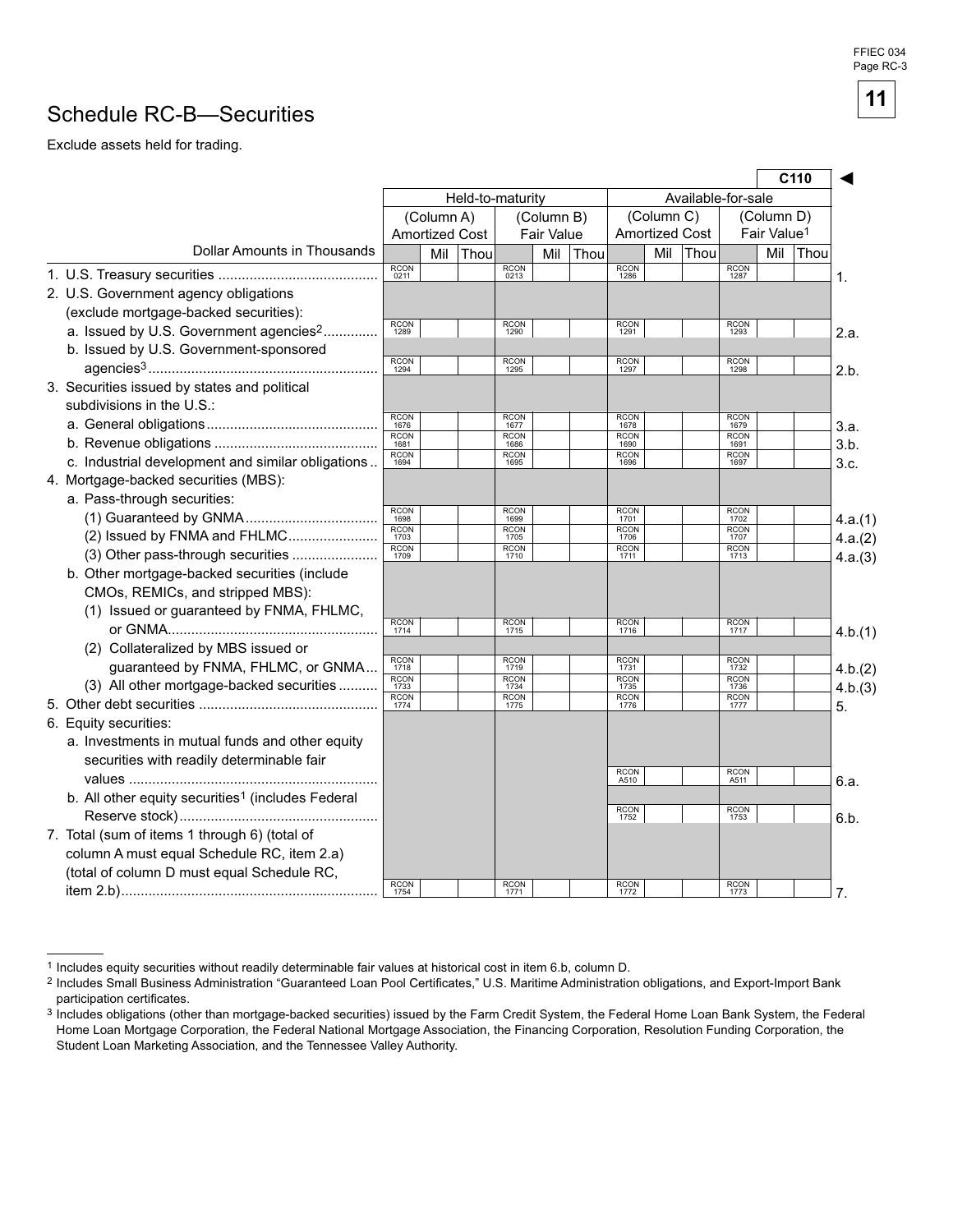FDIC Certificate Number LILLI

# Schedule RC-B—Continued

| Dollar Amounts in Thousands<br>Thou<br>Mil<br><b>RCON</b><br>M.1.<br>0416<br>2. Maturity and repricing data for <b>debt</b> securities <sup>1, 2</sup> (excluding those in nonaccrual status):<br>a. Securities issued by the U.S. Treasury, U.S. Government agencies, and states and political<br>subdivisions in the U.S.; other non-mortgage debt securities; and mortgage pass-through<br>securities other than those backed by closed-end first lien 1-4 family residential mortgages<br>with a remaining maturity or repricing frequency of: 3, 4<br><b>RCON</b><br>M.2.a.(1)<br>A549 |  |
|---------------------------------------------------------------------------------------------------------------------------------------------------------------------------------------------------------------------------------------------------------------------------------------------------------------------------------------------------------------------------------------------------------------------------------------------------------------------------------------------------------------------------------------------------------------------------------------------|--|
|                                                                                                                                                                                                                                                                                                                                                                                                                                                                                                                                                                                             |  |
|                                                                                                                                                                                                                                                                                                                                                                                                                                                                                                                                                                                             |  |
|                                                                                                                                                                                                                                                                                                                                                                                                                                                                                                                                                                                             |  |
|                                                                                                                                                                                                                                                                                                                                                                                                                                                                                                                                                                                             |  |
|                                                                                                                                                                                                                                                                                                                                                                                                                                                                                                                                                                                             |  |
|                                                                                                                                                                                                                                                                                                                                                                                                                                                                                                                                                                                             |  |
|                                                                                                                                                                                                                                                                                                                                                                                                                                                                                                                                                                                             |  |
|                                                                                                                                                                                                                                                                                                                                                                                                                                                                                                                                                                                             |  |
| <b>RCON</b><br>M.2.a.(2)<br>A550                                                                                                                                                                                                                                                                                                                                                                                                                                                                                                                                                            |  |
| <b>RCON</b><br>M.2.a.(3)<br>A551                                                                                                                                                                                                                                                                                                                                                                                                                                                                                                                                                            |  |
| <b>RCON</b><br>M.2.a.(4)<br>A552                                                                                                                                                                                                                                                                                                                                                                                                                                                                                                                                                            |  |
| <b>RCON</b><br>M.2.a.(5)<br>A553                                                                                                                                                                                                                                                                                                                                                                                                                                                                                                                                                            |  |
| <b>RCON</b><br>M.2.a.(6)<br>A554                                                                                                                                                                                                                                                                                                                                                                                                                                                                                                                                                            |  |
| b. Mortgage pass-through securities backed by closed-end first lien 1-4 family residential                                                                                                                                                                                                                                                                                                                                                                                                                                                                                                  |  |
| mortgages with a remaining maturity or repricing frequency of: 3, 5                                                                                                                                                                                                                                                                                                                                                                                                                                                                                                                         |  |
| <b>RCON</b><br>M.2.b.(1)<br>A555                                                                                                                                                                                                                                                                                                                                                                                                                                                                                                                                                            |  |
| <b>RCON</b><br>M.2.b.(2)<br>A556                                                                                                                                                                                                                                                                                                                                                                                                                                                                                                                                                            |  |
| RCON<br>A557<br>M.2.b.(3)                                                                                                                                                                                                                                                                                                                                                                                                                                                                                                                                                                   |  |
| <b>RCON</b><br>M.2.b.(4)<br>A558                                                                                                                                                                                                                                                                                                                                                                                                                                                                                                                                                            |  |
| <b>RCON</b><br>M.2.b.(5)<br>A559                                                                                                                                                                                                                                                                                                                                                                                                                                                                                                                                                            |  |
| <b>RCON</b><br>M.2.b.(6)<br>A560                                                                                                                                                                                                                                                                                                                                                                                                                                                                                                                                                            |  |
| c. Other mortgage-backed securities (include CMOs, REMICs, and stripped MBS; exclude                                                                                                                                                                                                                                                                                                                                                                                                                                                                                                        |  |
| mortgage pass-through securities) with an expected average life of: 6                                                                                                                                                                                                                                                                                                                                                                                                                                                                                                                       |  |
| <b>RCON</b><br>M.2.c.(1)<br>A561                                                                                                                                                                                                                                                                                                                                                                                                                                                                                                                                                            |  |
| <b>RCON</b><br>M.2.c.(2)<br>A562                                                                                                                                                                                                                                                                                                                                                                                                                                                                                                                                                            |  |
| d. Debt securities with a REMAINING MATURITY of one year or less (included in                                                                                                                                                                                                                                                                                                                                                                                                                                                                                                               |  |
| <b>RCON</b><br>M.2.d.<br>A248                                                                                                                                                                                                                                                                                                                                                                                                                                                                                                                                                               |  |
| 3.-6. Not applicable                                                                                                                                                                                                                                                                                                                                                                                                                                                                                                                                                                        |  |
| 7. Amortized cost of held-to-maturity securities sold or transferred to available-for-sale or trading                                                                                                                                                                                                                                                                                                                                                                                                                                                                                       |  |
| <b>RCON</b><br>securities during the calendar year-to-date (report the amortized cost at date of sale or transfer)<br>M.7.<br>1778                                                                                                                                                                                                                                                                                                                                                                                                                                                          |  |
| 8. Not applicable                                                                                                                                                                                                                                                                                                                                                                                                                                                                                                                                                                           |  |
| 9. Structured notes (included in the held-to-maturity and available-for-sale accounts in                                                                                                                                                                                                                                                                                                                                                                                                                                                                                                    |  |
| Schedule RC-B, items 2, 3, and 5):                                                                                                                                                                                                                                                                                                                                                                                                                                                                                                                                                          |  |
| RCON<br>8782<br>M.9.a.                                                                                                                                                                                                                                                                                                                                                                                                                                                                                                                                                                      |  |
| <b>RCON</b><br>M.9.b.<br>8783                                                                                                                                                                                                                                                                                                                                                                                                                                                                                                                                                               |  |

<sup>1</sup> Includes held-to-maturity securities at amortized cost and available-for-sale securities at fair value.

Exclude equity securities, e.g., investments in mutual funds, Federal Reserve stock, common stock, and preferred stock.

<sup>&</sup>lt;sup>3</sup> Report fixed rate debt securities by remaining maturity and floating rate debt securities by repricing frequency.

<sup>4</sup> Sum of Memorandum items 2.a.(1) through 2.a.(6) plus any nonaccrual debt securities in the categories of debt securities reported in Memorandum item 2.a that are included in Schedule RC-N, item 6, column C, must equal Schedule RC-B, sum of items 1, 2, 3, and 5, columns A and D, plus mortgage pass-through securities other than those backed by closed-end first lien 1–4 family residential mortgages included in Schedule RC-B, item 4.a, columns A and D.

 $5$  Sum of Memorandum items  $2.b.(1)$  through  $2.b.(6)$  plus any nonaccrual mortgage pass-through securities backed by closed-end first lien 1–4 family residential mortgages included in Schedule RC-N, item 6, column C, must equal Schedule RC-B, item 4.a, sum of columns A and D, less the amount of mortgage pass-through securities other than those backed by closed-end first lien 1–4 family residential mortgages included in Schedule RC-B, item 4.a, columns A and D.

<sup>6</sup> Sum of Memorandum items 2.c.(1) and 2.c.(2) plus any nonaccrual "Other mortgage-backed securities" included in Schedule RC-N, item 6, column C, must equal Schedule RC-B, item 4.b, sum of columns A and D.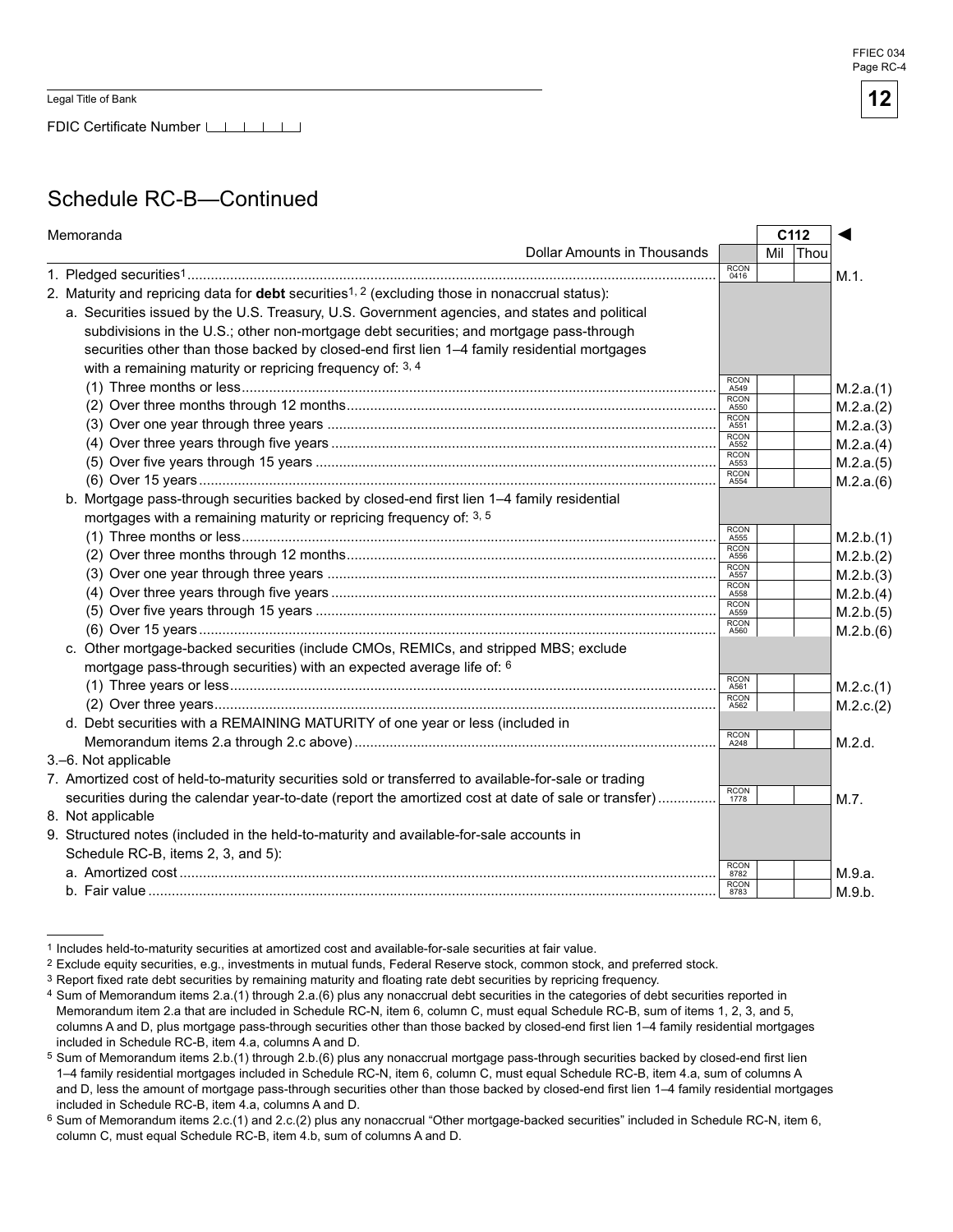



### Schedule RC-C—Loans and Lease Financing Receivables

### Part I. Loans and Leases

Do not deduct the allowance for loan and lease losses from amounts reported in this schedule. Report total loans and leases, net of unearned income. Exclude assets held for trading and commercial paper.

|                                                                                                       |                     |     | C <sub>115</sub> |            |
|-------------------------------------------------------------------------------------------------------|---------------------|-----|------------------|------------|
| Dollar Amounts in Thousands                                                                           |                     | Mil | Thou             |            |
| 1. Loans secured by real estate:                                                                      |                     |     |                  |            |
|                                                                                                       | <b>RCON</b><br>1415 |     |                  | 1.a.       |
|                                                                                                       | <b>RCON</b><br>1420 |     |                  | 1.b.       |
| c. Secured by 1-4 family residential properties:                                                      |                     |     |                  |            |
| (1) Revolving, open-end loans secured by 1-4 family residential properties and extended               |                     |     |                  |            |
|                                                                                                       | <b>RCON</b><br>1797 |     |                  | 1.c.(1)    |
| (2) All other loans secured by 1-4 family residential properties:                                     |                     |     |                  |            |
|                                                                                                       | <b>RCON</b><br>5367 |     |                  | 1.c.(2)(a) |
|                                                                                                       | <b>RCON</b><br>5368 |     |                  | 1.c.(2)(b) |
|                                                                                                       | <b>RCON</b><br>1460 |     |                  | 1.d.       |
|                                                                                                       | <b>RCON</b><br>1480 |     |                  | 1.e.       |
|                                                                                                       | <b>RCON</b><br>1489 |     |                  | 2.         |
|                                                                                                       | <b>RCON</b><br>1590 |     |                  | 3.         |
|                                                                                                       | <b>RCON</b><br>1766 |     |                  | 4.         |
|                                                                                                       | <b>RCON</b><br>1755 |     |                  | 5.         |
| 6. Loans to individuals for household, family, and other personal expenditures (i.e., consumer loans) |                     |     |                  |            |
| (includes purchased paper):                                                                           |                     |     |                  |            |
| a. Credit cards and related plans (includes check credit and other revolving credit plans)            | <b>RCON</b><br>2008 |     |                  | 6.a.       |
|                                                                                                       | <b>RCON</b><br>2011 |     |                  | 6.b.       |
| 7. Obligations (other than securities and leases) of states and political subdivisions in the U.S     | <b>RCON</b><br>2107 |     |                  | 7.         |
|                                                                                                       | <b>RCON</b><br>2080 |     |                  | 8.         |
|                                                                                                       | <b>RCON</b><br>2165 |     |                  | 9.         |
|                                                                                                       | <b>RCON</b><br>2123 |     |                  | 10.        |
| 11. Total loans and leases, net of unearned income (sum of items 1 through 9 minus item 10)           |                     |     |                  |            |
|                                                                                                       | <b>RCON</b><br>2122 |     |                  | 11.        |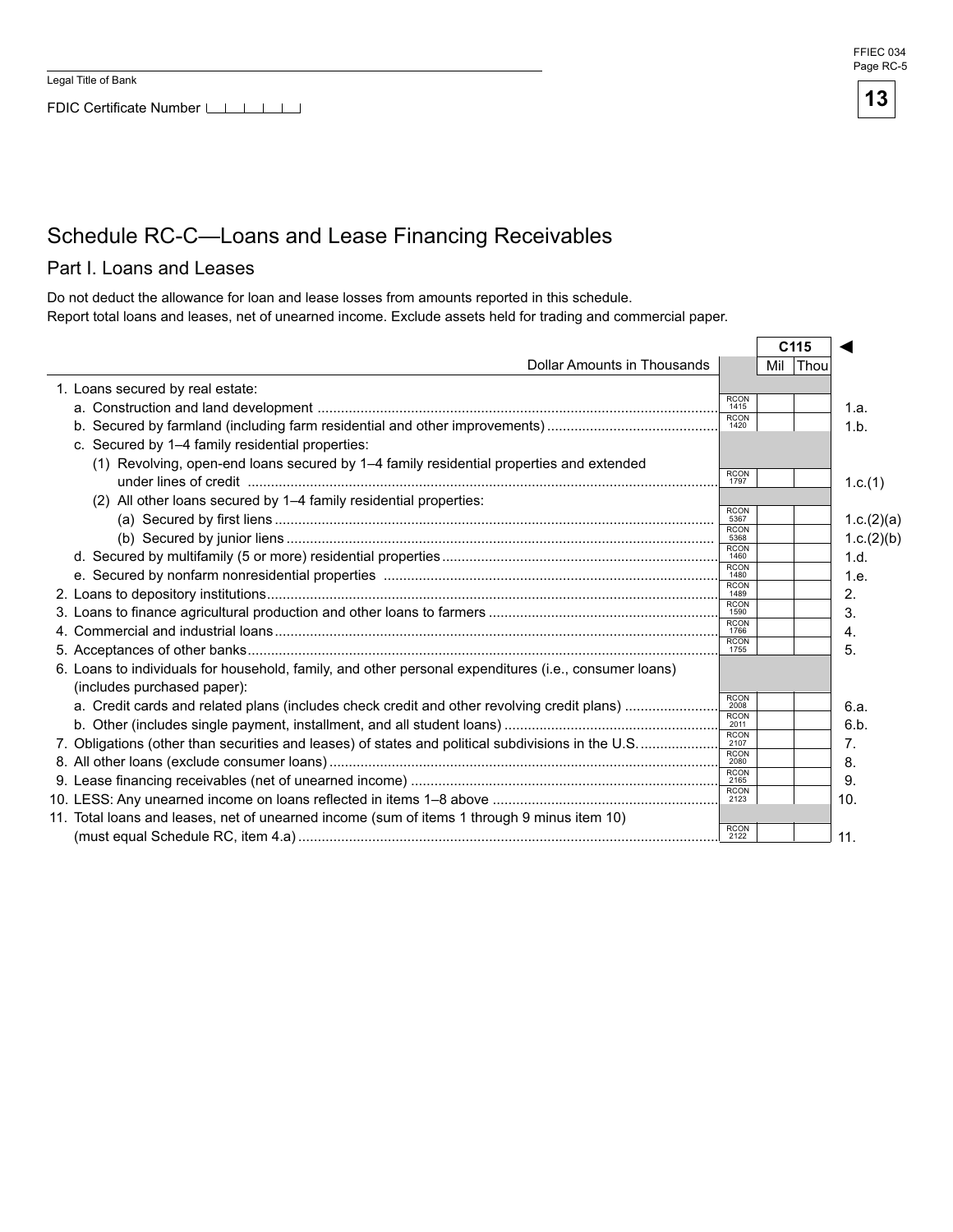# Schedule RC-C—Continued

### Part I. Continued

| Memoranda                                                                                           |                     |     |      |           |
|-----------------------------------------------------------------------------------------------------|---------------------|-----|------|-----------|
| Dollar Amounts in Thousands                                                                         |                     | Mil | Thou |           |
| 1. Loans1 and leases restructured and in compliance with modified terms (included in                |                     |     |      |           |
| Schedule RC-C, part I, above and not reported as past due or nonaccrual in Schedule RC-N,           |                     |     |      |           |
| Memorandum item 1):                                                                                 |                     |     |      |           |
|                                                                                                     | RCON<br>1617        |     |      | M.1.a.    |
| b. All other loans and all lease financing receivables (exclude loans to individuals for household, |                     |     |      |           |
|                                                                                                     | RCON<br>8691        |     |      | M.1.b.    |
| 2. Maturity and repricing data for loans and leases (excluding those in nonaccrual status):         |                     |     |      |           |
| a. Closed-end loans secured by first liens on 1-4 family residential properties (reported in        |                     |     |      |           |
| Schedule RC-C, part I, item 1.c.(2)(a)) with a remaining maturity or repricing frequency of: $2.3$  |                     |     |      |           |
|                                                                                                     | RCON<br>A564        |     |      | M.2.a.(1) |
|                                                                                                     | <b>RCON</b><br>A565 |     |      | M.2.a.(2) |
|                                                                                                     | <b>RCON</b><br>A566 |     |      | M.2.a.(3) |
|                                                                                                     | RCON<br>A567        |     |      | M.2.a.(4) |
|                                                                                                     | <b>RCON</b><br>A568 |     |      | M.2.a.(5) |
|                                                                                                     | RCON<br>A569        |     |      | M.2.a.(6) |
| b. All loans and leases (reported in Schedule RC-C, part I, items 1 through 9)                      |                     |     |      |           |
| EXCLUDING closed-end loans secured by first liens on 1-4 family residential properties              |                     |     |      |           |
| (reported in Schedule RC-C, part I, item 1.c.(2)(a)) with a remaining maturity or repricing         |                     |     |      |           |
| frequency of: 2, 4                                                                                  |                     |     |      |           |
|                                                                                                     | RCON<br>A570        |     |      | M.2.b.(1) |
|                                                                                                     | RCON<br>A571        |     |      | M.2.b.(2) |
|                                                                                                     | RCON<br>A572        |     |      | M.2.b.(3) |
|                                                                                                     | RCON<br>A573        |     |      | M.2.b.(4) |
|                                                                                                     | RCON<br>A574        |     |      | M.2.b.(5) |
|                                                                                                     | <b>RCON</b><br>A575 |     |      | M.2.b.(6) |
| c. Loans and leases (reported in Schedule RC-C, part I, items 1 through 9) with a REMAINING         |                     |     |      |           |
|                                                                                                     | RCON<br>A247        |     |      | M.2.c.    |
| d. Loans secured by nonfarm nonresidential properties (reported in Schedule RC-C, part I,           |                     |     |      |           |
|                                                                                                     | RCON<br>A577        |     |      | M.2.d.    |
| e. Commercial and industrial loans (reported in Schedule RC-C, part I, item 4) with a               |                     |     |      |           |
|                                                                                                     | RCON<br>A578        |     |      | M.2.e.    |
| 3. Not applicable                                                                                   |                     |     |      |           |
| 4. Loans to finance commercial real estate, construction, and land development activities           |                     |     |      |           |
| (not secured by real estate) included in Schedule RC-C, part I, items 4 and 8, page RC-5 5          | <b>RCON</b><br>2746 |     |      | M.4.      |
|                                                                                                     | RCON<br>5369        |     |      | M.5.      |
| 6. Adjustable rate closed-end loans secured by first liens on 1-4 family residential properties     |                     |     |      |           |
|                                                                                                     | RCON<br>5370        |     |      | M.6.      |

<sup>1</sup> See instructions for loan classifications used in Memorandum item 1.



<sup>&</sup>lt;sup>2</sup> Report fixed rate loans and leases by remaining maturity and floating rate loans by repricing frequency.

<sup>3</sup> Sum of Memorandum items 2.a.(1) through 2.a.(6) plus total nonaccrual closed-end loans secured by first liens on 1-4 family residential properties included in Schedule RC-N, Memorandum item 4.c.(2), column C, must equal total closed-end loans secured by first liens on 1-4 family residential properties from Schedule RC-C, part I, item 1.c.(2)(a).

Sum of Memorandum items 2.b.(1) through 2.b.(6), plus total nonaccrual loans and leases from Schedule RC-N, sum of items 1 through 5, column C, minus nonaccrual closed-end loans secured by first liens on 1-4 family residential properties included in Schedule RC-N, Memorandum item 4.c.(2), column C, must equal total loans and leases from Schedule RC-C, part I, sum of items 1 through 9, minus total closed-end loans secured by first liens on 1–4 family residential properties from Schedule RC-C, part I, item 1.c.(2)(a).

<sup>5</sup> Exclude loans secured by real estate that are included in Schedule RC-C, part I, items 1.a through 1.e.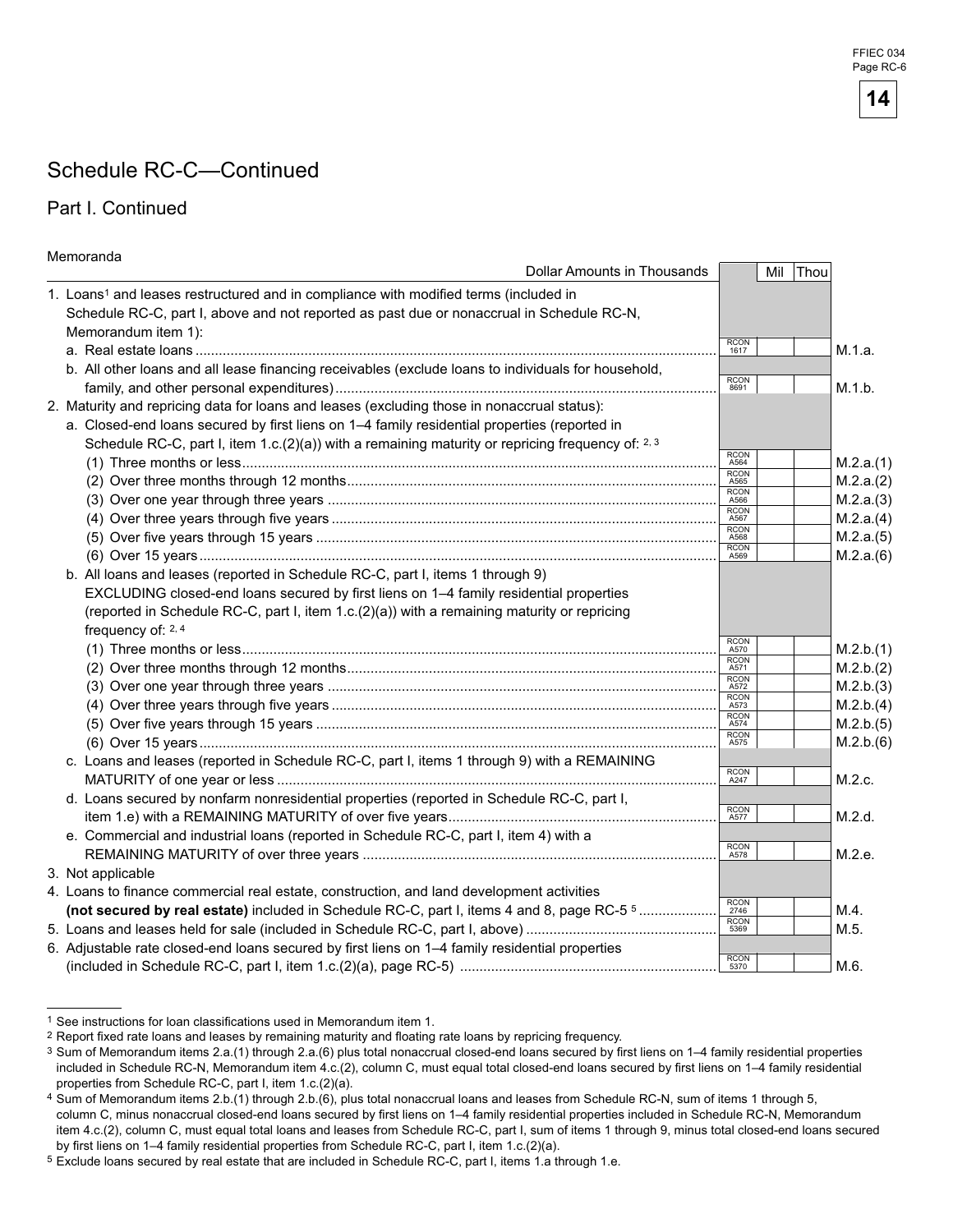# Schedule RC-E—Deposit Liabilities

|                                                                 |                                                                                 |                                    |                             |                               |                                     |      |                            |                     | C <sub>125</sub> |    |
|-----------------------------------------------------------------|---------------------------------------------------------------------------------|------------------------------------|-----------------------------|-------------------------------|-------------------------------------|------|----------------------------|---------------------|------------------|----|
|                                                                 |                                                                                 |                                    | <b>Transaction Accounts</b> |                               |                                     |      | Nontransaction<br>Accounts |                     |                  |    |
|                                                                 |                                                                                 | (Column A)<br>Total<br>transaction |                             |                               | (Column B)<br>Memo: Total<br>demand |      |                            | (Column C)<br>Total |                  |    |
|                                                                 | deposits<br>accounts<br>(including<br>(included in<br>column A)<br>total demand |                                    |                             | nontransaction<br>(including) | accounts<br>MMDAs)                  |      |                            |                     |                  |    |
|                                                                 |                                                                                 | deposits)                          |                             |                               |                                     |      |                            |                     |                  |    |
| Dollar Amounts in Thousands                                     |                                                                                 | Mil                                | Thou                        |                               | Mil                                 | Thou |                            | Mil                 | Thou             |    |
| Deposits of:                                                    |                                                                                 |                                    |                             |                               |                                     |      |                            |                     |                  |    |
|                                                                 | <b>RCON</b><br>2201                                                             |                                    |                             | <b>RCON</b><br>2240           |                                     |      | <b>RCON</b><br>2346        |                     |                  | .1 |
|                                                                 | <b>RCON</b><br>2202                                                             |                                    |                             | <b>RCON</b><br>2280           |                                     |      | <b>RCON</b><br>2520        |                     |                  | 2. |
|                                                                 | <b>RCON</b><br>2203                                                             |                                    |                             | <b>RCON</b><br>2290           |                                     |      | <b>RCON</b><br>2530        |                     |                  | 3. |
| 4. Commercial banks in the U.S. (including U.S. branches and    |                                                                                 |                                    |                             |                               |                                     |      |                            |                     |                  |    |
|                                                                 | <b>RCON</b><br>2206                                                             |                                    |                             | <b>RCON</b><br>2310           |                                     |      | <b>RCON</b><br>2550        |                     |                  | 4. |
|                                                                 | <b>RCON</b><br>2207                                                             |                                    |                             | <b>RCON</b><br>2312           |                                     |      | <b>RCON</b><br>2349        |                     |                  | 5. |
|                                                                 | <b>RCON</b><br>2330                                                             |                                    |                             | <b>RCON</b><br>2330           |                                     |      |                            |                     |                  | 6. |
| 7. Banks in foreign countries, foreign governments, and foreign | <b>RCON</b><br>2184                                                             |                                    |                             | <b>RCON</b><br>2185           |                                     |      | <b>RCON</b><br>2186        |                     |                  | 7. |
| 8. Total (sum of items 1 through 7) (sum of columns A and C     |                                                                                 |                                    |                             |                               |                                     |      |                            |                     |                  |    |
|                                                                 | <b>RCON</b><br>2215                                                             |                                    |                             | <b>RCON</b><br>2210           |                                     |      | <b>RCON</b><br>2385        |                     |                  | 8. |

#### Memoranda

| <b>Dollar Amounts in Thousands</b>                                                                                                                                                                                            |                     | Mil Thou |           |
|-------------------------------------------------------------------------------------------------------------------------------------------------------------------------------------------------------------------------------|---------------------|----------|-----------|
| 1. Selected components of total deposits (i.e., sum of item 8, columns A and C):                                                                                                                                              |                     |          |           |
|                                                                                                                                                                                                                               | <b>RCON</b><br>6835 |          | M.1.a.    |
|                                                                                                                                                                                                                               | <b>RCON</b><br>2365 |          | M.1.b.    |
| c. Fully insured brokered deposits (included in Memorandum item 1.b above):                                                                                                                                                   |                     |          |           |
|                                                                                                                                                                                                                               | <b>RCON</b><br>2343 |          | M.1.c.(1) |
| (2) Issued either in denominations of $$100,000$ or in denominations greater than $$100,000$ and                                                                                                                              | <b>RCON</b>         |          |           |
|                                                                                                                                                                                                                               | 2344                |          | M.1.c.(2) |
| d. Maturity data for brokered deposits:                                                                                                                                                                                       |                     |          |           |
| (1) Brokered deposits issued in denominations of less than \$100,000 with a remaining maturity                                                                                                                                |                     |          |           |
|                                                                                                                                                                                                                               | RCON<br>A243        |          | M.1.d.(1) |
| (2) Brokered deposits issued in denominations of \$100,000 or more with a remaining                                                                                                                                           |                     |          |           |
|                                                                                                                                                                                                                               | <b>RCON</b><br>A244 |          | M.1.d.(2) |
| e. Preferred deposits (uninsured deposits of states and political subdivisions in the U.S.                                                                                                                                    |                     |          |           |
| reported in item 3 above which are secured or collateralized as required under state law)                                                                                                                                     |                     |          |           |
|                                                                                                                                                                                                                               | <b>RCON</b><br>5590 |          | M.1.e.    |
| 2. Components of total nontransaction accounts (sum of Memorandum items 2.a through 2.c must equal                                                                                                                            |                     |          |           |
| item 8, column C above):                                                                                                                                                                                                      |                     |          |           |
| a. Savings deposits:                                                                                                                                                                                                          |                     |          |           |
|                                                                                                                                                                                                                               | <b>RCON</b><br>6810 |          | M.2.a.(1) |
|                                                                                                                                                                                                                               | <b>RCON</b><br>0352 |          | M.2.a.(2) |
|                                                                                                                                                                                                                               | <b>RCON</b><br>6648 |          | M.2.b.    |
|                                                                                                                                                                                                                               | <b>RCON</b><br>2604 |          | M.2.c.    |
|                                                                                                                                                                                                                               | <b>RC0N</b><br>2398 |          | M.3.      |
| $\bf{A}$ . A light is a self-see light in the second state of the second state of the second state of the second state of the second state of the second state of the second state of the second state of the second state of |                     |          |           |

4. Not applicable

**15**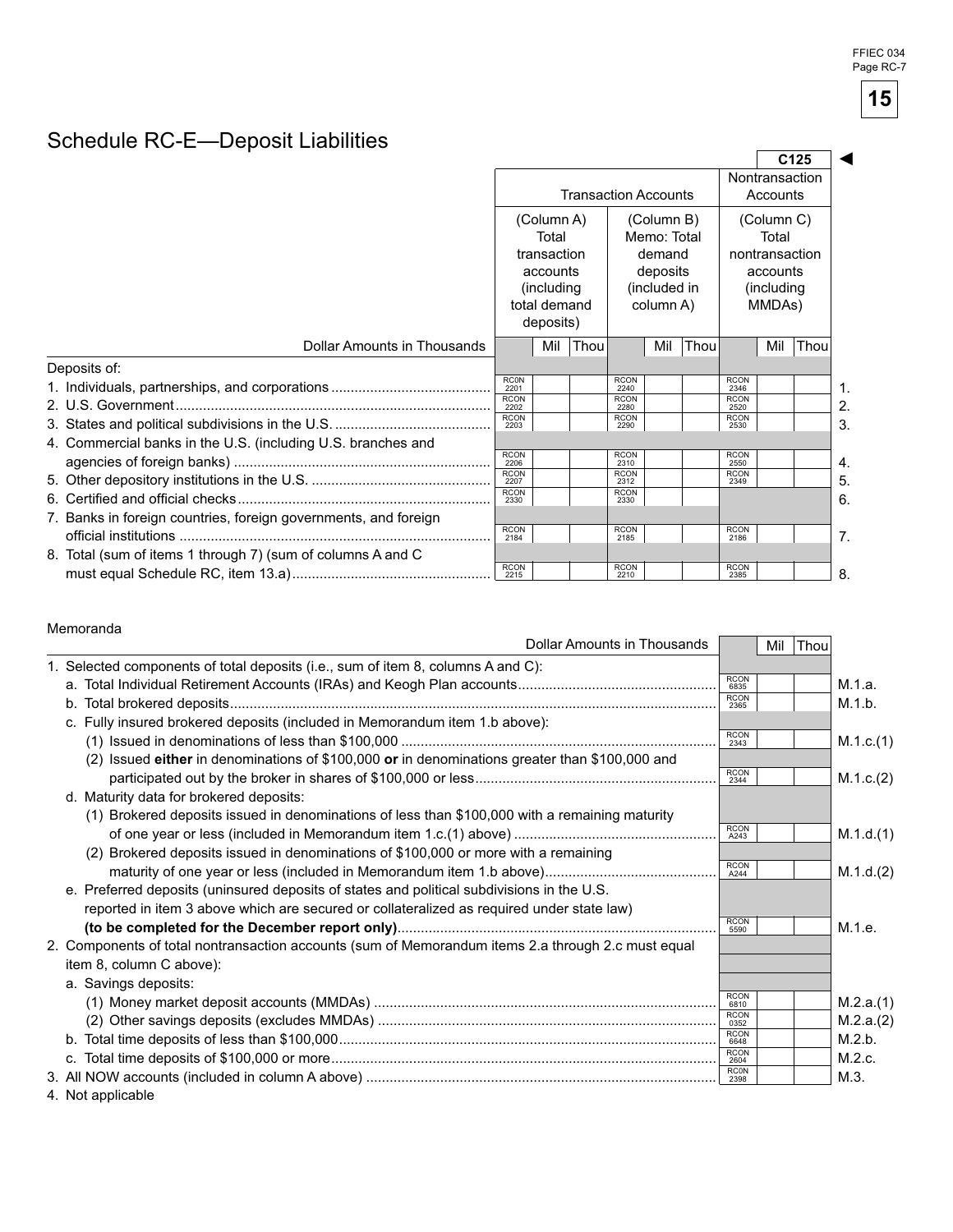FDIC Certificate Number

### Schedule RC-E—Continued

#### Memoranda (continued)

| Dollar Amounts in Thousands                                                                       |                     | Mil | <b>Thou</b> |           |
|---------------------------------------------------------------------------------------------------|---------------------|-----|-------------|-----------|
| 5. Maturity and repricing data for time deposits of less than \$100,000:                          |                     |     |             |           |
| a. Time deposits of less than \$100,000 with a remaining maturity or repricing frequency of: 1, 2 |                     |     |             |           |
|                                                                                                   | <b>RCON</b><br>A579 |     |             | M.5.a.(1) |
|                                                                                                   | <b>RCON</b><br>A580 |     |             | M.5.a.(2) |
|                                                                                                   | <b>RCON</b><br>A581 |     |             | M.5.a.(3) |
|                                                                                                   | <b>RCON</b><br>A582 |     |             | M.5.a.(4) |
| b. Time deposits of less than \$100,000 with a REMAINING MATURITY of one year or less             |                     |     |             |           |
|                                                                                                   | <b>RCON</b><br>A241 |     |             | M.5.b.    |
| 6. Maturity and repricing data for time deposits of \$100,000 or more:                            |                     |     |             |           |
| a. Time deposits of \$100,000 or more with a remaining maturity or repricing frequency of: 1, 3   |                     |     |             |           |
|                                                                                                   | <b>RCON</b><br>A584 |     |             | M.6.a.(1) |
|                                                                                                   | <b>RCON</b><br>A585 |     |             | M.6.a.(2) |
|                                                                                                   | <b>RCON</b><br>A586 |     |             | M.6.a.(3) |
|                                                                                                   | <b>RCON</b><br>A587 |     |             | M.6.a.(4) |
| b. Time deposits of \$100,000 or more with a REMAINING MATURITY of one year or less               |                     |     |             |           |
|                                                                                                   | <b>RCON</b>         |     |             | M.6.b.    |

 1 Report fixed rate time deposits by remaining maturity and floating rate time deposits by repricing frequency.

3 Sum of Memorandum items 6.a.(1) through 6.a.(4) must equal Schedule RC-E, Memorandum item 2.c above.

<sup>2</sup> Sum of Memorandum items 5.a.(1) through 5.a.(4) must equal Schedule RC-E, Memorandum item 2.b above.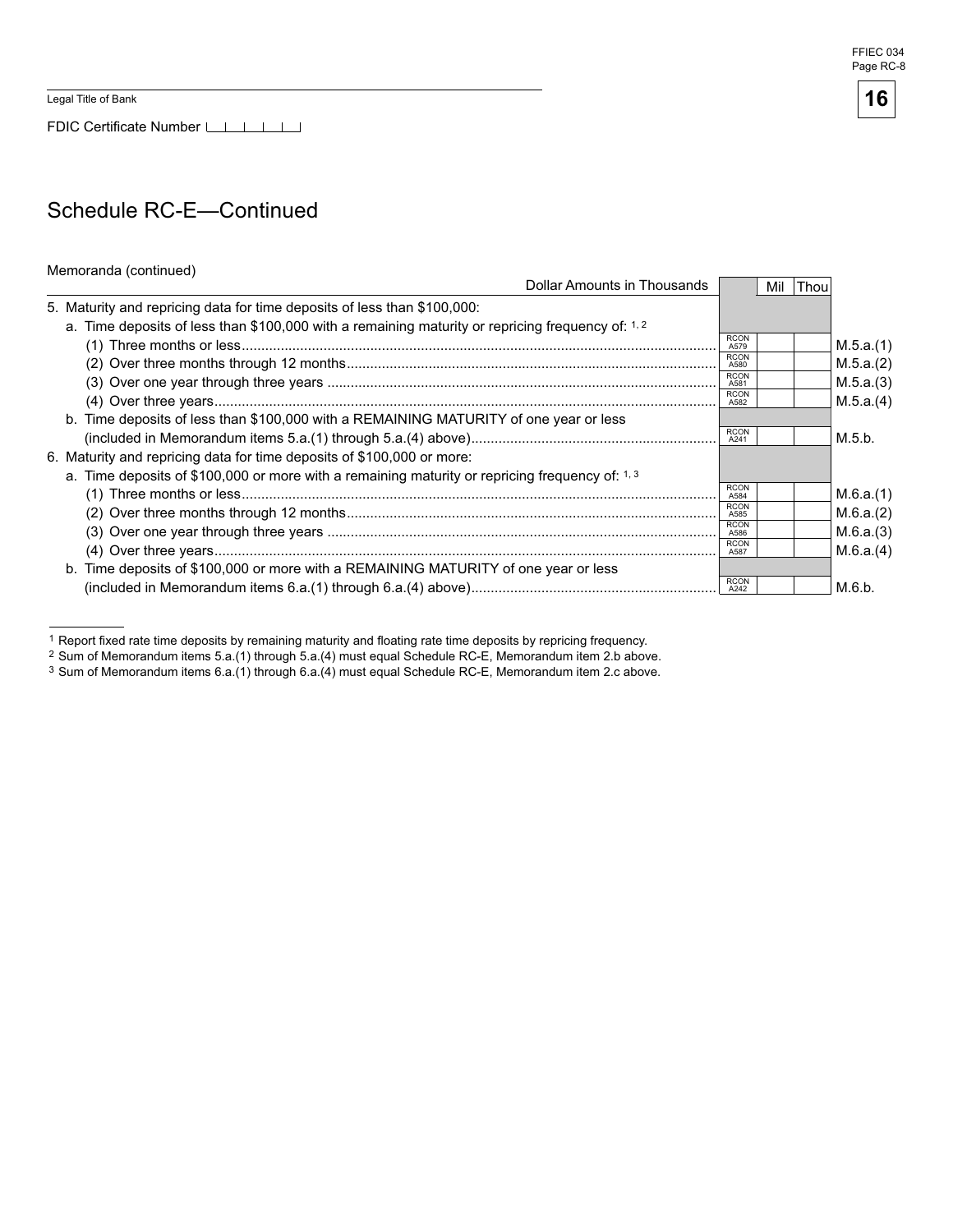# Schedule RC-F—Other Assets

|                                                                                            |                             |                     |     | C <sub>130</sub> |      |
|--------------------------------------------------------------------------------------------|-----------------------------|---------------------|-----|------------------|------|
|                                                                                            | Dollar Amounts in Thousands |                     | Mil | Thou             |      |
|                                                                                            |                             | <b>RCON</b><br>2164 |     |                  |      |
|                                                                                            |                             | <b>RCON</b><br>2148 |     |                  |      |
| 3. Interest-only strips receivable (not in the form of a security) <sup>3</sup> on:        |                             |                     |     |                  |      |
|                                                                                            |                             | <b>RCON</b><br>A519 |     |                  | 3.a. |
|                                                                                            |                             | <b>RCON</b><br>A520 |     |                  | 3.b. |
| 4. Other (itemize and describe amounts greater than \$25,000 that exceed 25% of this item) |                             | <b>RCON</b><br>2168 |     |                  | 4.   |
| <b>TEXT</b><br>a.<br>3549                                                                  | <b>RCON</b><br>3549         |                     |     |                  | 4.a. |
| <b>TEXT</b><br>b.<br>3550                                                                  | <b>RCON</b><br>3550         |                     |     |                  | 4.b. |
| <b>TEXT</b><br>C.<br>3551                                                                  | <b>RCON</b><br>3551         |                     |     |                  | 4.c. |
|                                                                                            |                             | <b>RCON</b><br>2160 |     |                  | 5.   |
|                                                                                            |                             |                     |     |                  |      |
| Memorandum                                                                                 |                             |                     |     |                  |      |

| .<br>Dollar Amounts in ⊺<br><b>Inousands</b>                   |                     | Mil | <b>Inou</b> |        |
|----------------------------------------------------------------|---------------------|-----|-------------|--------|
| Deferred tax assets disallowed for regulatory capital purposes | <b>RCON</b><br>5610 |     |             | . M.T. |

### Schedule RC-G—Other Liabilities

|                                                                                                                   |                     |  |                     | C <sub>135</sub> |             |      |
|-------------------------------------------------------------------------------------------------------------------|---------------------|--|---------------------|------------------|-------------|------|
| Dollar Amounts in Thousands                                                                                       |                     |  |                     | Mil              | <b>Thou</b> |      |
|                                                                                                                   |                     |  | <b>RCON</b><br>3645 |                  |             | 1.a. |
| b. Other expenses accrued and unpaid (includes accrued income taxes payable)                                      |                     |  | <b>RCON</b><br>3646 |                  |             | 1.b. |
|                                                                                                                   | <b>RCON</b><br>3049 |  |                     | $\overline{2}$   |             |      |
| <b>RCON</b><br>3000                                                                                               |                     |  |                     |                  |             |      |
| <b>RCON</b><br>4. Other (itemize and describe amounts greater than \$25,000 that exceed 25% of this item)<br>2938 |                     |  |                     |                  |             | ۰4.  |
| TEXT<br>3552<br>a.                                                                                                | <b>RCON</b><br>3552 |  |                     |                  |             | 4.a. |
| <b>TEXT</b><br>b.<br>3553                                                                                         | <b>RCON</b><br>3553 |  |                     |                  |             | 4.b. |
| <b>TEXT</b><br>C.<br>3554                                                                                         | <b>RCON</b><br>3554 |  |                     |                  |             | 4.c. |
|                                                                                                                   |                     |  | <b>RCON</b><br>2930 |                  |             | 5.   |

<sup>1</sup> Report income earned, not collected on securities (and on other assets) in item 4 of Schedule RC-F.

4 For savings banks, include "dividends" accrued and unpaid on deposits.

<sup>2</sup> See discussion of deferred income taxes in Glossary entry on "income taxes."

<sup>3</sup> Report interest-only strips receivable in the form of a security as available-for-sale securities in Schedule RC, item 2.b, or as trading assets in Schedule RC, item 5, as appropriate.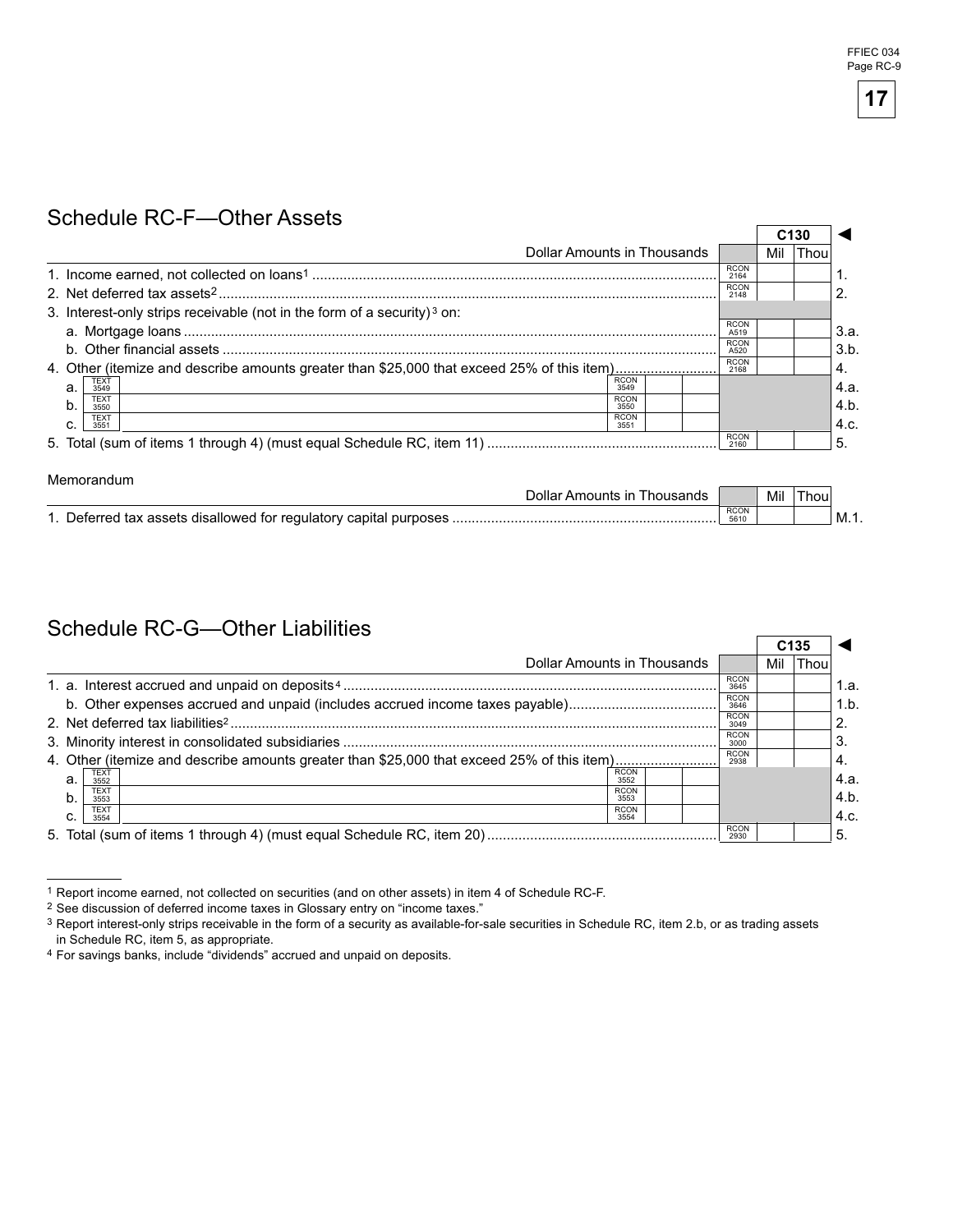Legal Title of Bank

FDIC Certificate Number LILLI

# Schedule RC-K-Quarterly Averages<sup>1</sup>

|                                                                                                            |                     |     | C <sub>155</sub> |
|------------------------------------------------------------------------------------------------------------|---------------------|-----|------------------|
| Dollar Amounts in Thousands                                                                                |                     | Mil | <b>Thou</b>      |
| <b>ASSETS</b>                                                                                              |                     |     |                  |
|                                                                                                            | <b>RCON</b><br>3381 |     |                  |
| 2. a. U.S. Treasury securities, U.S. Government agency obligations, and other debt securities <sup>4</sup> |                     |     |                  |
|                                                                                                            | <b>RCON</b><br>3649 |     |                  |
| b. Equity securities <sup>5</sup> (includes investments in mutual funds and Federal Reserve stock)         | <b>RCON</b><br>3648 |     |                  |
|                                                                                                            | RCON<br>3383        |     |                  |
|                                                                                                            | RCON<br>3365        |     |                  |
| $5.$ Loans: $2,3$                                                                                          |                     |     |                  |
| a. Total loans, net of unearned income (to be completed only by those banks with less than \$25 million    |                     |     |                  |
|                                                                                                            | RCON<br>3360        |     |                  |
| The following four items are to be completed only by those banks with \$25 million or more                 |                     |     |                  |
| in total assets.                                                                                           |                     |     |                  |
|                                                                                                            | <b>RCON</b><br>3286 |     |                  |
|                                                                                                            | <b>RCON</b><br>3287 |     |                  |
|                                                                                                            | <b>RCON</b><br>3288 |     |                  |
|                                                                                                            | <b>RCON</b><br>3289 |     |                  |
|                                                                                                            | <b>RCON</b><br>3484 |     |                  |
|                                                                                                            | <b>RCON</b><br>3368 |     |                  |
| <b>LIABILITIES</b>                                                                                         |                     |     |                  |
| 8. Interest-bearing transaction accounts (NOW accounts, ATS accounts, and telephone and                    |                     |     |                  |
|                                                                                                            | <b>RCON</b><br>3485 |     |                  |
| 9. Nontransaction accounts:                                                                                |                     |     |                  |
|                                                                                                            | <b>RCON</b><br>3486 |     |                  |
|                                                                                                            | <b>RCON</b><br>3487 |     |                  |
|                                                                                                            | <b>RCON</b><br>A514 |     |                  |
|                                                                                                            | <b>RCON</b><br>A529 |     |                  |
|                                                                                                            | <b>RCON</b><br>3353 |     |                  |

Memorandum

| Dollar Amounts in Thousands                                                                     |                     | Mil | `Thou. |      |
|-------------------------------------------------------------------------------------------------|---------------------|-----|--------|------|
| 1. To be completed by banks with \$25 million or more in total assets and with loans to finance |                     |     |        |      |
| agricultural production and other loans to farmers (Schedule RC-C, part I, item 3) exceeding    |                     |     |        |      |
| five percent of total loans. <sup>3</sup>                                                       |                     |     |        |      |
|                                                                                                 | <b>RCON</b><br>3379 |     |        | M.1. |

<sup>1</sup> For all items, banks have the option of reporting either (1) an average of daily figures for the quarter, or (2) an average of weekly figures (i.e., the Wednesday of each week of the quarter). In addition, averages of four month-end figures (the last day of the preceding quarter and of each month of the currently-reported quarter) are allowed for items 2, 3, 5.a through 5.e, 6, 7, and Memorandum item 1.

<sup>2</sup> See instructions for loan classifications used in this schedule.

<sup>&</sup>lt;sup>3</sup> The \$25 million asset size test and the five percent of total loans test are generally based on the total assets and total loans reported on the **June 30, 1999**, Report of Condition.

<sup>4</sup> Quarterly averages for all debt securities should be based on amortized cost.

<sup>5</sup> Quarterly averages for all equity securities should be based on historical cost.

<sup>&</sup>lt;sup>6</sup> The quarterly average for total assets should reflect all debt securities (not held for trading) at amortized cost, equity securities with readily determinable fair values at the lower of cost or fair value, and equity securities without readily determinable fair values at historical cost.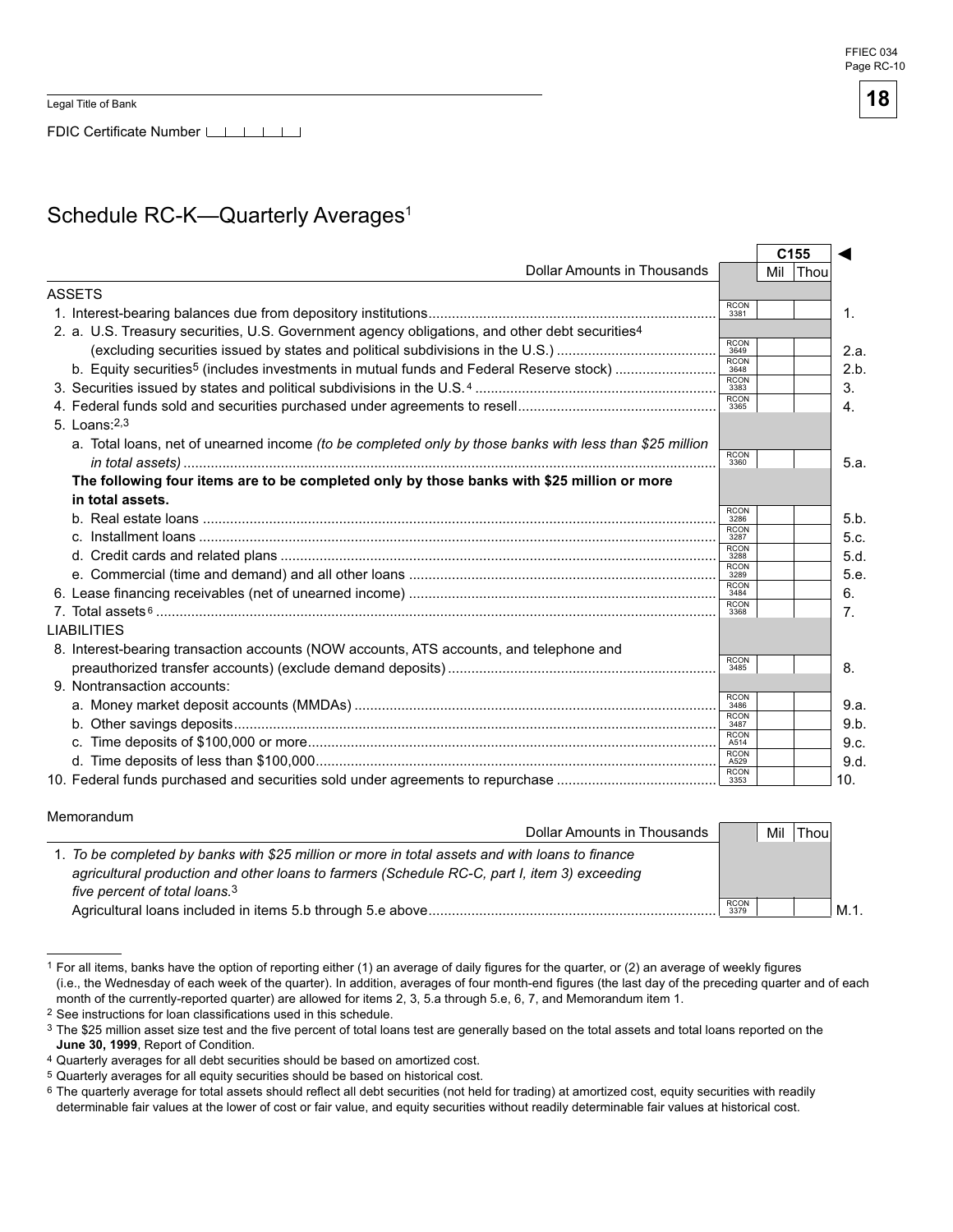### Schedule RC-L—Off-Balance Sheet Items

Please read carefully the instructions for the preparation of Schedule RC-L. Some of the amounts reported in Schedule RC-L are regarded as volume indicators and not necessarily as measures of risk.

|                                                                                                           |                     |     | C160 |         |
|-----------------------------------------------------------------------------------------------------------|---------------------|-----|------|---------|
| Dollar Amounts in Thousands                                                                               |                     | Mil | Thou |         |
| 1. Unused commitments:                                                                                    |                     |     |      |         |
| a. Revolving, open-end lines secured by 1-4 family residential properties, e.g., home equity lines        | <b>RCON</b><br>3814 |     |      | 1.a.    |
|                                                                                                           | RCON<br>3815        |     |      | 1.b.    |
| c. Commercial real estate, construction, and land development:                                            |                     |     |      |         |
|                                                                                                           | <b>RCON</b><br>3816 |     |      | 1.c.(1) |
|                                                                                                           | <b>RCON</b><br>6550 |     |      | 1.c.(2) |
|                                                                                                           | <b>RCON</b><br>3817 |     |      | 1.d.    |
|                                                                                                           | <b>RCON</b><br>3818 |     |      | 1.e.    |
|                                                                                                           | <b>RCON</b><br>3819 |     |      | 2.      |
| a. Amount of financial standby letters of credit conveyed to others                                       |                     |     |      | 2.a.    |
|                                                                                                           | <b>RCON</b><br>3821 |     |      | 3.      |
|                                                                                                           |                     |     |      | 3.a.    |
|                                                                                                           | <b>RCON</b><br>3411 |     |      | 4.      |
| 5. Not applicable                                                                                         |                     |     |      |         |
| 6. Participations in acceptances (as described in the instructions) acquired by the reporting             |                     |     |      |         |
|                                                                                                           | <b>RCON</b><br>3429 |     |      | 6.      |
|                                                                                                           | <b>RCON</b><br>3432 |     |      | 7.      |
| 8. Securities lent (including customers' securities lent where the customer is indemnified against        |                     |     |      |         |
|                                                                                                           | <b>RCON</b><br>3433 |     |      | 8.      |
| 9. Financial assets transferred with recourse that have been treated as sold for Call Report purposes:    |                     |     |      |         |
| a. First lien 1–4 family residential mortgage loans:                                                      |                     |     |      |         |
| (1) Outstanding principal balance of mortgages transferred as of the report date                          | <b>RCON</b><br>A521 |     |      | 9.a.(1) |
|                                                                                                           | <b>RCON</b><br>A522 |     |      | 9.a.(2) |
| b. Other financial assets (excluding small business obligations reported in item 9.c):                    |                     |     |      |         |
|                                                                                                           | <b>RCON</b><br>A523 |     |      | 9.b.(1) |
|                                                                                                           | <b>RCON</b><br>A524 |     |      | 9.b.(2) |
| c. Small business obligations transferred with recourse under Section 208 of the Riegle                   |                     |     |      |         |
| Community Development and Regulatory Improvement Act of 1994:                                             |                     |     |      |         |
| (1) Outstanding principal balance of small business obligations transferred as of the report date         | <b>RCON</b><br>A249 |     |      | 9.c.(1) |
|                                                                                                           | <b>RCON</b><br>A250 |     |      | 9.c.(2) |
| 10. Notional amount of credit derivatives:                                                                |                     |     |      |         |
|                                                                                                           | <b>RCON</b><br>A534 |     |      | 10.a.   |
|                                                                                                           | <b>RCON</b><br>A535 |     |      | 10.b.   |
|                                                                                                           | <b>RCON</b><br>8765 |     |      | 11.     |
| 12. All other off-balance sheet liabilities (exclude off-balance sheet derivatives) (itemize and describe |                     |     |      |         |
| each component of this item over 25% of Schedule RC, item 28, "Total equity capital")                     | <b>RCON</b><br>3430 |     |      | 12.     |
|                                                                                                           |                     |     |      |         |
| <b>TEXT</b><br><b>RCON</b><br>а.<br>3555<br>3555                                                          |                     |     |      | 12.a.   |
| <b>RCON</b><br><b>TEXT</b><br>b.<br>3556<br>3556                                                          |                     |     |      | 12.b.   |
| <b>TEXT</b><br><b>RCON</b><br>c.<br>3557<br>3557                                                          |                     |     |      | 12.c.   |
| <b>TEXT</b><br><b>RCON</b><br>d.<br>3558<br>3558                                                          |                     |     |      | 12.d.   |

<sup>1</sup> Do not report letters of credit as "contra" items in "Other assets" (Schedule RC-F) and "Other liabilities" (Schedule RC-G).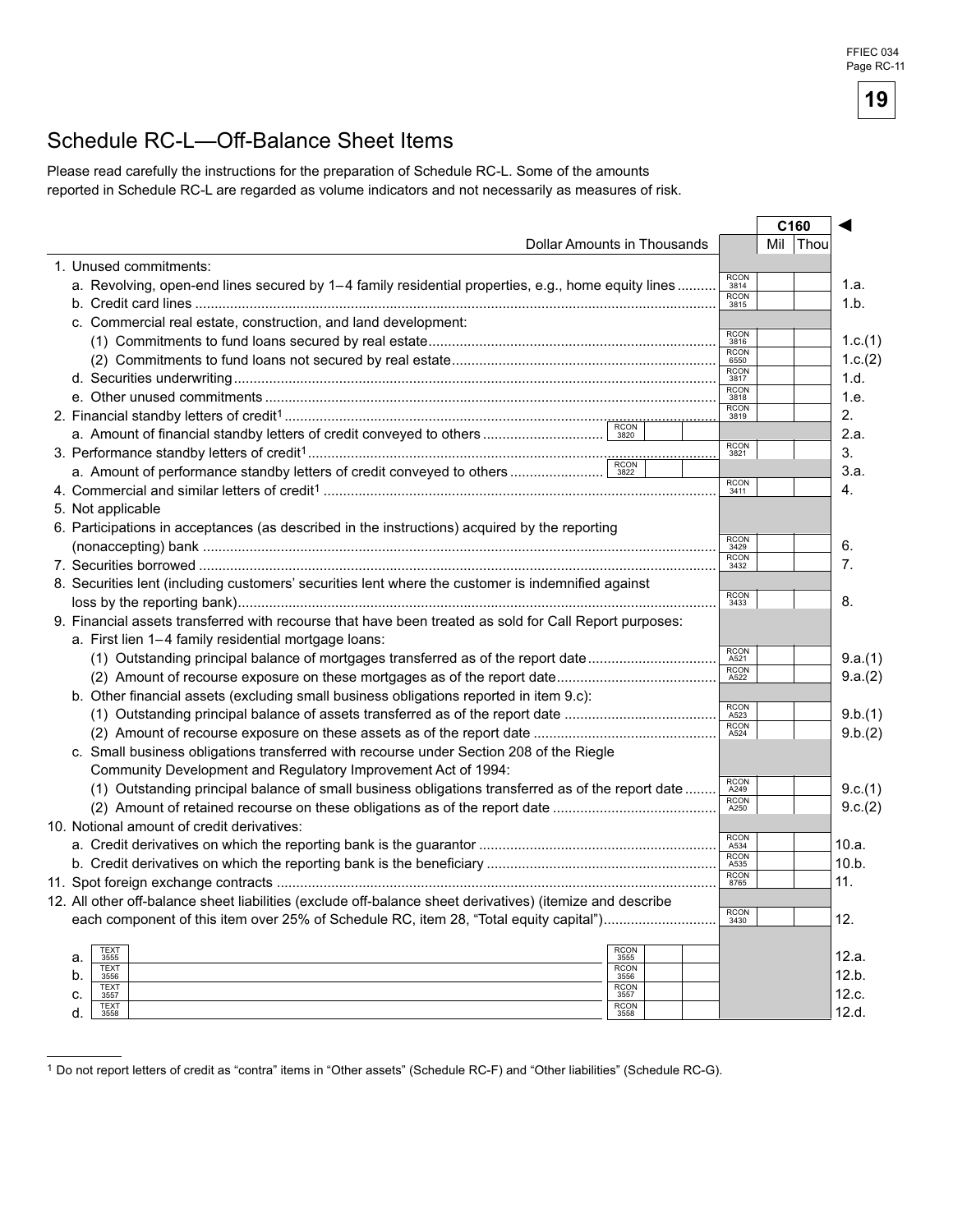Legal Title of Bank

FDIC Certificate Number

### Schedule RC-L—Continued

|    | Dollar Amounts in Thousands                                                                                                                                                                                          |                                    |  |  | Mil | <b>Thou</b> |                |  |
|----|----------------------------------------------------------------------------------------------------------------------------------------------------------------------------------------------------------------------|------------------------------------|--|--|-----|-------------|----------------|--|
|    | 13. All other off-balance sheet assets (exclude off-balance sheet derivatives) (itemize and describe<br><b>RCON</b><br>each component of this item over 25% of Schedule RC, item 28, "Total equity capital")<br>5591 |                                    |  |  |     |             |                |  |
| а. | TEXT<br>5592<br>TEXT                                                                                                                                                                                                 | <b>RCON</b><br>5592<br><b>RCON</b> |  |  |     |             | 13.a.<br>13.b. |  |
| C. | 5593<br><b>TEXT</b><br>5594                                                                                                                                                                                          | 5593<br><b>RCON</b><br>5594        |  |  |     |             | 13.c.          |  |
|    | <b>TEXT</b><br>5595                                                                                                                                                                                                  | <b>RCON</b><br>5595                |  |  |     |             | 13.d.          |  |

|                                                                                                                                                |                     |                                             |      |                     |                                                |             |                     |                                                 |      |                     |                                                   | C <sub>161</sub> |          |
|------------------------------------------------------------------------------------------------------------------------------------------------|---------------------|---------------------------------------------|------|---------------------|------------------------------------------------|-------------|---------------------|-------------------------------------------------|------|---------------------|---------------------------------------------------|------------------|----------|
| Dollar Amounts in Thousands<br><b>Off-balance Sheet Derivatives</b>                                                                            |                     | (Column A)<br>Interest<br>Rate<br>Contracts |      |                     | (Column B)<br>Foreign<br>Exchange<br>Contracts |             |                     | (Column C)<br>Equity<br>Derivative<br>Contracts |      |                     | (Column D)<br>Commodity<br>and Other<br>Contracts |                  |          |
| <b>Position Indicators</b>                                                                                                                     |                     | Mil                                         | Thou |                     | Mil                                            | <b>Thou</b> |                     | Mil                                             | Thou |                     | Mil l                                             | Thou             |          |
| 14. Gross amounts (e.g., notional amounts) (for<br>each column, sum of items 14.a through 14.e<br>must equal sum of items 15, 16.a, and 16.b): |                     |                                             |      |                     |                                                |             |                     |                                                 |      |                     |                                                   |                  |          |
|                                                                                                                                                | <b>RCON</b><br>8693 |                                             |      | <b>RCON</b><br>8694 |                                                |             | <b>RCON</b><br>8695 |                                                 |      | <b>RCON</b><br>8696 |                                                   |                  | 14.a.    |
|                                                                                                                                                | <b>RCON</b><br>8697 |                                             |      | <b>RCON</b><br>8698 |                                                |             | <b>RCON</b><br>8699 |                                                 |      | <b>RCON</b><br>8700 |                                                   |                  | 14.b.    |
| c. Exchange-traded option contracts:                                                                                                           |                     |                                             |      |                     |                                                |             |                     |                                                 |      |                     |                                                   |                  |          |
|                                                                                                                                                | <b>RCON</b><br>8701 |                                             |      | <b>RCON</b><br>8702 |                                                |             | <b>RCON</b><br>8703 |                                                 |      | <b>RCON</b><br>8704 |                                                   |                  | 14.c.(1) |
|                                                                                                                                                | <b>RCON</b><br>8705 |                                             |      | <b>RCON</b><br>8706 |                                                |             | <b>RCON</b><br>8707 |                                                 |      | <b>RCON</b><br>8708 |                                                   |                  | 14.c.(2) |
| d. Over-the-counter option contracts:                                                                                                          |                     |                                             |      |                     |                                                |             |                     |                                                 |      |                     |                                                   |                  |          |
|                                                                                                                                                | <b>RCON</b><br>8709 |                                             |      | <b>RCON</b><br>8710 |                                                |             | <b>RCON</b><br>8711 |                                                 |      | <b>RCON</b><br>8712 |                                                   |                  | 14.d.(1) |
|                                                                                                                                                | <b>RCON</b><br>8713 |                                             |      | <b>RCON</b><br>8714 |                                                |             | <b>RCON</b><br>8715 |                                                 |      | <b>RCON</b><br>8716 |                                                   |                  | 14.d.(2) |
|                                                                                                                                                | <b>RCON</b><br>3450 |                                             |      | <b>RCON</b><br>3826 |                                                |             | <b>RCON</b><br>8719 |                                                 |      | <b>RCON</b><br>8720 |                                                   |                  | 14.e.    |
| 15. Total gross notional amount of derivative                                                                                                  |                     |                                             |      |                     |                                                |             |                     |                                                 |      |                     |                                                   |                  |          |
|                                                                                                                                                | <b>RCON</b><br>A126 |                                             |      | <b>RCON</b><br>A127 |                                                |             | <b>RCON</b><br>8723 |                                                 |      | <b>RCON</b><br>8724 |                                                   |                  | 15.      |
| 16. Gross notional amount of derivative contracts                                                                                              |                     |                                             |      |                     |                                                |             |                     |                                                 |      |                     |                                                   |                  |          |
| held for purposes other than trading:                                                                                                          |                     |                                             |      |                     |                                                |             |                     |                                                 |      |                     |                                                   |                  |          |
|                                                                                                                                                | RCON<br>8725        |                                             |      | <b>RCON</b><br>8726 |                                                |             | <b>RCON</b><br>8727 |                                                 |      | <b>RCON</b><br>8728 |                                                   |                  | 16.a.    |
|                                                                                                                                                | <b>RCON</b><br>8729 |                                             |      | <b>RCON</b><br>8730 |                                                |             | <b>RCON</b><br>8731 |                                                 |      | <b>RCON</b><br>8732 |                                                   |                  | 16.b.    |
| c. Interest rate swaps where the bank has                                                                                                      |                     |                                             |      |                     |                                                |             |                     |                                                 |      |                     |                                                   |                  |          |
|                                                                                                                                                | <b>RCON</b><br>A589 |                                             |      |                     |                                                |             |                     |                                                 |      |                     |                                                   |                  | 16.c.    |

Memoranda

| Dollar Amounts in Thousands                                                                 |                     | Mil | Thou |     |
|---------------------------------------------------------------------------------------------|---------------------|-----|------|-----|
| $1 - 2$ . Not applicable                                                                    |                     |     |      |     |
| 3. Unused commitments with an original maturity exceeding one year that are reported in     |                     |     |      |     |
| Schedule RC-L, items 1.a through 1.e, above (report only the unused portions of commitments |                     |     |      |     |
|                                                                                             | <b>RCON</b><br>3833 |     |      | M.3 |
|                                                                                             |                     |     |      |     |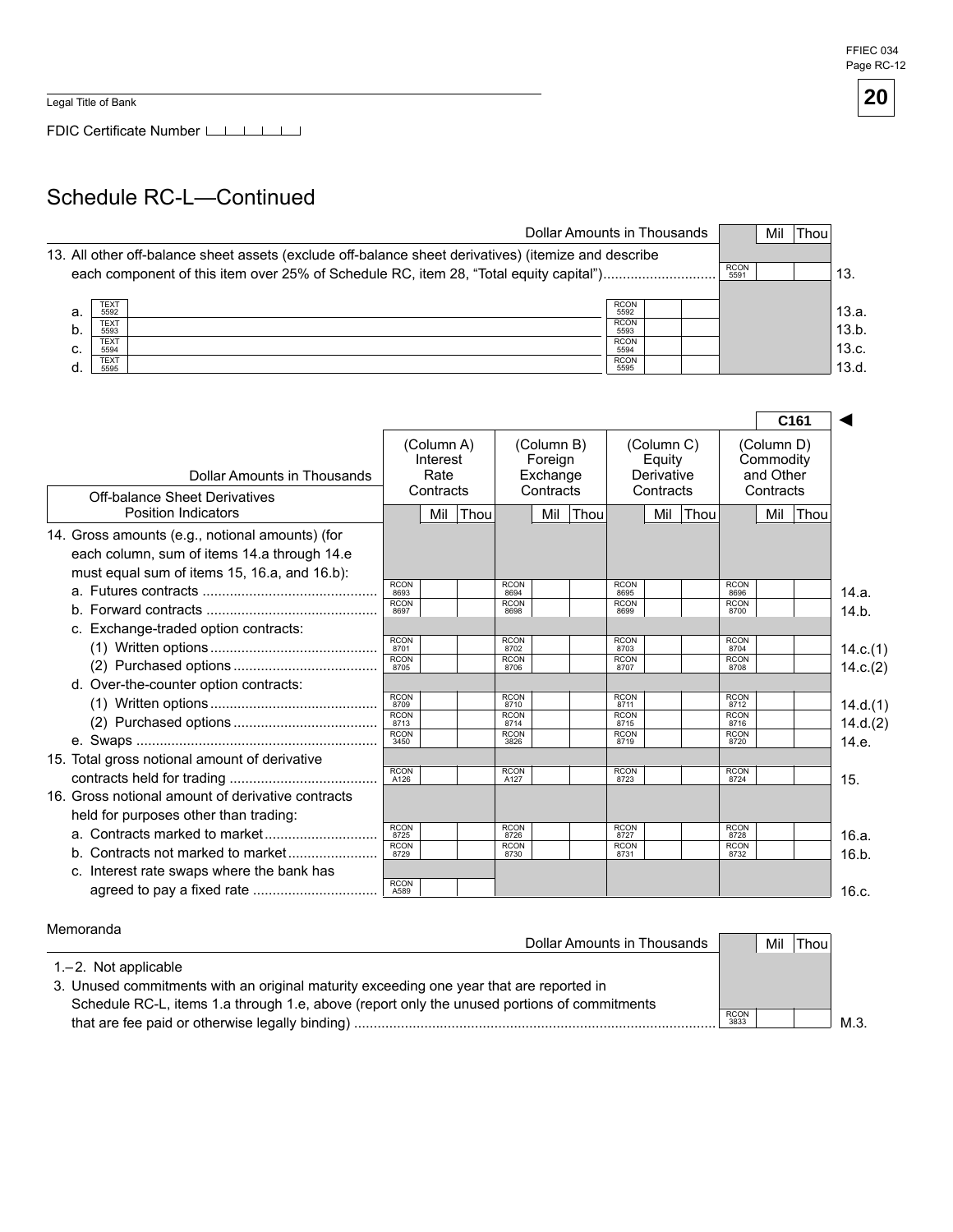FFIEC 034 Page RC-13

**21** 

### Schedule RC-M—Memoranda

|                                                                                                                                                                                             |                                                           | C165 |      |            |
|---------------------------------------------------------------------------------------------------------------------------------------------------------------------------------------------|-----------------------------------------------------------|------|------|------------|
| <b>Dollar Amounts in Thousands</b>                                                                                                                                                          |                                                           | Mil  | Thou |            |
| 1. Extensions of credit by the reporting bank to its executive officers, directors, principal<br>shareholders, and their related interests as of the report date:                           |                                                           |      |      |            |
| a. Aggregate amount of all extensions of credit to all executive officers, directors, principal shareholders,                                                                               | <b>RCON</b>                                               |      |      |            |
|                                                                                                                                                                                             | 6164                                                      |      |      | 1.a.       |
| b. Number of executive officers, directors, and principal shareholders to whom the amount<br>of all extensions of credit by the reporting bank (including extensions of credit to<br>Number |                                                           |      |      |            |
| related interests) equals or exceeds the lesser of \$500,000 or 5 percent<br><b>RCON</b>                                                                                                    |                                                           |      |      |            |
| of total capital as defined for this purpose in agency regulations<br>6165                                                                                                                  |                                                           |      |      | 1.b.       |
| 2. Not applicable                                                                                                                                                                           |                                                           |      |      |            |
| 3. a. Noninterest-bearing balances due from commercial banks in the U.S. (included in Schedule RC,                                                                                          |                                                           |      |      |            |
| item 1.a) (exclude balances due from Federal Reserve Banks and cash items in process of                                                                                                     |                                                           |      |      |            |
|                                                                                                                                                                                             | RCON<br>0050                                              |      |      | 3.a.       |
|                                                                                                                                                                                             | $\begin{array}{c} \text{RCON} \\ \text{0080} \end{array}$ |      |      | 3.b.       |
| 4. Outstanding principal balance of 1-4 family residential mortgage loans serviced for others                                                                                               |                                                           |      |      |            |
| (include both retained servicing and purchased servicing):                                                                                                                                  |                                                           |      |      |            |
|                                                                                                                                                                                             | <b>RCON</b><br>5500                                       |      |      | 4.a.       |
| b. Mortgages serviced under a FHLMC contract:                                                                                                                                               |                                                           |      |      |            |
|                                                                                                                                                                                             | <b>RCON</b><br>5501                                       |      |      | 4.b.(1)    |
|                                                                                                                                                                                             | <b>RCON</b><br>5502                                       |      |      | 4.b.(2)    |
| c. Mortgages serviced under a FNMA contract:                                                                                                                                                |                                                           |      |      |            |
|                                                                                                                                                                                             | RCON<br>5503                                              |      |      | 4.c.(1)    |
|                                                                                                                                                                                             | RCON<br>5504                                              |      |      | 4.c.(2)    |
|                                                                                                                                                                                             | <b>RCON</b><br>5505                                       |      |      | 4.d.       |
| 5. Not applicable                                                                                                                                                                           |                                                           |      |      |            |
| 6. Intangible assets:                                                                                                                                                                       |                                                           |      |      |            |
|                                                                                                                                                                                             | <b>RCON</b><br>3164                                       |      |      | 6.a.       |
| <b>RCON</b>                                                                                                                                                                                 |                                                           |      |      | 6.a.(1)    |
| b. Other identifiable intangible assets:                                                                                                                                                    |                                                           |      |      |            |
|                                                                                                                                                                                             | <b>RCON</b><br>B026                                       |      |      | 6.b.(1)    |
|                                                                                                                                                                                             | RCON<br>5507                                              |      |      | 6.b.(2)    |
|                                                                                                                                                                                             | RCON<br>3163                                              |      |      | 6.c.       |
|                                                                                                                                                                                             | RCON<br>2143                                              |      |      | 6.d.       |
| e. Amount of intangible assets (included in item 6.b.(2) above) that have been grandfathered                                                                                                |                                                           |      |      |            |
|                                                                                                                                                                                             | RCON<br>6442                                              |      |      |            |
| 7. Mandatory convertible debt, net of common or perpetual preferred stock dedicated to                                                                                                      |                                                           |      |      | 6.e.       |
|                                                                                                                                                                                             | <b>RCON</b>                                               |      |      |            |
|                                                                                                                                                                                             | 3295                                                      |      |      | 7.         |
| 8. a. Other real estate owned:                                                                                                                                                              | <b>RCON</b>                                               |      |      |            |
|                                                                                                                                                                                             | 5372                                                      |      |      | 8.a.(1)    |
| (2) All other real estate owned:                                                                                                                                                            | RCON<br>5508                                              |      |      |            |
|                                                                                                                                                                                             | <b>RCON</b>                                               |      |      | 8.a.(2)(a) |
|                                                                                                                                                                                             | 5509<br><b>RCON</b>                                       |      |      | 8.a.(2)(b) |
|                                                                                                                                                                                             | 5510<br><b>RCON</b>                                       |      |      | 8.a.(2)(c) |
|                                                                                                                                                                                             | 5511                                                      |      |      | 8.a.(2)(d) |
|                                                                                                                                                                                             | RCON<br>5512                                              |      |      | 8.a.(2)(e) |
|                                                                                                                                                                                             | RCON<br>2150                                              |      |      | 8.a.(3)    |
| b. Investments in unconsolidated subsidiaries and associated companies:                                                                                                                     |                                                           |      |      |            |
|                                                                                                                                                                                             | RCON<br>5374                                              |      |      | 8.b.(1)    |
| (2) All other investments in unconsolidated subsidiaries and associated companies                                                                                                           | RCON<br>5375                                              |      |      | 8.b.(2)    |
|                                                                                                                                                                                             | <b>RCON</b><br>2130                                       |      |      | 8.b.(3)    |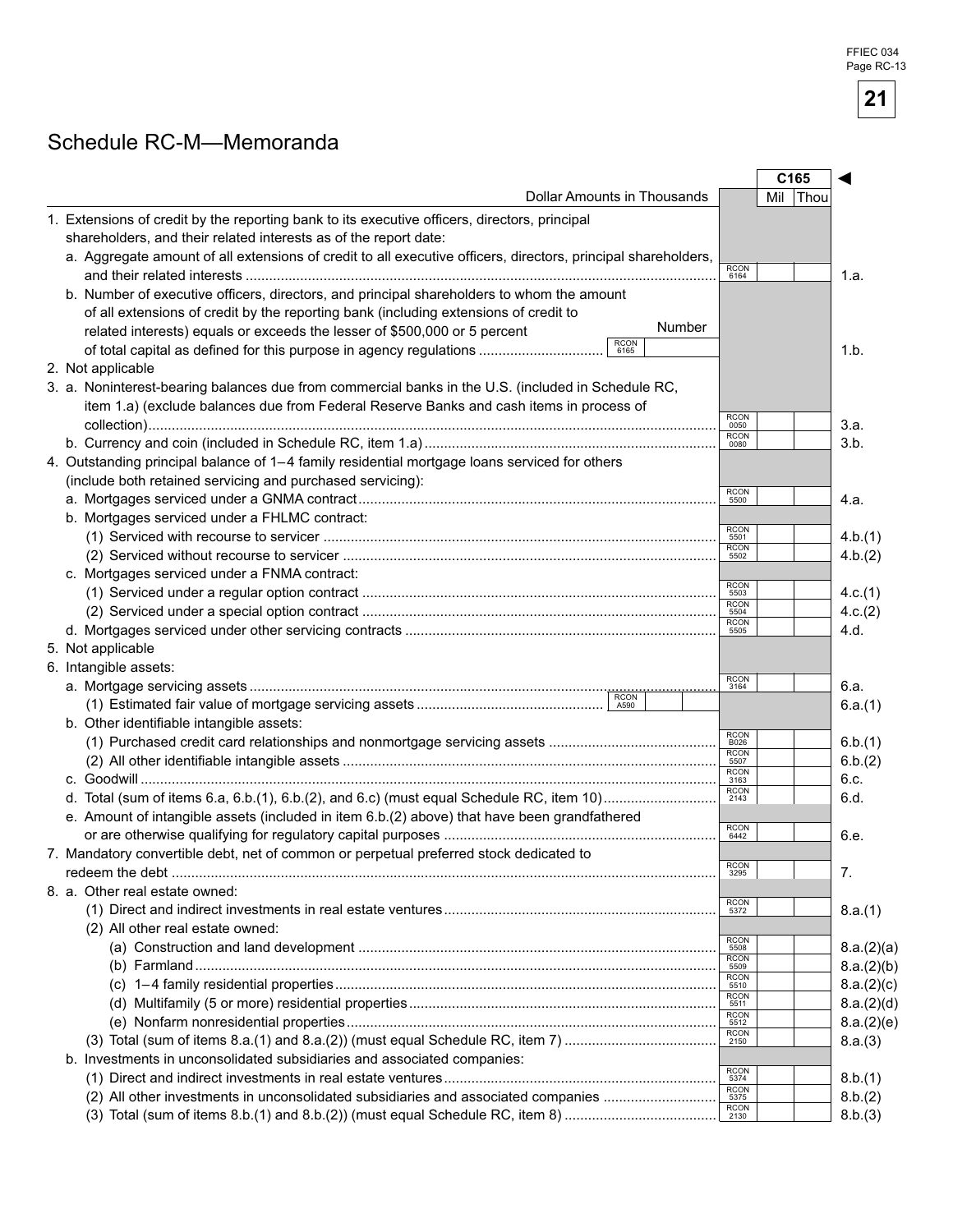Legal Title of Bank

FDIC Certificate Number

### Schedule RC-M—Continued

| Dollar Amounts in Thousands                                                                                             |                     | Mil | Thou |       |
|-------------------------------------------------------------------------------------------------------------------------|---------------------|-----|------|-------|
| 9. Noncumulative perpetual preferred stock and related surplus included in Schedule RC.                                 | <b>RCON</b><br>3778 |     |      | 9.    |
| 10. Mutual fund and annuity sales during the quarter (include proprietary, private label, and third party<br>products): |                     |     |      |       |
|                                                                                                                         | <b>RCON</b><br>6441 |     |      | 10.a. |
|                                                                                                                         | <b>RCON</b><br>8427 |     |      | 10.b. |
|                                                                                                                         | <b>RCON</b><br>8428 |     |      | 10.c. |
|                                                                                                                         | <b>RCON</b><br>8429 |     |      | 10.d. |
|                                                                                                                         | <b>RCON</b><br>8430 |     |      | 10.e. |
| f. Sales of proprietary mutual funds and annuities (included in items 10.a through 10.e above)                          | <b>RCON</b><br>8784 |     |      | 10.f. |
| 11. Net unamortized realized deferred gains (losses) on off-balance sheet derivative contracts                          |                     |     |      |       |
|                                                                                                                         | <b>RCON</b><br>A525 |     |      | 11.   |
| 12. Amount of assets netted against nondeposit liabilities on the balance sheet (Schedule RC) in                        |                     |     |      |       |
|                                                                                                                         | <b>RCON</b><br>A526 |     |      | 12.   |

| l Memorandum                                                                          | Dollar Amounts in Thousands |              | Mil | Thoul |     |
|---------------------------------------------------------------------------------------|-----------------------------|--------------|-----|-------|-----|
| 1. Reciprocal holdings of banking organizations' capital instruments (to be completed |                             |              |     |       |     |
|                                                                                       |                             | RCON<br>3836 |     |       | M.1 |
|                                                                                       |                             |              |     |       |     |

Exclude netted on-balance sheet amounts associated with off-balance sheet derivative contracts, deferred tax assets netted against deferred tax liabilities, and assets netted in accounting for pensions.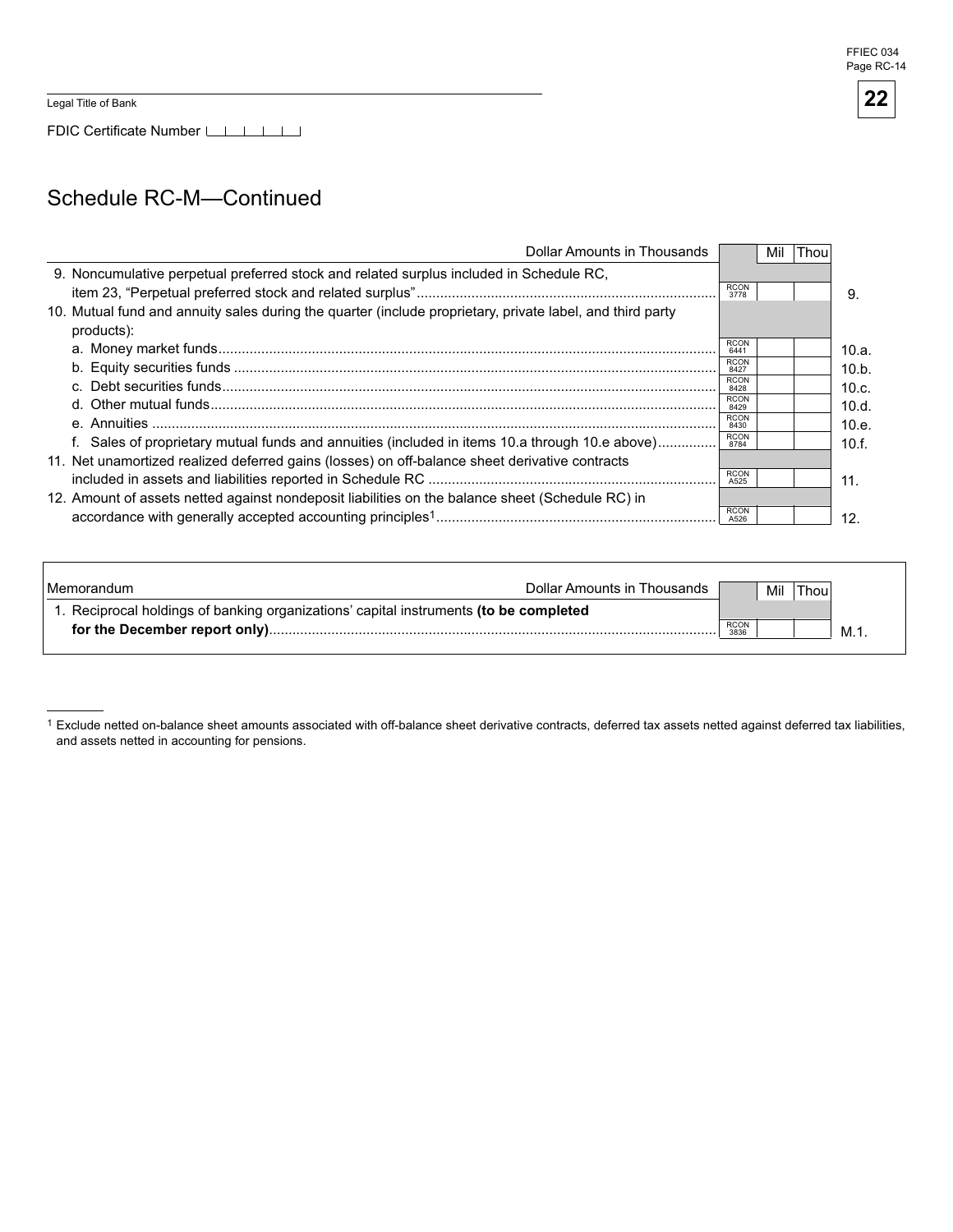FFIEC 034 Page RC-15



# Schedule RC-N--Past Due and Nonaccrual Loans,<sup>1</sup> Leases, and Other Assets

| The FFIEC regards the information reported in all of<br>Memorandum item 1, in items 1 through 7, column A,<br>and in Memorandum items 2 through 4, column A,<br>as confidential. |                     |     | (Column A)<br>Past due<br>30 through 89<br>days and still<br>accruing |                     |     | C <sub>170</sub><br>(Column B)<br>(Column C)<br>Past due 90<br>Nonaccrual<br>days or more<br>and still<br>accruing |                     |     |      |
|----------------------------------------------------------------------------------------------------------------------------------------------------------------------------------|---------------------|-----|-----------------------------------------------------------------------|---------------------|-----|--------------------------------------------------------------------------------------------------------------------|---------------------|-----|------|
| Dollar Amounts in Thousands                                                                                                                                                      |                     | Mil | Thou                                                                  |                     | Mil | <b>Thou</b>                                                                                                        |                     | Mil | Thou |
|                                                                                                                                                                                  | <b>RCON</b><br>1210 |     |                                                                       | <b>RCON</b><br>1211 |     |                                                                                                                    | <b>RCON</b><br>1212 |     |      |
|                                                                                                                                                                                  | <b>RCON</b><br>1214 |     |                                                                       | <b>RCON</b><br>1215 |     |                                                                                                                    | <b>RCON</b><br>1216 |     |      |
|                                                                                                                                                                                  | <b>RCON</b><br>1218 |     |                                                                       | <b>RCON</b><br>1219 |     |                                                                                                                    | <b>RCON</b><br>1220 |     |      |
| 4. Commercial (time and demand) and all other loans                                                                                                                              | <b>RCON</b><br>1222 |     |                                                                       | <b>RCON</b><br>1223 |     |                                                                                                                    | <b>RCON</b><br>1224 |     |      |
|                                                                                                                                                                                  | <b>RCON</b><br>1226 |     |                                                                       | <b>RCON</b><br>1227 |     |                                                                                                                    | <b>RCON</b><br>1228 |     |      |
| 6. Debt securities and other assets (exclude other real estate owned                                                                                                             | <b>RCON</b><br>3505 |     |                                                                       | <b>RCON</b><br>3506 |     |                                                                                                                    | <b>RCON</b><br>3507 |     |      |

Amounts reported in items 1 through 5 above include guaranteed and unguaranteed portions of past due and nonaccrual loans and leases. Report in item 7 below certain guaranteed loans and leases that have already been included in the amounts reported in items 1 through 5.

|                                                                  |                     | Mil | 'Thou⊾ |                     | Mil |                     | Mil | 'Thou |  |
|------------------------------------------------------------------|---------------------|-----|--------|---------------------|-----|---------------------|-----|-------|--|
| . Loans and leases reported in items 1 through 5 above which are |                     |     |        |                     |     |                     |     |       |  |
| wholly or partially guaranteed by the U.S. Government            | <b>RCON</b><br>5612 |     |        | <b>RCON</b><br>5613 |     | <b>RCON</b><br>5614 |     |       |  |
| a. Guaranteed portion of loans and leases included in item 7     |                     |     |        |                     |     |                     |     |       |  |
| ahove                                                            | <b>RCON</b><br>5615 |     |        | <b>RCON</b><br>5616 |     | <b>RCON</b><br>5617 |     |       |  |

| Memoranda                                                          |                     |     |      |                     |     |             |                     |     | C <sub>173</sub> |           |
|--------------------------------------------------------------------|---------------------|-----|------|---------------------|-----|-------------|---------------------|-----|------------------|-----------|
| <b>Dollar Amounts in Thousands</b>                                 |                     | Mil | Thou |                     | Mil | <b>Thou</b> |                     | Mil | Thou             |           |
| 1. Restructured loans and leases included in Schedule RC-N,        |                     |     |      |                     |     |             |                     |     |                  |           |
| items 1 through 5, above (and not reported in Schedule RC-C,       |                     |     |      |                     |     |             |                     |     |                  |           |
|                                                                    | <b>RCON</b><br>1658 |     |      | <b>RCON</b><br>1659 |     |             | <b>RCON</b><br>1661 |     |                  | M.1.      |
| 2. To be completed by banks with loans to finance agricultural     |                     |     |      |                     |     |             |                     |     |                  |           |
| production and other loans to farmers (Schedule RC-C, part I,      |                     |     |      |                     |     |             |                     |     |                  |           |
| <i>item 3) exceeding five percent of total loans:</i>              |                     |     |      |                     |     |             |                     |     |                  |           |
| Agricultural loans included in Schedule RC-N, items 1 through 4,   |                     |     |      |                     |     |             |                     |     |                  |           |
|                                                                    | <b>RCON</b><br>1230 |     |      | <b>RCON</b><br>1231 |     |             | <b>RCON</b><br>1232 |     |                  | M.2.      |
| 3. Loans to finance commercial real estate, construction, and land |                     |     |      |                     |     |             |                     |     |                  |           |
| development activities (not secured by real estate) included in    |                     |     |      |                     |     |             |                     |     |                  |           |
|                                                                    | <b>RCON</b><br>5421 |     |      | <b>RCON</b><br>5422 |     |             | <b>RCON</b><br>5423 |     |                  | M.3.      |
| 4. Real estate loans (sum of Memorandum items 4.a through 4.e must |                     |     |      |                     |     |             |                     |     |                  |           |
| equal Schedule RC-N, item 1, above):                               |                     |     |      |                     |     |             |                     |     |                  |           |
|                                                                    | <b>RCON</b><br>5424 |     |      | <b>RCON</b><br>5425 |     |             | <b>RCON</b><br>5426 |     |                  | M.4.a.    |
|                                                                    | <b>RCON</b><br>5427 |     |      | <b>RCON</b><br>5428 |     |             | <b>RCON</b><br>5429 |     |                  | M.4.b.    |
| c. Secured by 1-4 family residential properties:                   |                     |     |      |                     |     |             |                     |     |                  |           |
| (1) Revolving, open-end loans secured by 1–4 family residential    |                     |     |      |                     |     |             |                     |     |                  |           |
|                                                                    | <b>RCON</b><br>5430 |     |      | <b>RCON</b><br>5431 |     |             | <b>RCON</b><br>5432 |     |                  | M.4.c.(1) |
| (2) All other loans secured by 1–4 family residential properties   | <b>RCON</b><br>5433 |     |      | <b>RCON</b><br>5434 |     |             | <b>RCON</b><br>5435 |     |                  | M.4.c.(2) |
| d. Secured by multifamily (5 or more) residential properties       | <b>RCON</b><br>5436 |     |      | <b>RCON</b><br>5437 |     |             | <b>RCON</b><br>5438 |     |                  | M.4.d.    |
| e. Secured by nonfarm nonresidential properties                    | <b>RCON</b><br>5439 |     |      | <b>RCON</b><br>5440 |     |             | <b>RCON</b><br>5441 |     |                  | M.4.e.    |

 $1$  See instructions for loan classifications used in this schedule.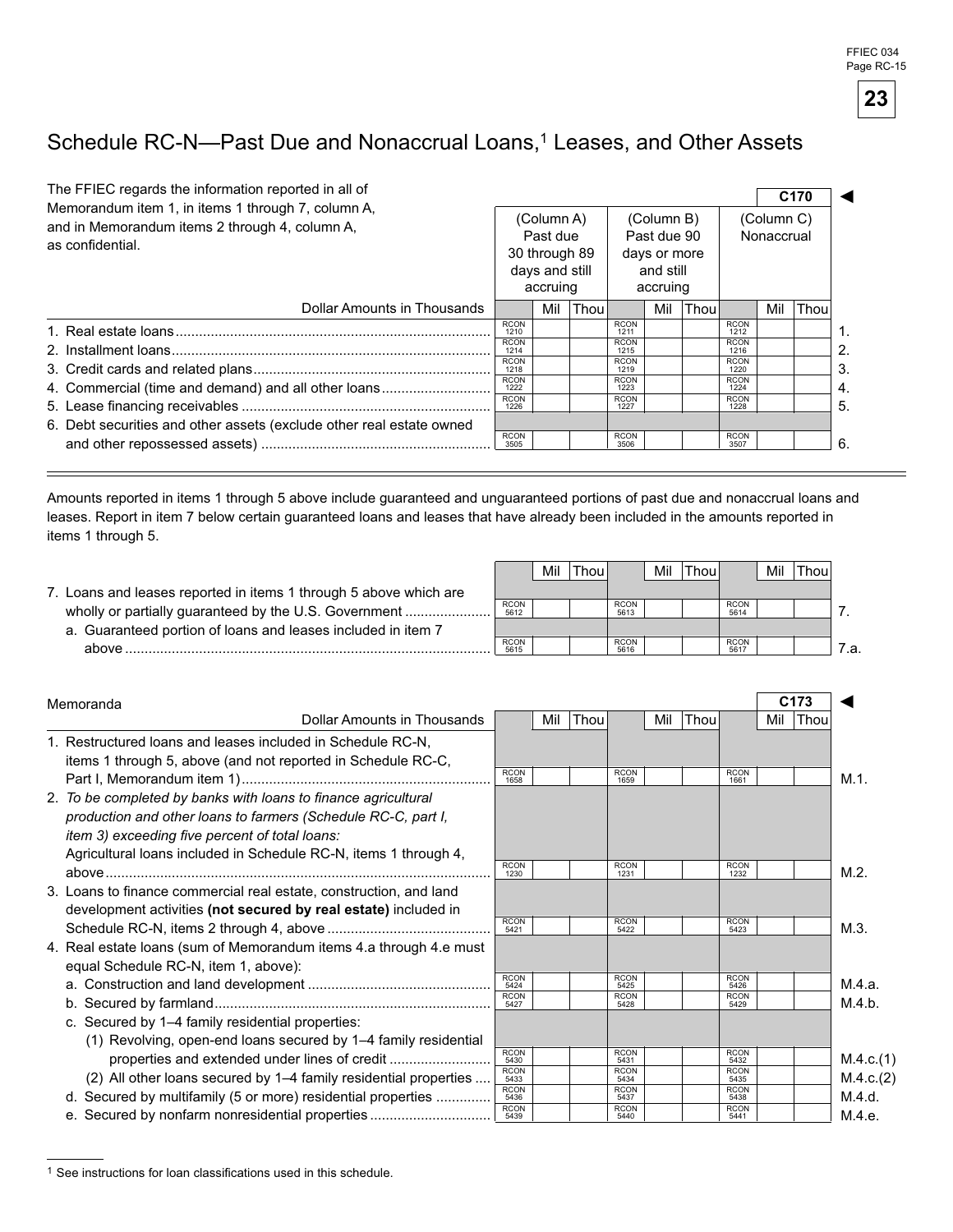**FFIEC 034** Page RC-16

| Legal Title of Bank |  |
|---------------------|--|
|---------------------|--|

FDIC Certificate Number LILILI

# Schedule RC-O—Other Data for Deposit Insurance and FICO Assessments

|                                                                                                        |                     | C175     |         |
|--------------------------------------------------------------------------------------------------------|---------------------|----------|---------|
| <b>Dollar Amounts in Thousands</b>                                                                     |                     | Mil Thou |         |
| 1. Unposted debits (see instructions):                                                                 |                     |          |         |
|                                                                                                        | <b>RCON</b><br>0030 |          | 1.a.    |
| 0R                                                                                                     |                     |          |         |
| b. Separate amount of unposted debits:                                                                 |                     |          |         |
|                                                                                                        | RCON<br>0031        |          | 1.b.(1) |
|                                                                                                        | RCON<br>0032        |          | 1.b.(2) |
| 2. Unposted credits (see instructions):                                                                |                     |          |         |
|                                                                                                        | <b>RCON</b><br>3510 |          | 2.a.    |
| 0R                                                                                                     |                     |          |         |
| b. Separate amount of unposted credits:                                                                |                     |          |         |
|                                                                                                        | RCON<br>3512        |          | 2.b.(1) |
|                                                                                                        | RCON<br>3514        |          | 2.b.(2) |
| 3. Uninvested trust funds (cash) held in bank's own trust department (not included in total deposits)  | RCON<br>3520        |          | 3.      |
| 4. Deposits of consolidated subsidiaries (not included in total deposits):                             |                     |          |         |
|                                                                                                        | <b>RCON</b><br>2211 |          | 4.a.    |
|                                                                                                        | <b>RCON</b><br>2351 |          | 4.b.    |
|                                                                                                        | <b>RCON</b><br>5514 |          | 4.c.    |
| 5. Not applicable                                                                                      |                     |          |         |
| 6. Reserve balances actually passed through to the Federal Reserve by the reporting bank on            |                     |          |         |
| behalf of its respondent depository institutions that are also reflected as deposit liabilities of     |                     |          |         |
| the reporting bank:                                                                                    |                     |          |         |
| a. Amount reflected in demand deposits (included in Schedule RC-E, item 4 or 5, column B)              | RCON<br>2314        |          | 6.a.    |
| b. Amount reflected in time and savings deposits <sup>1</sup> (included in Schedule RC-E, item 4 or 5, |                     |          |         |
|                                                                                                        | RCON<br>2315        |          | 6.b.    |
| 7. Unamortized premiums and discounts on time and savings deposits: 1, 2                               |                     |          |         |
|                                                                                                        | RCON<br>5516        |          | 7.a.    |
|                                                                                                        | RCON<br>5517        |          | 7.b.    |
| 8. To be completed by banks with "Oakar deposits."                                                     |                     |          |         |
| a. Deposits purchased or acquired from other FDIC-insured institutions during the quarter:             |                     |          |         |
| (1) Total deposits purchased or acquired from other FDIC-insured institutions during the quarter       | <b>RCON</b><br>A531 |          | 8.a.(1) |
| (2) Amount of purchased or acquired deposits reported in item 8.a.(1) above attributable               |                     |          |         |
| to a secondary fund (i.e., BIF members report deposits attributable to SAIF; SAIF                      |                     |          |         |
|                                                                                                        | RCON<br>A532        |          | 8.a.(2) |
| b. Total deposits sold or transferred to other FDIC-insured institutions during the quarter            | RCON<br>A533        |          | 8.b.    |

1 For FDIC insurance and FICO assessment purposes, "time and savings deposits" consists of nontransaction accounts and all transaction accounts other than demand deposits.

2 Exclude core deposit intangibles.

| Person to whom questions about the Reports of Condition and Income should be directed: |                                         | C17 |  |
|----------------------------------------------------------------------------------------|-----------------------------------------|-----|--|
|                                                                                        |                                         |     |  |
|                                                                                        |                                         |     |  |
|                                                                                        |                                         |     |  |
| Name and Title (TEXT 8901)                                                             |                                         |     |  |
|                                                                                        |                                         |     |  |
| Telephone: Area code/phone number/extension (TEXT 8902)                                | FAX: Area code/phone number (TEXT 9116) |     |  |
|                                                                                        |                                         |     |  |

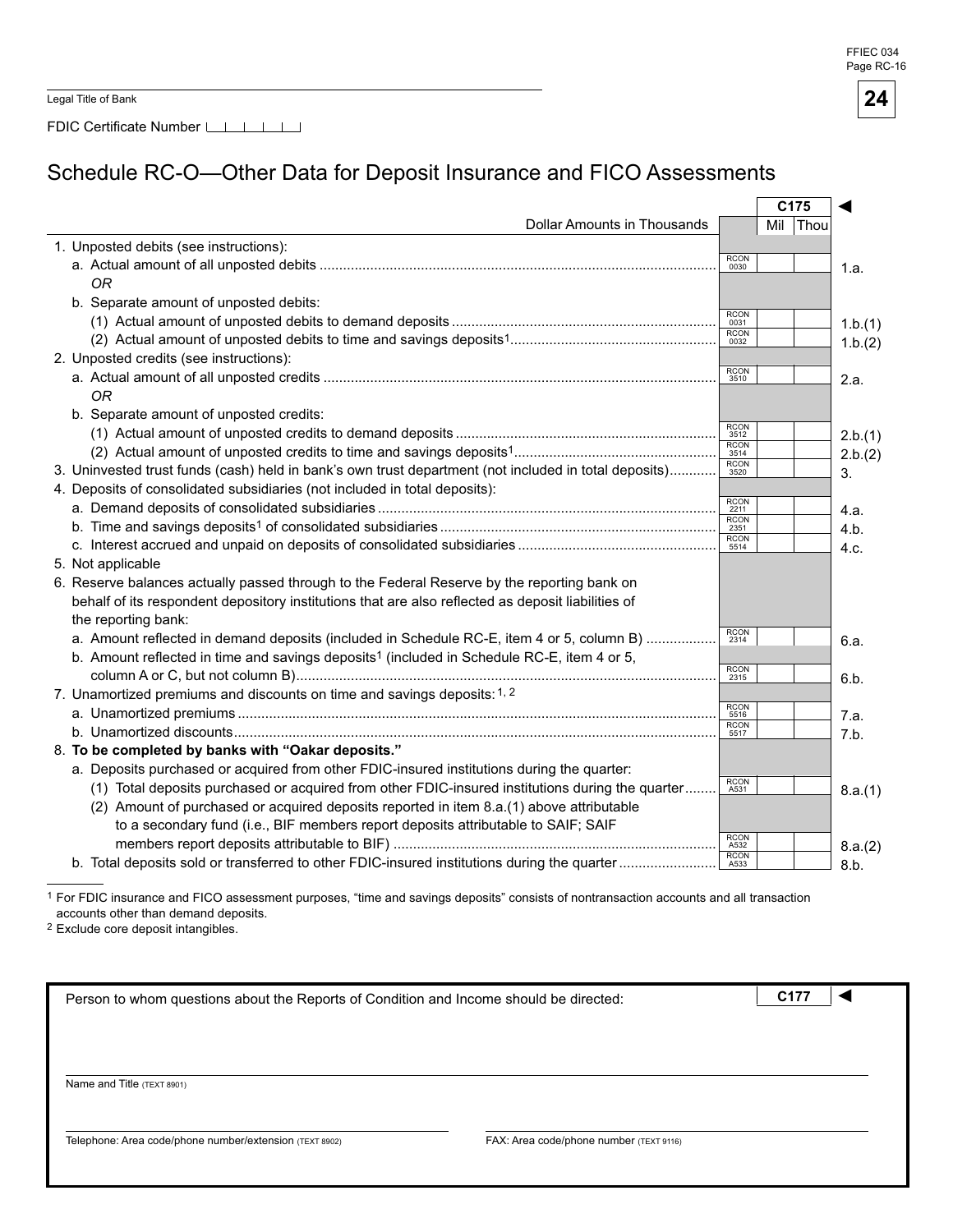### Schedule RC-O—Continued

| Dollar Amounts in Thousands                                                                          |                     | Mil | Thou |       |
|------------------------------------------------------------------------------------------------------|---------------------|-----|------|-------|
|                                                                                                      | <b>RCON</b><br>5596 |     |      | 9.    |
| 10. Benefit-responsive "Depository Institution Investment Contracts" (included in total deposits)    | <b>RCON</b><br>8432 |     |      | 10.   |
| 11. Adjustments to demand deposits reported in Schedule RC-E for certain reciprocal demand balances: |                     |     |      |       |
| a. Amount by which demand deposits would be reduced if the reporting bank's reciprocal               |                     |     |      |       |
| demand balances with the domestic offices of U.S. banks and savings associations and                 |                     |     |      |       |
| insured branches in Puerto Rico and U.S. territories and possessions that were reported              |                     |     |      |       |
|                                                                                                      | <b>RCON</b><br>8785 |     |      | 11.a. |
| b. Amount by which demand deposits would be increased if the reporting bank's reciprocal             |                     |     |      |       |
| demand balances with foreign banks and foreign offices of other U.S. banks (other than               |                     |     |      |       |
| insured branches in Puerto Rico and U.S. territories and possessions) that were reported             |                     |     |      |       |
|                                                                                                      | <b>RCON</b><br>A181 |     |      | 11.b. |
| c. Amount by which demand deposits would be reduced if cash items in process of                      |                     |     |      |       |
| collection were included in the calculation of the reporting bank's net reciprocal demand            |                     |     |      |       |
| balances with the domestic offices of U.S. banks and savings associations and insured                |                     |     |      |       |
| branches in Puerto Rico and U.S. territories and possessions in Schedule RC-E.                       | <b>RCON</b><br>A182 |     |      | 11.c. |
| 12. Amount of assets netted against deposit liabilities on the balance sheet (Schedule RC) in        |                     |     |      |       |
| accordance with generally accepted accounting principles (exclude amounts related to                 |                     |     |      |       |
| reciprocal demand balances):                                                                         |                     |     |      |       |
|                                                                                                      | <b>RC0N</b><br>A527 |     |      | 12.a. |
|                                                                                                      | <b>RCON</b><br>A528 |     |      | 12.b. |

#### Memoranda (to be completed each quarter except as noted)

| <b>Dollar Amounts in Thousands</b>                                                             | Mil<br>Thou                       |           |
|------------------------------------------------------------------------------------------------|-----------------------------------|-----------|
| 1. Total deposits of the bank (sum of Memorandum items 1.a.(1) and 1.b.(1) must equal          |                                   |           |
| Schedule RC, item 13.a):                                                                       |                                   |           |
| a. Deposit account of \$100,000 or less:                                                       |                                   |           |
|                                                                                                | <b>RCON</b><br>2702               | M.1.a.(1) |
| Number<br>Number of deposit accounts of \$100,000 or less (to be completed for the<br>(2)      |                                   |           |
| <b>RCON</b><br>3779                                                                            |                                   | M.1.a.(2) |
| b. Deposit accounts of more than \$100,000:                                                    |                                   |           |
|                                                                                                | <b>RCON</b><br>2710               | M.1.b.(1) |
| Number                                                                                         |                                   |           |
| <b>RCON</b><br>2722                                                                            |                                   | M.1.b.(2) |
| 2. Estimated amount of uninsured deposits of the bank:                                         |                                   |           |
| a. An estimate of your bank's uninsured deposits can be determined by multiplying the          |                                   |           |
| number of deposit accounts of more than \$100,000 reported in Memorandum item 1.b.(2)          |                                   |           |
| above by \$100,000 and subtracting the result from the amount of deposit accounts of           |                                   |           |
| more than \$100,000 reported in Memorandum item 1.b.(1) above.                                 |                                   |           |
|                                                                                                |                                   |           |
| Indicate in the appropriate box at the right whether your bank has a method or procedure       | YES NO<br><b>RCON</b>             |           |
| for determining a better estimate of uninsured deposits than the estimate described above      | 6861                              | M.2.a.    |
| b. If the box marked YES has been checked, report the estimate of uninsured deposits           | Mil<br><b>Thou</b><br><b>RCON</b> |           |
|                                                                                                | 5597                              | M.2.b.    |
| 3. Has the reporting institution been consolidated with a parent bank or savings association   |                                   |           |
| in that parent bank's or parent savings association's Call Report or Thrift Financial Report?  |                                   |           |
| If so, report the legal title and FDIC Certificate Number of the parent bank or parent savings |                                   |           |
| association:                                                                                   |                                   |           |
| <b>RCON</b>                                                                                    | FDIC Cert No.                     |           |
| TEXT<br>A545<br>A545                                                                           |                                   | M.3.      |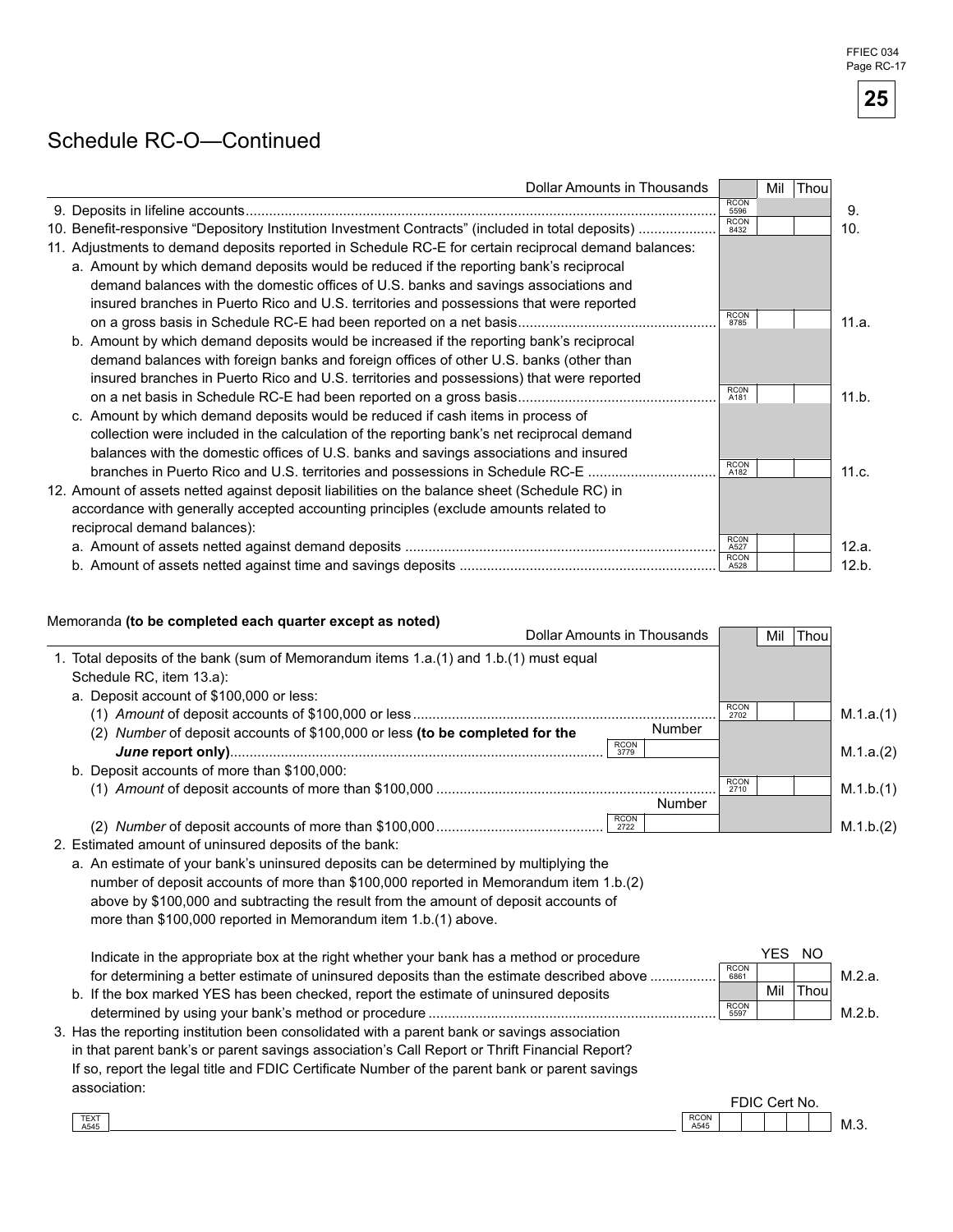1.

◄

FDIC Certificate Number [16]

# Schedule RC-R—Regulatory Capital

This schedule must be completed by all banks as follows: Banks that reported total assets of \$1 billion or more in Schedule RC, item 12, for June 30, 1999, must complete items 2 through 9 and Memoranda items 1 and 2. Banks with assets of less than \$1 billion must complete items 1 through 3 below or Schedule RC-R in its entirety, depending on their response to item 1 below.

1. Test for determining the extent to which Schedule RC-R must be completed. To be completed **only by banks with total assets of less than \$1 billion.** Indicate in the appropriate box at the right whether the bank has total capital greater than or equal to eight percent of adjusted total assets...... **C180** RCON 6056 YES NO

For purposes of this test, adjusted total assets equals total assets less cash, U.S. Treasuries, U.S. Government agency obligations, and 80 percent of U.S. Government-sponsored agency obligations plus the allowance for loan and lease losses and selected off-balance sheet items as reported on Schedule RC-L (see instructions).

If the box marked YES has been checked, then the bank only has to complete items 2 and 3 below. If the box marked NO has been checked, the bank must complete the remainder of this schedule.

A NO response to item 1 does not necessarily mean that the bank's actual risk-based capital ratio is less than eight percent or that the bank is not in compliance with the risk-based capital guidelines.

**NOTE: All banks are required to complete items 2 and 3 below.** See optional worksheet for items 3.a through 3.f.

| <b>Dollar Amounts in Thousands</b>                                                                                                                             |                            | Mil                   | Thou |         |
|----------------------------------------------------------------------------------------------------------------------------------------------------------------|----------------------------|-----------------------|------|---------|
| 2. Portion of qualifying limited-life capital instruments (original weighted average maturity of at<br>least five years) that is includible in Tier 2 capital: |                            |                       |      |         |
|                                                                                                                                                                | <b>RCON</b><br>A515        |                       |      | 2.a.    |
|                                                                                                                                                                | <b>RCON</b><br>A516        |                       |      | 2.b.    |
| 3. Amounts used in calculating regulatory capital ratios (report amounts determined by the bank                                                                |                            |                       |      |         |
| for its own internal regulatory capital analyses consistent with applicable capital standards):                                                                |                            |                       |      |         |
|                                                                                                                                                                | <b>RCON</b><br>8274        |                       |      | 3.a.(1) |
|                                                                                                                                                                | <b>RCON</b><br>8275        |                       |      | 3.a.(2) |
| (3) Not applicable                                                                                                                                             |                            |                       |      |         |
|                                                                                                                                                                | <b>RCON</b><br>3792        |                       |      | 3.b.    |
| c. Excess allowance for loan and lease losses (amount that exceeds 1.25% of gross risk-weighted                                                                |                            |                       |      |         |
|                                                                                                                                                                | <b>RCON</b><br>A222        |                       |      | 3.c.    |
| d. (1) Net risk-weighted assets (gross risk-weighted assets less excess allowance reported in item 3.c                                                         |                            |                       |      |         |
|                                                                                                                                                                | <b>RCON</b><br>A223        |                       |      | 3.d.(1) |
| (2) Not applicable                                                                                                                                             |                            |                       |      |         |
| e. Maximum contractual dollar amount of recourse exposure in low level recourse transactions                                                                   |                            |                       |      |         |
| (to be completed only if the bank uses the "direct reduction method" to report these                                                                           |                            |                       |      |         |
|                                                                                                                                                                | <b>RCON</b><br>1727        |                       |      | 3.e.    |
| "Average total assets" (quarterly average reported in Schedule RC-K, item 7, less all<br>f.                                                                    |                            |                       |      |         |
|                                                                                                                                                                | <b>RCON</b><br>A224        |                       |      | 3.f.    |
|                                                                                                                                                                |                            |                       |      |         |
|                                                                                                                                                                | $(C_{\Omega}$ umn $\Delta$ | $(C_{\Omega}$ umn $R$ |      |         |

| Items 4–9 and Memoranda items 1 and 2 are to be completed<br>by banks that answered NO to item 1 above and<br>by banks with total assets of \$1 billion or more.<br>4. Assets and credit equivalent amounts of off-balance sheet items assigned to |                     | (Column A)<br>Assets<br>Recorded<br>on the<br><b>Balance Sheet</b> |       | (Column B)<br>Credit Equiv-<br>alent Amount<br>of Off-Balance<br>Sheet Items <sup>3</sup> |     |      |      |
|----------------------------------------------------------------------------------------------------------------------------------------------------------------------------------------------------------------------------------------------------|---------------------|--------------------------------------------------------------------|-------|-------------------------------------------------------------------------------------------|-----|------|------|
| the Zero percent risk category:                                                                                                                                                                                                                    |                     | Mil                                                                | Thoul |                                                                                           | Mil | Thou |      |
|                                                                                                                                                                                                                                                    | <b>RCON</b><br>5163 |                                                                    |       |                                                                                           |     |      | 4.a. |
|                                                                                                                                                                                                                                                    |                     |                                                                    |       | <b>RCON</b><br>3796                                                                       |     |      | 4.b. |

<sup>1</sup> Exclude mandatory convertible debt reported in Schedule RC-M, item 7.

<sup>2</sup> Do not deduct excess allowance for loan and lease losses.

<sup>&</sup>lt;sup>3</sup> Do not report in column B the risk-weighted amount of assets reported in column A.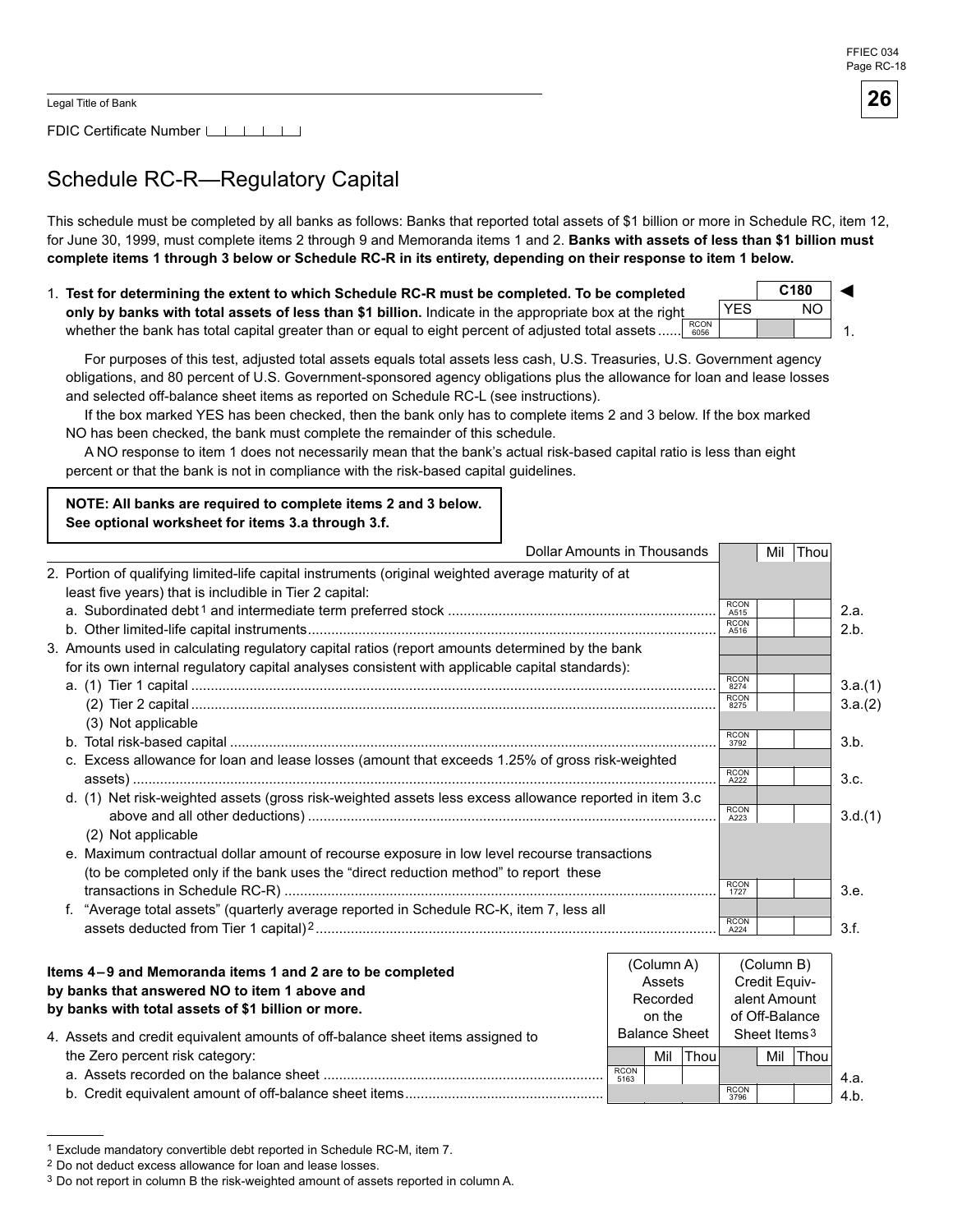FFIFC 034 Page RC-19

Legal Title of Bank

FDIC Certificate Number

### Schedule RC-R—Continued

|                                                                                        | <b>Credit Equivalent</b><br>Assets<br>Recorded<br>Amount of |                      |             |                     |                          |      |      |
|----------------------------------------------------------------------------------------|-------------------------------------------------------------|----------------------|-------------|---------------------|--------------------------|------|------|
|                                                                                        |                                                             |                      |             |                     |                          |      |      |
|                                                                                        | on the                                                      |                      |             | Off-Balance         |                          |      |      |
|                                                                                        |                                                             | <b>Balance Sheet</b> |             |                     | Sheet Items <sup>1</sup> |      |      |
| Dollar Amounts in Thousands                                                            |                                                             | Mil                  | <b>Thou</b> |                     | Mil                      | Thou |      |
| 5. Assets and credit equivalent amounts of off-balance sheet items assigned to the     |                                                             |                      |             |                     |                          |      |      |
| 20 percent risk category:                                                              |                                                             |                      |             |                     |                          |      |      |
|                                                                                        | <b>RCON</b><br>5165                                         |                      |             |                     |                          |      | 5.a. |
|                                                                                        |                                                             |                      |             | <b>RCON</b><br>3801 |                          |      | 5.b. |
| 6. Assets and credit equivalent amounts of off-balance sheet items assigned to the     |                                                             |                      |             |                     |                          |      |      |
| 50 percent risk category:                                                              |                                                             |                      |             |                     |                          |      |      |
|                                                                                        | <b>RCON</b><br>3802                                         |                      |             |                     |                          |      | 6.a. |
|                                                                                        |                                                             |                      |             | <b>RCON</b><br>3803 |                          |      | 6.b. |
| 7. Assets and credit equivalent amounts of off-balance sheet items assigned to the     |                                                             |                      |             |                     |                          |      |      |
| 100 percent risk category:                                                             |                                                             |                      |             |                     |                          |      |      |
|                                                                                        | <b>RCON</b><br>3804                                         |                      |             |                     |                          |      | 7.a. |
|                                                                                        |                                                             |                      |             | <b>RCON</b><br>3805 |                          |      | 7.b. |
| 8. On-balance sheet asset values excluded from and deducted in the calculation of the  |                                                             |                      |             |                     |                          |      |      |
|                                                                                        | <b>RCON</b><br>3806                                         |                      |             |                     |                          |      | 8.   |
| 9. Total assets recorded on the balance sheet (sum of items 4.a, 5.a, 6.a, 7.a, and 8, |                                                             |                      |             |                     |                          |      |      |
| column A) (must equal Schedule RC, item 12 plus items 4.b and 4.c)                     | <b>RCON</b><br>3807                                         |                      |             |                     |                          |      | 9.   |

| Memoranda                                                                                   |                     |     |       |     |
|---------------------------------------------------------------------------------------------|---------------------|-----|-------|-----|
| Dollar Amounts in Thousands                                                                 |                     | Mil | Thou. |     |
| 1. Current credit exposure across all off-balance sheet derivative contracts covered by the |                     |     |       |     |
| risk-based capital standards                                                                | <b>RCON</b><br>8764 |     |       | M 1 |

|                                                               | With a remaining maturity of |            |      |                     |            |      |                     |            |             |        |
|---------------------------------------------------------------|------------------------------|------------|------|---------------------|------------|------|---------------------|------------|-------------|--------|
|                                                               |                              | (Column A) |      |                     | (Column B) |      |                     | (Column C) |             |        |
|                                                               |                              | One year   |      |                     | Over       |      |                     | Over       |             |        |
|                                                               |                              | or less    |      |                     | one year   |      |                     | five years |             |        |
|                                                               |                              |            |      |                     | through    |      |                     |            |             |        |
| 2. Notional principal amounts of off-balance sheet derivative |                              |            |      |                     | five years |      |                     |            |             |        |
| contracts: $3$                                                |                              | Mil        | Thou |                     | Mil        | Thou |                     | Mil        | <b>Thou</b> |        |
|                                                               | <b>RCON</b><br>3809          |            |      | <b>RCON</b><br>8766 |            |      | <b>RCON</b><br>8767 |            |             | M.2.a. |
|                                                               | <b>RCON</b><br>3812          |            |      | <b>RCON</b><br>8769 |            |      | <b>RCON</b><br>8770 |            |             | M.2.b. |
|                                                               | <b>RCON</b><br>8771          |            |      | <b>RCON</b><br>8772 |            |      | <b>RCON</b><br>8773 |            |             | M.2.c. |
|                                                               | <b>RCON</b><br>8774          |            |      | <b>RCON</b><br>8775 |            |      | <b>RCON</b><br>8776 |            |             | M.2.d. |
|                                                               | <b>RCON</b><br>8777          |            |      | <b>RCON</b><br>8778 |            |      | <b>RCON</b><br>8779 |            |             | M.2.e. |
|                                                               | <b>RCON</b><br>A000          |            |      | <b>RCON</b><br>A001 |            |      | <b>RCON</b><br>A002 |            |             | M.2.f. |

<sup>1</sup> Do not report in column B the risk-weighted amount of assets reported in column A.

(Column A)

(Column B)

<sup>2</sup> Include the difference between the fair value and the amortized cost of available-for-sale debt securities in item 8 and report the amortized cost of these debt securities in items 4 through 7 above. Item 8 also includes on-balance sheet asset values (or portions thereof) of off-balance sheet interest rate, foreign exchange rate, and commodity contracts and those contracts (e.g., futures contracts) not subject to risk-based capital. Exclude from item 8 margin accounts and accrued receivables not included in the calculation of credit equivalent amounts of off-balance sheet derivatives as well as any portion of the allowance for loan and lease losses in excess of the amount that may be included in Tier 2 capital.

Exclude foreign exchange contracts with an original maturity of 14 days or less and all futures contracts.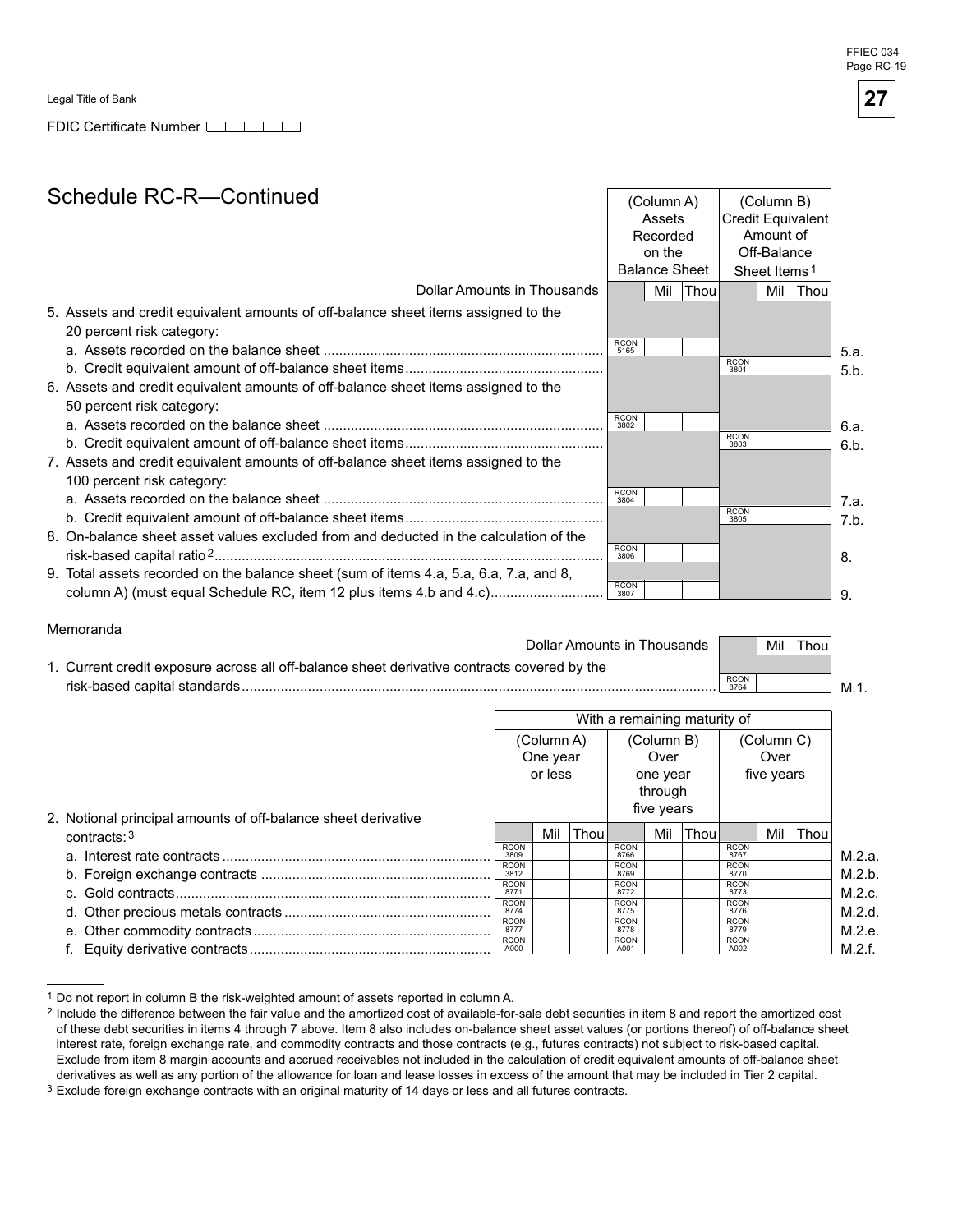### **Optional Narrative Statement Concerning the Amounts** Reported in the Reports of Condition and Income

at close of business on

#### Legal Title of Bank

 TO HAVE MADE PUBLIC OR THAT WOULD COMPROMISE THE The management of the reporting bank may, *if it wishes*, submit a brief narrative statement on the amounts reported in the Reports of Condition and Income. This optional statement will be made available to the public, along with the publicly available data in the Reports of Condition and Income, in response to any request for individual bank report data. However, the information reported in column A and in all of Memorandum item 1 of Schedule RC-N is regarded as confidential and will not be released to the public. BANKS CHOOSING TO SUBMIT THE NARRATIVE STATEMENT SHOULD ENSURE THAT THE STATEMENT DOES *NOT* CON-TAIN THE NAMES OR OTHER IDENTIFICATIONS OF INDIVID-UAL BANK CUSTOMERS, REFERENCES TO THE AMOUNTS REPORTED IN THE CONFIDENTIAL ITEMS IN SCHEDULE RC-N, OR ANY OTHER INFORMATION THAT THEY ARE NOT WILLING PRIVACY OF THEIR CUSTOMERS. Banks choosing *not* to make a statement may check the "No comment" box below and should make no entries of any kind in the space provided for the narrative statement; i.e., DO *NOT* enter in this space such phrases as "No statement," "Not applicable," "N/A," "No comment," and "None."

 to the submitting bank and the truncated statement will appear as The optional statement must be entered on this sheet. The statement should not exceed 100 words. Further, regardless of the number of words, the statement must not exceed 750 characters, including punctuation, indentation, and standard spacing between words and sentences. If any submission should exceed 750 characters, as defined, it will be truncated at 750 characters with no notice

BANK MANAGEMENT STATEMENT (please type or print clearly): (TEXT 6980)

 $\overline{\text{City}}$ ,  $\overline{\text{State}}$ 

the bank's statement both on agency computerized records and in computer-file releases to the public.

All information furnished by the bank in the narrative statement must be accurate and not misleading. Appropriate efforts shall be taken by the submitting bank to ensure the statement's accuracy. The statement must be signed, in the space provided below, by a senior officer of the bank who thereby attests to its accuracy.

If, subsequent to the original submission, *material* changes are submitted for the data reported in the Reports of Condition and Income, the existing narrative statement will be deleted from the files, and from disclosure; the bank, at its option, may replace it with a statement, under signature, appropriate to the amended data.

The optional narrative statement will appear in agency records and in release to the public exactly as submitted (or amended as described in the preceding paragraph) by the management of the bank (except for the truncation of statements exceeding the 750-character limit described above). THE STATEMENT WILL *NOT*  BE EDITED OR SCREENED IN ANY WAY BY THE SUPERVI-SORY AGENCIES FOR ACCURACY OR RELEVANCE. DISCLO-SURE OF THE STATEMENT SHALL NOT SIGNIFY THAT ANY FEDERAL SUPERVISORY AGENCY HAS VERIFIED OR CON-FIRMED THE ACCURACY OF THE INFORMATION CONTAINED THEREIN. A STATEMENT TO THIS EFFECT WILL APPEAR ON ANY PUBLIC RELEASE OF THE OPTIONAL STATEMENT SUB-MITTED BY THE MANAGEMENT OF THE REPORTING BANK.

No comment  $\Box$ <sub>(RCON 6979)</sub> **C172 C172**